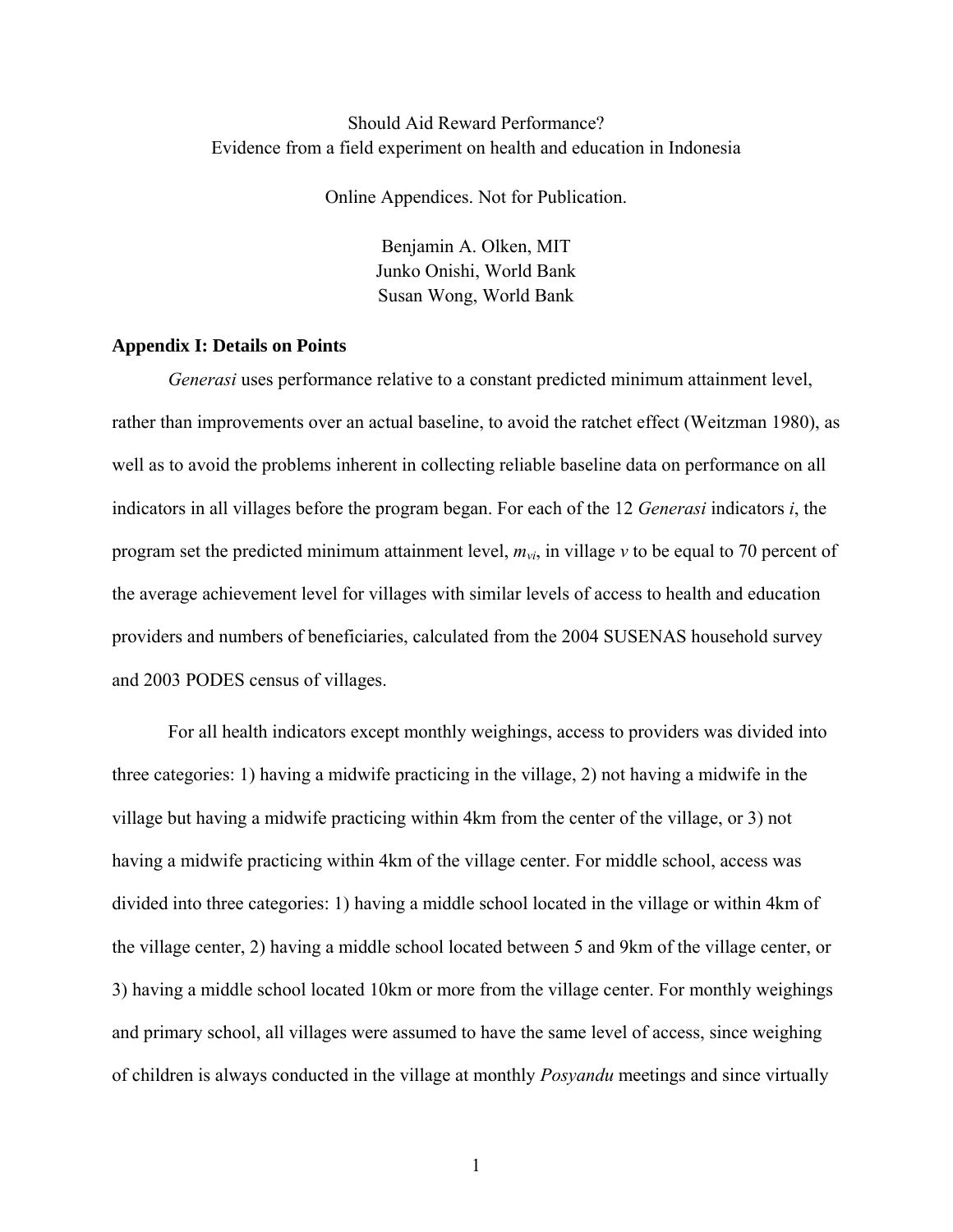all villages in Indonesia have a primary school. The minimum level was set at 70 percent of the average to ensure that virtually all villages would be above the minimum threshold, and thus eligible for incentive payments, on each indicator.

The total allocation to each subdistrict is fixed exogenously based on population and province. In 2007 the average block grant for each subdistrict was USD 112,300 per subdistrict; in 2008, the average block grant was raised to USD 200,000 per subdistrict. A subdistrict contains roughly between 15,000 and 50,000 individuals and 10 to 20 villages.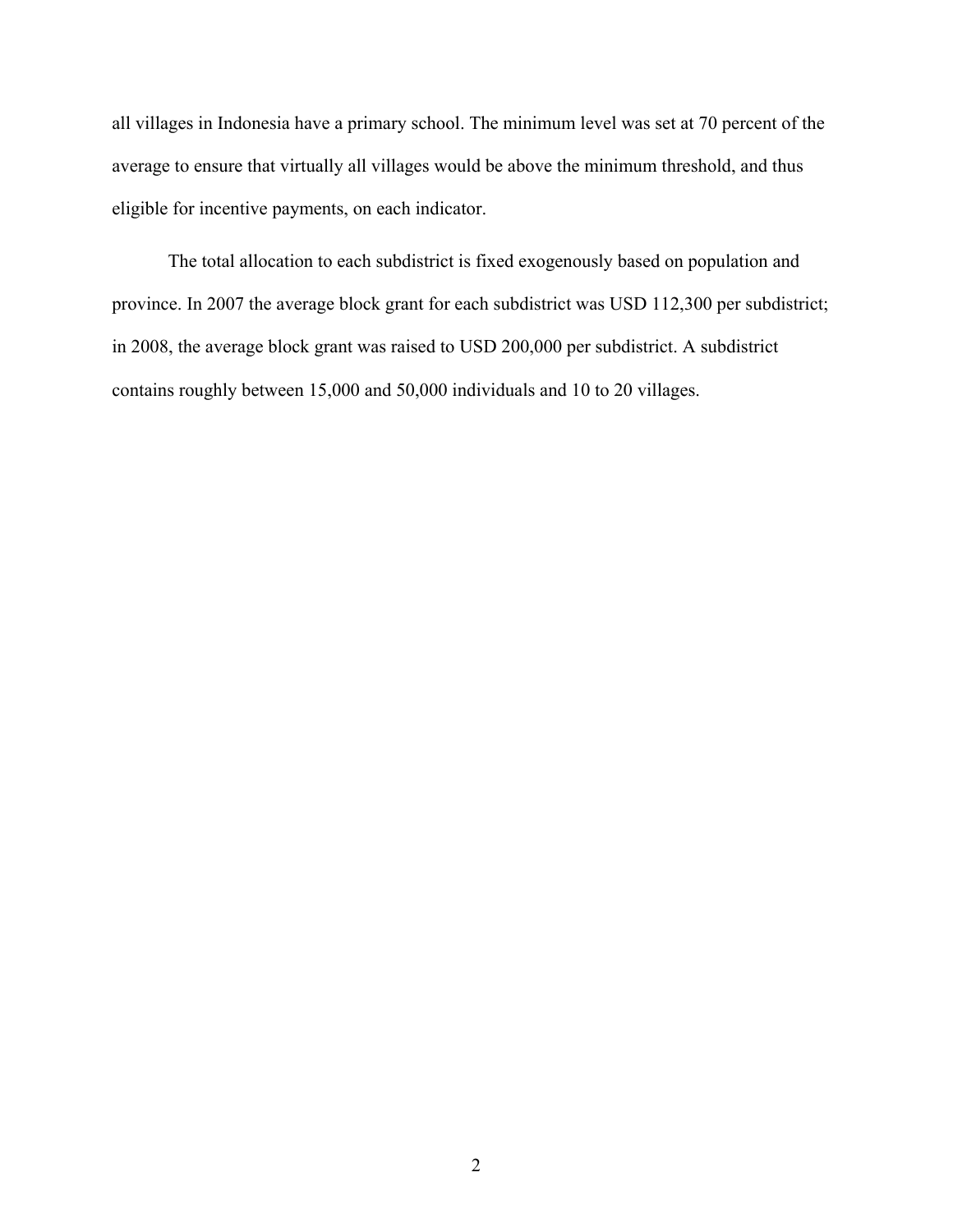### **Appendix II: Details on Sample Selection and Randomization**

The *Generasi* locations were selected through the following procedure. First, 300 target subdistricts were identified, targeting poor, rural areas that had an existing community-driven development infrastructure. Locations were spread among five provinces from three different parts of the country: East Java and West Java (these are Indonesia's two most populous provinces, together containing about 35 percent of Indonesia's population), NTT (a relatively poor, remote set of islands in Southeastern Indonesia, typical of Indonesia's small island areas), and Gorontalo and North Sulawesi (located on Sulawesi, one of the three major islands other than Java).

Within these five provinces, the government eliminated the wealthiest 20 percent of districts (*kabupaten*), determined by the district's poverty rate, malnutrition rate, and junior secondary school transition rate, as well as the 28 percent of districts where the PNPM rural infrastructure project was not scheduled to operate in 2007. Since *Generasi* is implemented through the national PNPM program financial infrastructure, it could only be implemented in districts that were already included in the PNPM program. Twenty districts were randomly selected from the remaining eligible districts, stratified by island group. Within the twenty selected districts, subdistricts were eligible for *Generasi* if they had previously received the PNPM program or were considered less than 67 percent urban by the Central Statistics Office. A total of 300 subdistricts were identified in this way.

On net, the selected 300 subdistricts look broadly similar to all of rural Indonesia on the 12 targeted indicators. Specifically, we compared the 300 *Generasi* target subdistricts to the rest of rural Indonesia, excluding the conflict areas of Aceh and Papua, using the 2004 SUSENAS (i.e., before the *Generasi* program began). We find that the primary enrollment rate is 96 percent

3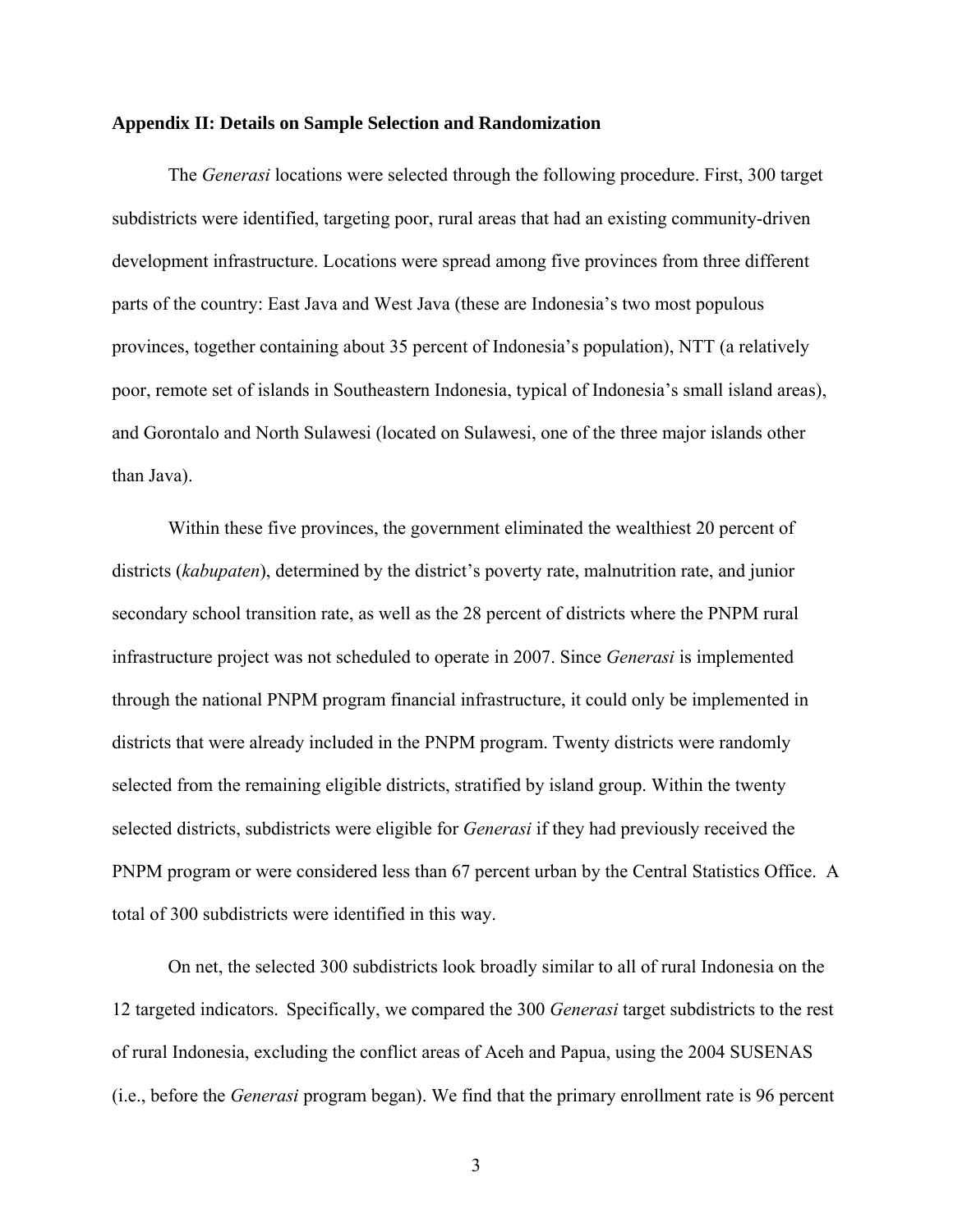in *Generasi* areas and 96 percent in non-*Generasi* areas. The junior secondary enrollment rates are 58 percent in Generasi and 61 percent in non-*Generasi* areas. For delivery by trained attendant, the rate is 48 percent in both *Generasi* and non-*Generasi* areas. The only substantial differences are that the rate of completed immunizations is 29 percent in *Generasi* areas vs. 22 percent in non-*Generasi* areas, and the rates for monthly weighings of the youngest child under 5 are 59 percent in *Generasi* areas vs. 48 percent in non-*Generasi* areas.

Each of these 300 subdistricts was then randomly assigned by computer into one of three equal-sized groups: incentivized *Generasi* (100 subdistricts), non-incentivized *Generasi* (100 subdistricts), or control (100 subdistricts). Within a subdistrict, all villages received the same treatment. The randomization was stratified by district (*kabupaten*), to ensure a balanced randomization across the 20 different districts in the study. Note that a total of 36 out of the 300 subdistricts in fact should not have been included in the randomization as they were ineligible for *Generasi* because they had been selected (prior to the randomization) to receive other programs or had had prior implementation problems with previous PNPM programs**.** Since the eligibility decision was made on the basis of lists determined prior to the randomization, and since we have obtained those lists for treatment and control areas, we exclude ineligible subdistricts in both treatment and control groups from our main analysis.<sup>17</sup>

The *Generasi* program was phased in over two years. In phasing in the program in the first year (2007), the government for budgetary reasons prioritized those locations that had

 $\overline{a}$ 

 $17$ The determination that these subdistricts would be ineligible had been made prior to the randomization, but was not communicated to the study team, which is why they were included in the randomization. Subdistricts were deemed ineligible if they had been allocated to receive the urban poverty program (UPP), conflict area poverty program (SPADA), or if they had had a previous problem with PNPM implementation. We subsequently obtained the pre-randomization lists used to make this determination, and use these pre-randomization lists to restrict our sample (in both treatment and control areas) to those subdistricts that would actually be eligible for the program. Nevertheless, data collection surveys were conducted in all 300 subdistricts that were initially included in the randomization, regardless of the final eligibility, so as a robustness check we can alternatively estimate intent-totreat effects using the full 300 subdistricts from the original randomization. See Appendix Table 2, Column 9.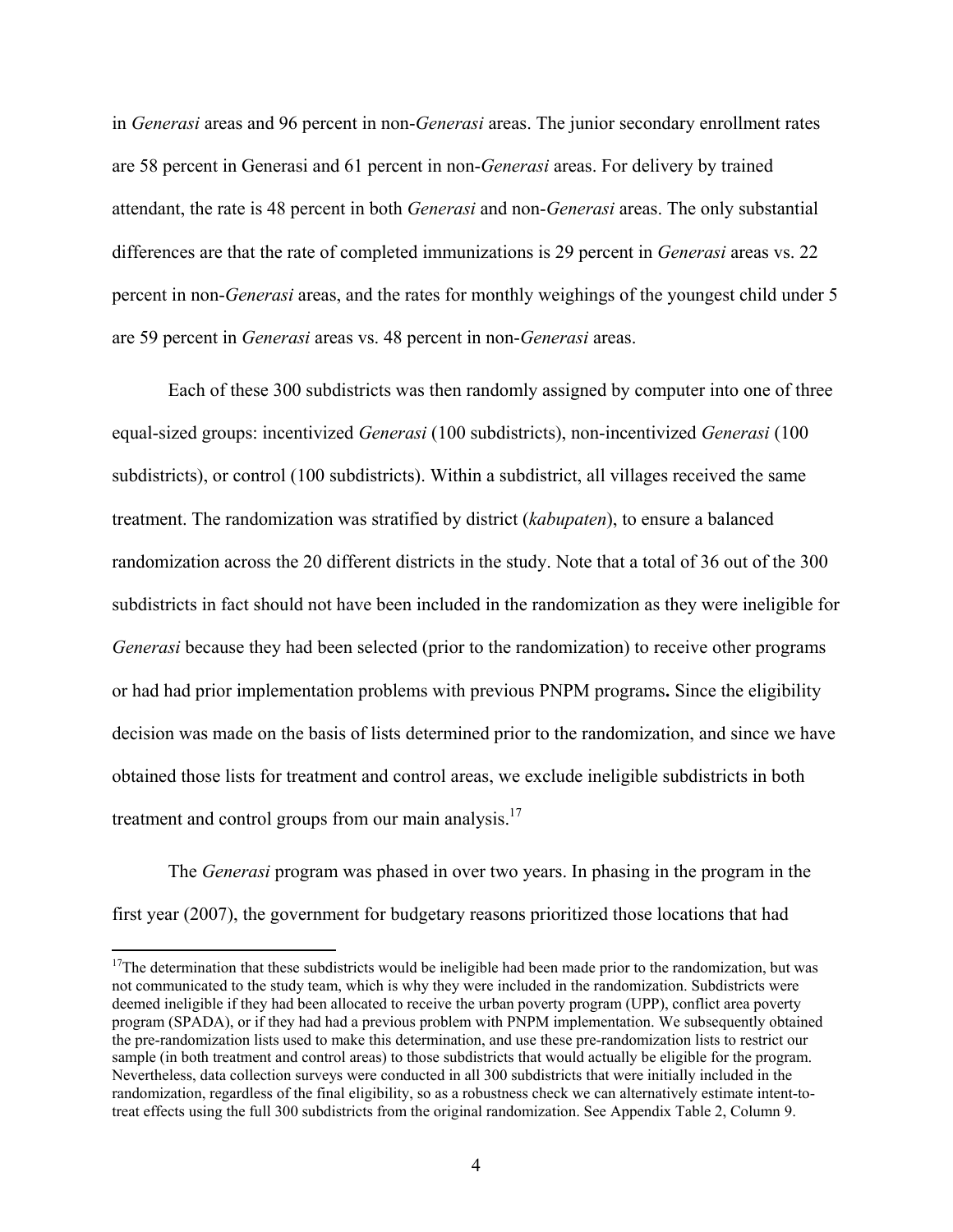previously participated in the PNPM rural infrastructure program (denoted group P), since those locations already had the legal infrastructure for distributing PNPM funds, and it was easier to re-budget other monies to fund *Generasi* in those areas. After all group P subdistricts randomized to receive the program had been funded, the government held another lottery to select which remaining subdistricts (denoted group NP) would being receiving the program in 2007 and which would begin in 2008.18 By year two of the program (2008) 96% of eligible subdistricts – 174 out of the 181 eligible subdistricts randomized to receive *Generasi* – were receiving the program. The remaining 7 eligible districts received the regular PNPM program instead of *Generasi*. The phase-in and final allocation of *Generasi* is shown in Table 2.

An important consideration for the analysis is the potential for differential provision of other programs in the pure control groups. The main potential avenue through which this might occur is other PNPM programs. Specifically, to ensure a fair allocation of funds, the Ministry of Home Affairs decided that no subdistrict would receive both the *Generasi* program and other PNPM programs, which typically fund local infrastructure (roads, bridges, etc.) and microcredit. In 2007, 17 (out of 83) eligible control subdistricts received other PNPM programs, while no treatment subdistricts did; in 2008, 31 (out of 83) eligible control subdistricts received other PNPM programs, as did the 7 eligible subdistricts did that should have been receiving *Generasi* in 2008 but received regular PNPM rural instead. Since regular PNPM programs tend to focus on basic infrastructure, not health and education, it is unlikely that the differential provision of other PNPM programs in control areas will have substantial impacts on the *Generasi* evaluation results. We have also verified empirically that the results are unchanged if we include a dummy

<u>.</u>

<sup>&</sup>lt;sup>18</sup> Specifically, in 2007 all 105 eligible group P subdistricts randomized to receive the program were funded. In group NP, in 2007 *Generasi* was funded in 22 eligible subdistricts. Of these 22 subdistricts, 21 were chosen randomly by computer, stratified by province, in a second lottery among Group NP locations. Group P status was determined prior to randomization. All but 7 of the remaining NP subdistricts were added in 2008.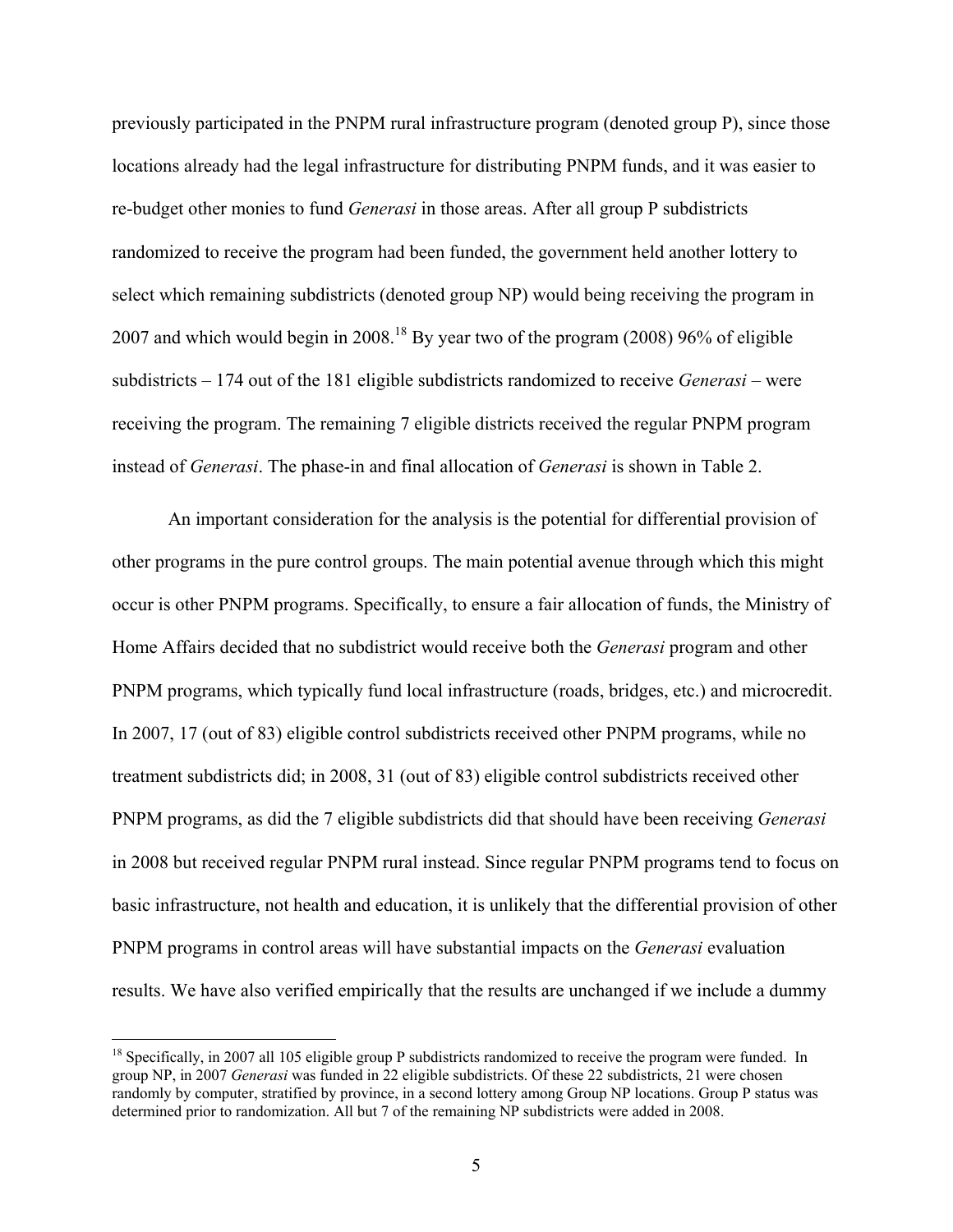for the subdistrict having received the regular PNPM program. (See Appendix Table 2.) Nevertheless, in interpreting the results, it is important to recognize that some portion of the eligible "pure control" subdistricts received PNPM.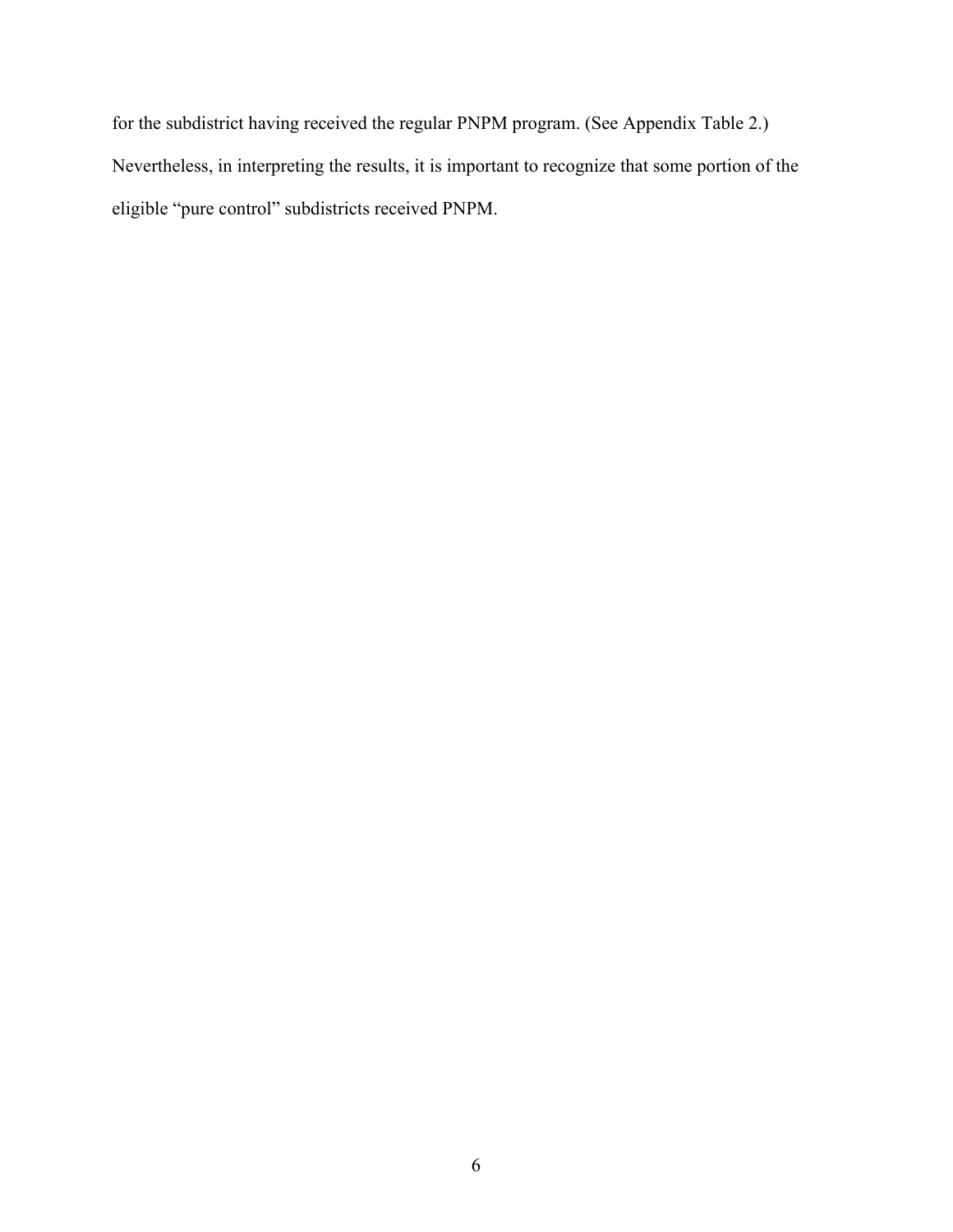### **Appendix III: Checking for balance of baseline values**

To check for balance across treatment arms, we estimate the relationship between the baseline survey values of the twelve major indicators that are the focus of the program (these indicators are discussed in more detail in Section 3) and the BLOCKGRANTS and INCENTIVES variables. We use the specification as in equation (1) and (2) above (though naturally we don't control for baseline values, since the baseline values are on the left hand side of the regression.)

The balance check is presented in Appendix Table 1. Column (2) shows the total estimated impact of the program in incentivized areas compared to pure controls, obtained by summing the coefficients on BLOCKGRANTS and INCENTIVES, where BLOCKGRANTS is defined based on the randomization results and prioritization rules for year 1 implementation. Column (3) shows the total estimated impact of the program in non-incentivized areas, which is the coefficient on the BLOCKGRANTS variable. Column (4) shows the effect of the incentives relative to the non-incentives, which is the coefficient on INCENTIVES. Each row corresponds to a separate regression. Columns  $(5) - (7)$  repeat the same regressions, but with BLOCKGRANTS and BLOCKGRANTS incentives based on the randomization results for treatment in either year.

Looking across columns (2) through (7), we find that of the seventy-two coefficients estimated, eight are statistically significant at the 10 percent level or higher, which is precisely what would be predicted by random chance. Similarly, four of seventy-two coefficients are statistically significant at the 5 percent level or higher, and one is statistically significant at the 1 percent level, which is also what one would expect based on random chance. These results

7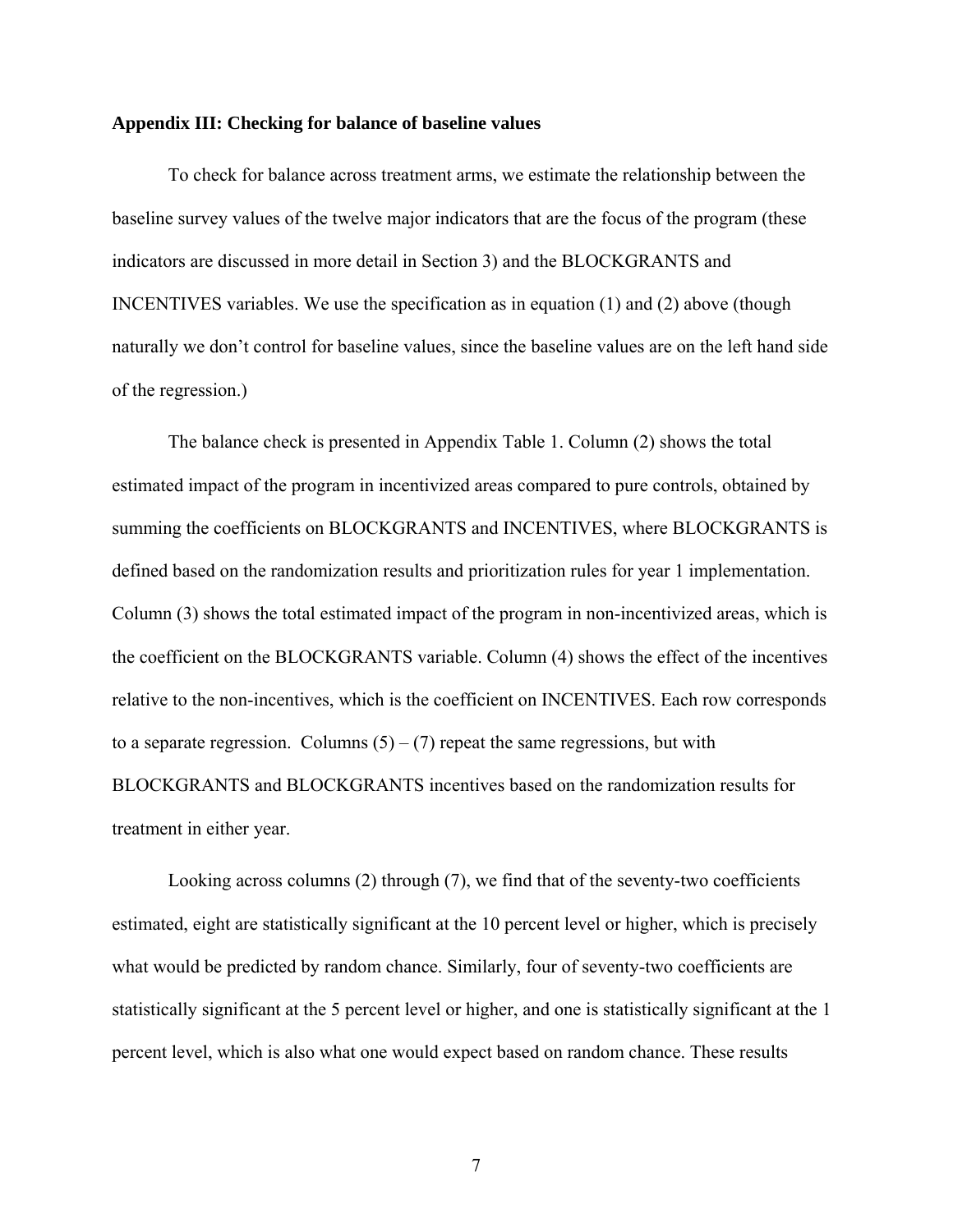confirm that the randomization was indeed carried out properly and that the treatment and control groups are balanced.

The final rows of Appendix Table 1 consider the average standardized effects. We report average standardized effects for all twelve of the main indicators, and then separately report average standardized effects for the eight health indicators and four education indicators. Three of the eighteen coefficients are statistically significant at the 10 percent level, once again consistent with what one would expect based on random chance. One coefficient is statistically significant at the 1 percent level, which we regard as a fluke. Most important, none of the average standardized effects for the additional effect of the incentives (columns 4 and 7), which are the key coefficients of interest for this paper, show any statistically significant differences at baseline.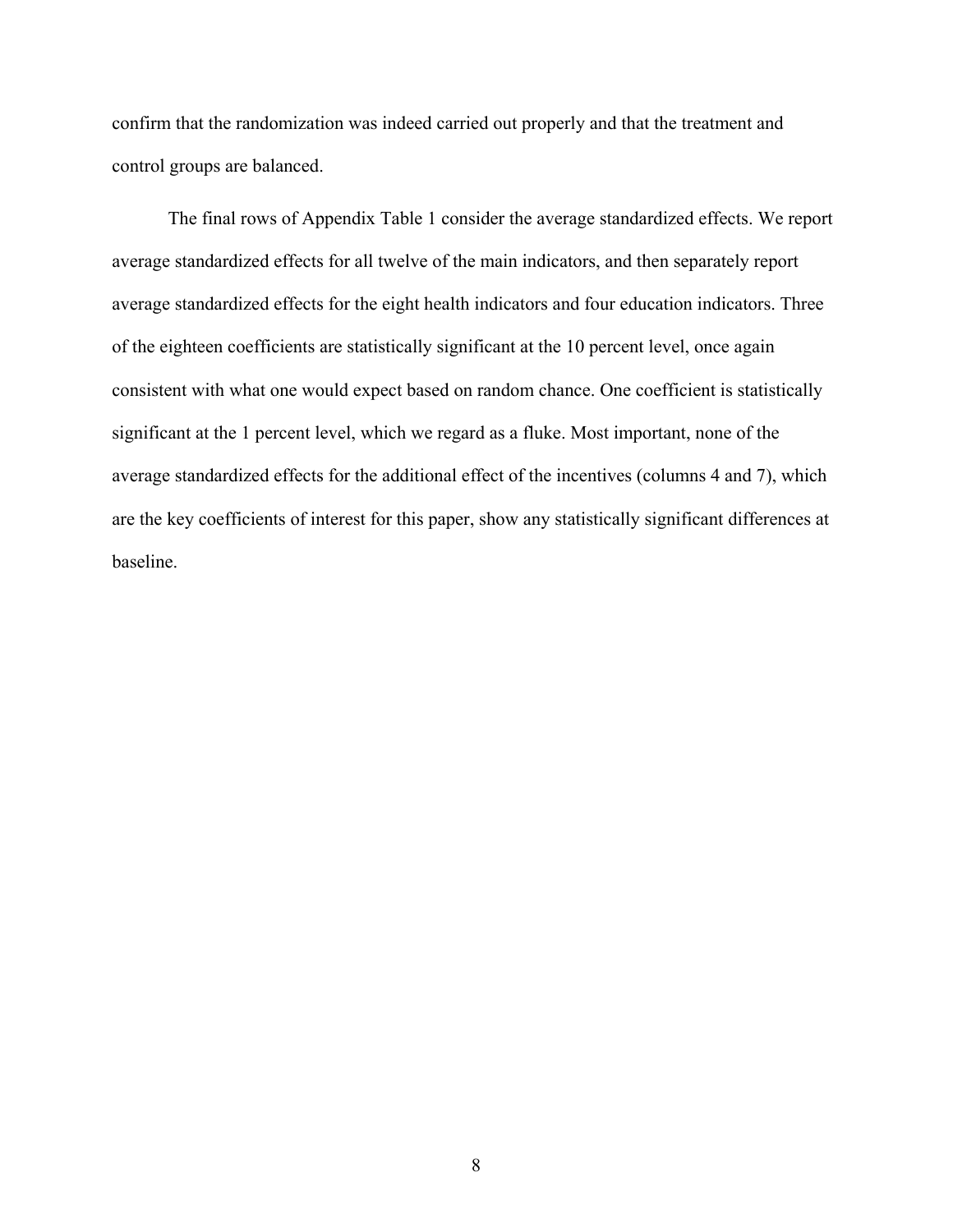### **Appendix IV: Data**

<u>.</u>

The sample for the surveys covers each of the 300 subdistricts that were included in the original *Generasi* randomization (i.e. the 264 eligible subdistricts plus 36 ineligible subdistricts). In each subdistrict, eight villages were randomly selected (unless the subdistrict had fewer than eight villages, in which case all were selected), resulting in a total of 2,313 villages that were sampled in each of the three survey waves. Approximately 12,000 households were interviewed in each survey wave, as well as more than 8,000 village officials and health and education providers.

The sampling design for the household component of the *Generasi* surveys was chosen to ensure adequate coverage in the key *Generasi* demographic groups: mothers who recently were pregnant or gave birth, children under age 3, and children of school age. Within each village, one hamlet (*dusun*) was randomly selected, and a list of all households was obtained from the head of the hamlet. Five households were randomly sampled from that list to be interviewed. These households were stratified so that two selected households had at least one child under age 2, two selected households had a child under age 15 but no children under age 2, and one household had no children under age 15. In Wave II and Wave III, in half of the randomly selected villages (four villages out of the eight villages sampled in every subdistrict), the same households sampled in Wave I were contacted again in subsequent waves to form an individual level panel.<sup>19</sup> In the other half of villages, a new cross-section of households was drawn in each survey wave. The combination of panel households and non-panel households allows us to investigate

<sup>&</sup>lt;sup>19</sup> Teams tracked and re-interviewed migrated or split households who provided information for any of the married women or children modules, as long as they were within the same subdistrict. In panel areas, 95% of target households were able to be reinterviewed in Wave 2 and 98% of target households were able to be reinterviewed in Wave 3.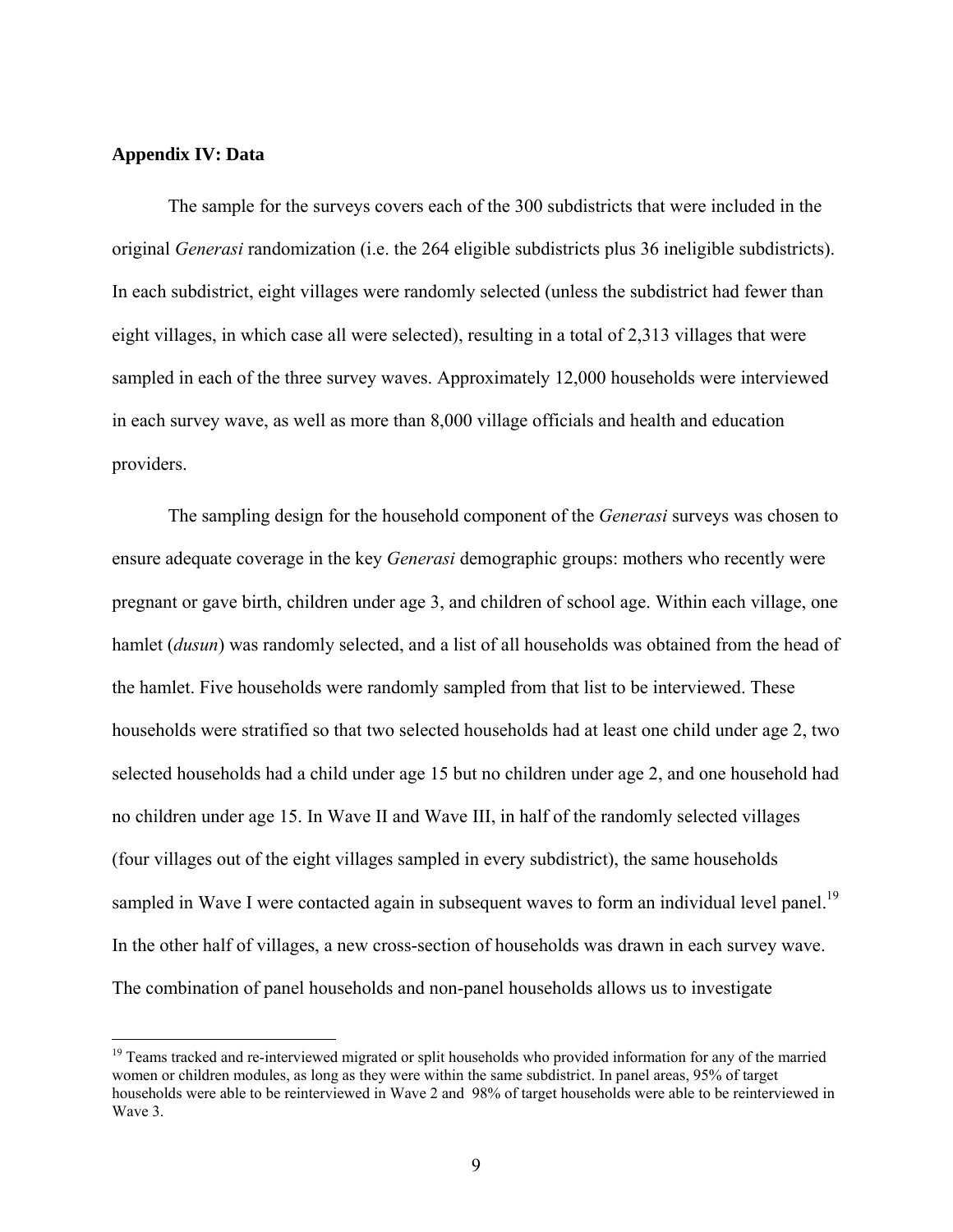heterogeneous treatment effects based on pre-period income levels and other characteristics, while at the same time ensuring that sufficient respondents with recent births and young children are enrolled in the survey sample in every round. Additional details about the surveys can be found in Olken, Onishi and Wong (2011).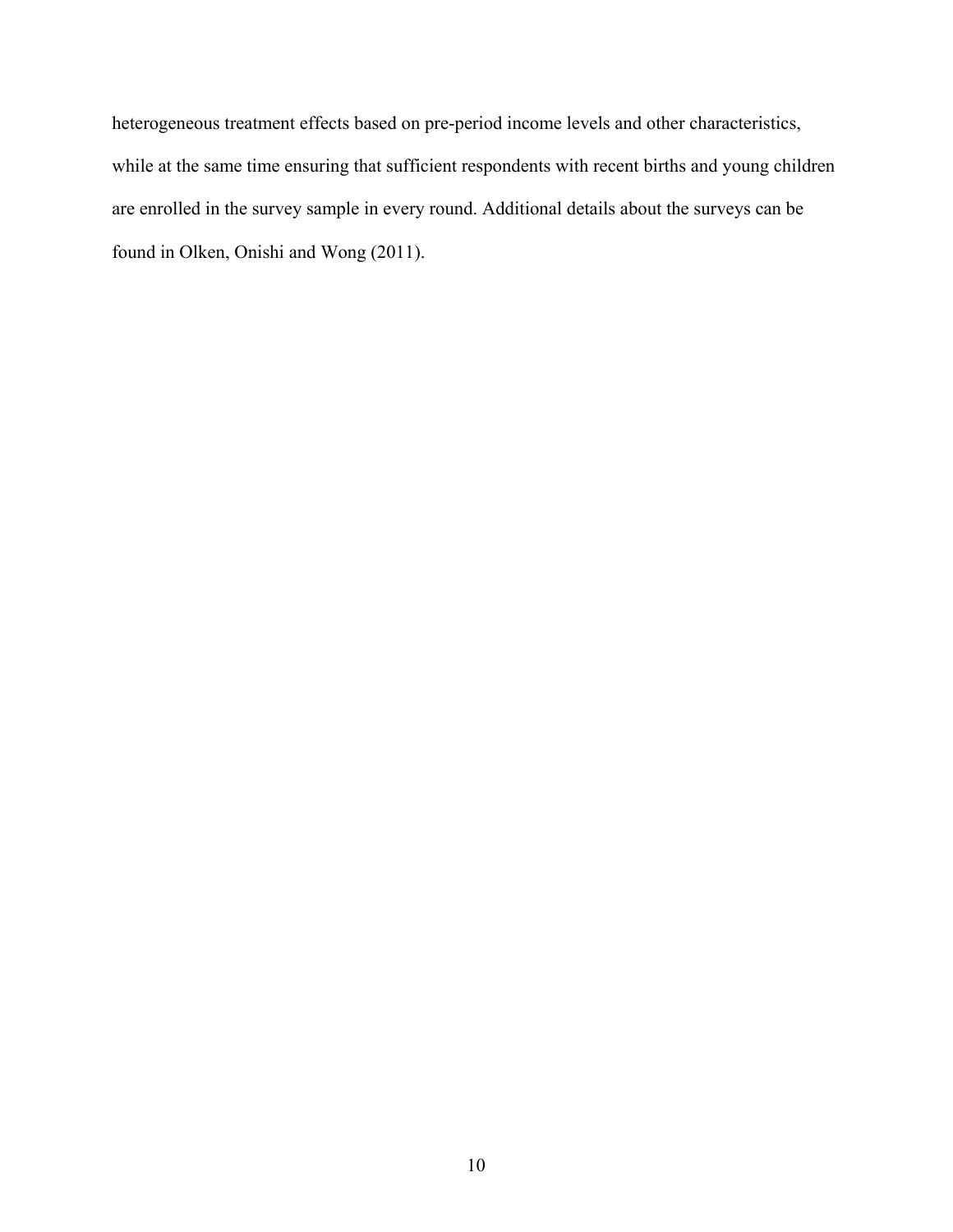### **Appendix V: Cost-Effectiveness**

 $\overline{a}$ 

The challenge in doing a cost-effectiveness calculation in this context is that there are many potential outcomes, and we do not necessarily know how to apportion the costs of the programs among the various outcomes. We therefore take the following approach: as in Section 3, we calculate the total number of "points" the program created, using the weighting scheme agreed upon in advance and shown in Table 1 and the point estimates for the impact of the program from Table 3.20 We divide the total cost of the program by the total number of points created to generate a "cost per point", which can then be interpreted using the point values in Table 1. While naturally different weighting schemes could produce different answers, we use the points in the program since they presumably represent the government's relative weightings of the different interventions, i.e. we use a set of relative prices that should roughly correspond to the relative weights the government places on the various indicators.

To calculate the costs of the program, we divide the expenditures into transfers to households and real expenditures (i.e. real allocation of resources). For transfers, we assume that transfers are valued by recipients at cost, so the real social cost of transfers is the social deadweight loss of taxation to raise the funds for the transfers. For non-transfer costs (such as hiring a midwife), the social cost is the expenditure plus the deadweight loss of taxation. For the purposes of evaluating *Generasi*, we count school supplies, school fee subsidies, health care subsidies, and supplementary food as transfers, and all other expenditures as real expenditures. As shown in Table 8 above, about 75% of the block grant is spent on transfers by these definitions. We also include the cost of the facilitators who administer the program as real

 $20$  Note that the number of points shown in this section is approximately half the total number of points reported in Table 3. The reason is that Table 3 is calculated using the total number of beneficiaries in the program, whereas in this section since we are mapping it to points we use number of beneficiaries in the particular treatment group only, which is half of the total.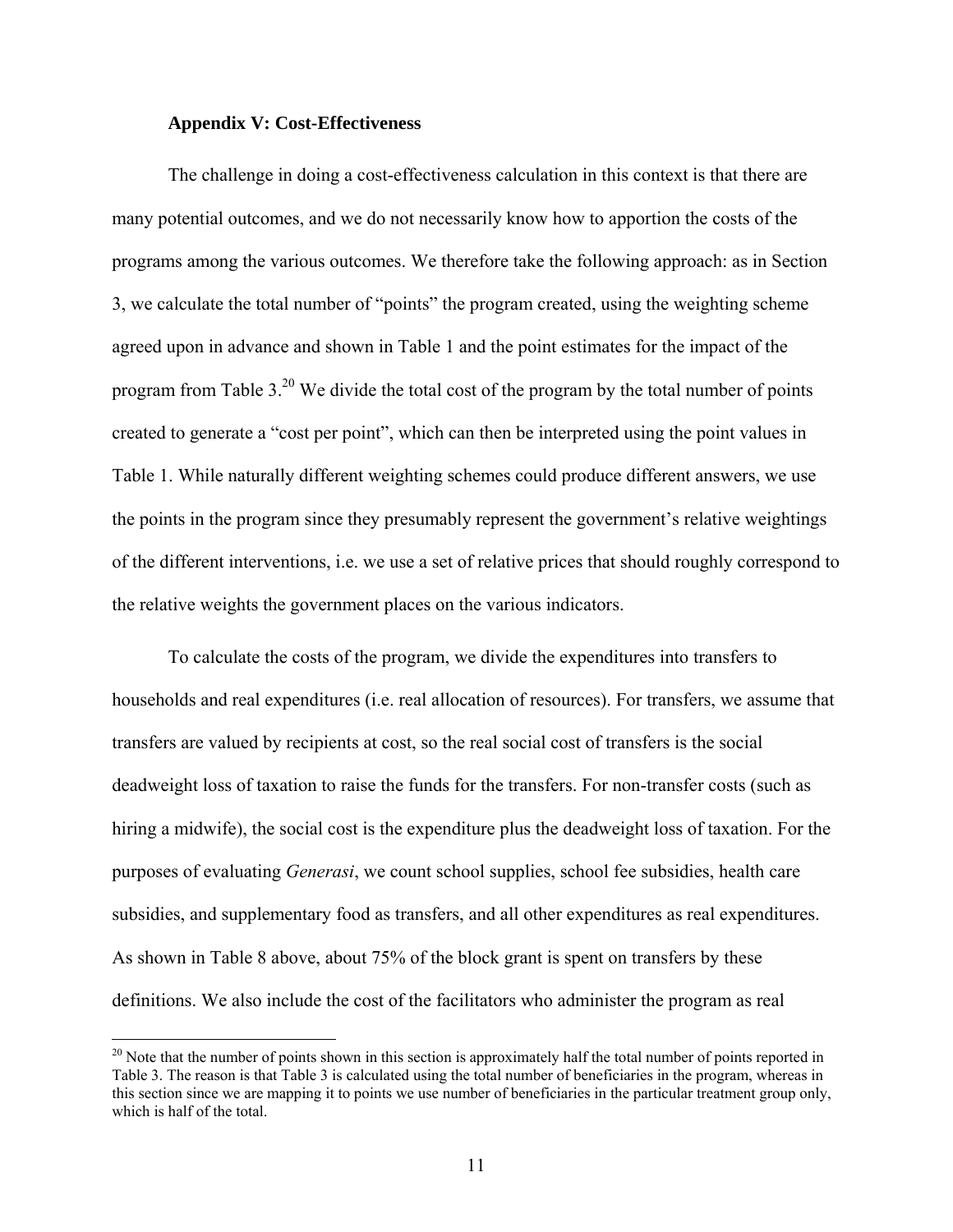expenditures. We use the consensus estimate of the marginal cost of public funds of 0.3 (Ballard, Shoven, and Whalley 1985), though we note that there are not reliable estimates of this parameter for developing countries. We use the Wave III impact results (at the end of the program's second year), when the program was at full scale, for this calculation.

The estimates are presented in Appendix Table 12. The key results are shown in the first two columns of Panel A: *Generasi* with incentives had a real cost per point of about \$8, and *Generasi* without incentives had a real cost per point of about \$11. Since the estimates in Table 3 show that, for year 3, the difference in the total number of points between incentivized and nonincentivized versions of the program is not significantly different, we should treat the difference between \$8 and \$11 as also not statistically significant. Panel B separately estimates the cost effectiveness for the health and education components of the program, allocating facilitation costs equally between the two portions of the program and allocating expenditures based on how communities actually allocated block grants. For health, this yields estimates of \$7 per point for the incentivized version and \$9 for the non-incentivized version. For education, this yields estimates of \$13 per point for the incentivized version and \$16 for the non-incentivized version.

How do we interpret the \$8 - \$11 per point average cost effectiveness of the program? One approach is to back out what this implies to move a given indicator. Applying the weights from Table 1, for example, suggests that the cost of additional child weight check was \$16 - \$22, the cost of preventing one malnourished child was \$384 - \$528, the cost of getting one additional child fully covered with Vitamin A was \$160 - \$220, and the cost of enrolling one more child in primary school was \$200 - \$275.

Are these numbers large or small? While that is ultimately a judgment question for the reader, we provide two benchmarks. First, the closest comparison is Indonesia's conditional cash

12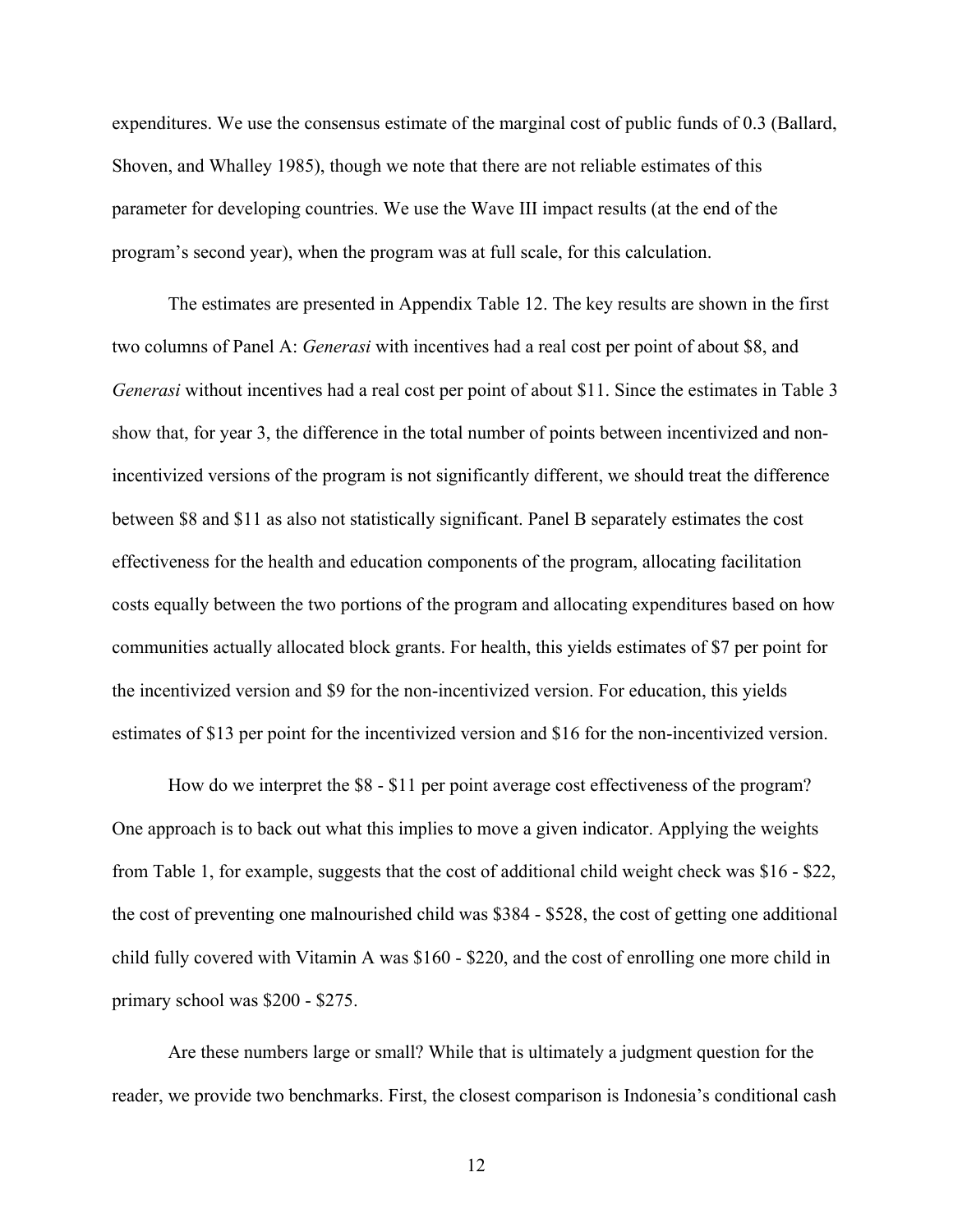transfer program (PKH). The PKH program was conducted at the same time and evaluated using a randomized evaluation using the same survey instruments as *Generasi*, though it was conducted in somewhat different areas of the country (more urban and with better supply of services), and was targeted at the same set of indicators. We use the randomized evaluation results from Alatas (2011) of the PKH program, combined with the same weights in Table  $1<sup>21</sup>$ Alatas reports an estimated effect just for those households receiving PKH, as well as a "placement effect" on all poor households in the subdistricts regardless of whether they received PKH or not. We report cost-effectiveness numbers based on both calculations. The results suggest that, if one focuses only on the benefits enjoyed by PKH households, *Generasi* is more cost effective – with the \$8 – \$11 per point in *Generasi* comparing to about \$22 per point for PKH. If one includes estimated spillover effects from PKH to non-recipient households in the same subdistricts, then the \$8 - \$11 per point for *Generasi* is comparable to the \$11 per point estimate for PKH.22 Thus, the *Generasi* program looks roughly comparable to an alternative program tried in Indonesia at the same time.

An alternative benchmark is to look at international comparisons. For example, schoolbased deworming in Kenya costs \$3.50 per additional year of school attendance, and iron and deworming tablets in India cost \$29 per additional year of school attendance. School meals in Kenya cost \$35 per additional year of attendance, and school uniforms cost about \$100 per additional year of attendance (JPAL 2011). By comparison, *Generasi* would cost between \$125 -

1

<sup>&</sup>lt;sup>21</sup> We calculate the number of households of different age ranges from the PKH survey data on all PKH respondents. For spillovers, we assume that there are 2 non-PKH households for every one PKH household. This is consistent with the data used in the PKH evaluation, which consisted of a survey of previous cash transfer recipients and is the population over which they estimate spillovers. If there are spillovers to other parts of the population, this may be an underestimate.

 $^{22}$  It is also worth noting that neither calculation includes the benefits from redistribution.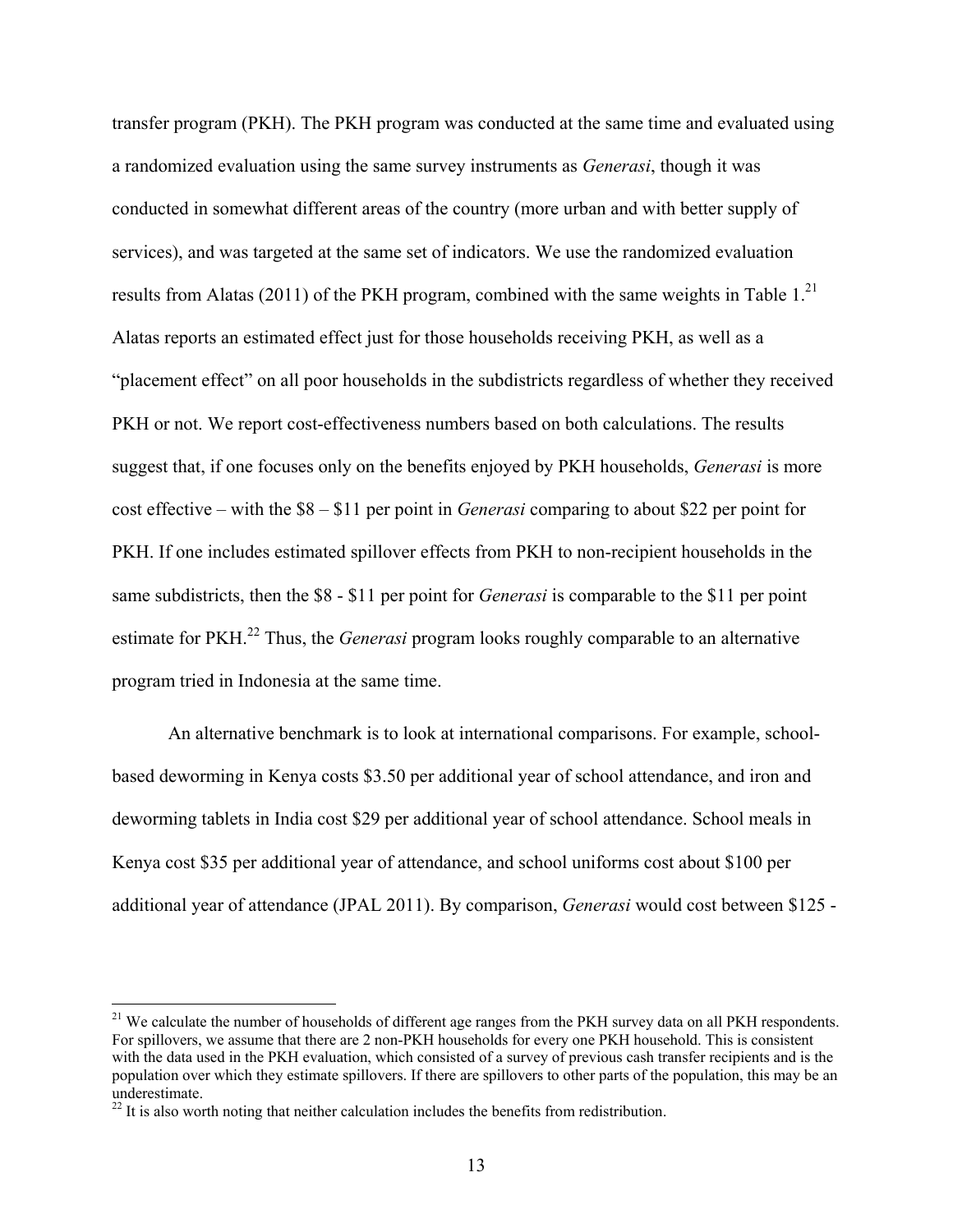\$400 per additional year schooling.<sup>23</sup> By this metric, *Generasi* as a whole is substantially less cost-effective than these other interventions, although it is worth noting that *Generasi* affects enrollment rates, whereas the international comparisons affect attendance, and that there is already high baseline enrollment in *Generasi* areas, which makes the marginal cost higher.

While these numbers suggest that *Generasi*, as a whole, may be more expensive than these other programs, the performance incentives themselves – at \$0.62 per point, which translates into \$16 per additional child enrolled in school and \$30 per case of malnutrition avoided – compares favorably with all of the above interventions except deworming. The reason the incentives themselves are cost effective is that in our case they are essentially free – the block grant was the same with and without incentives, and collecting the data used to validate the incentives was done in both the incentivized and non-incentivized versions of the program, so the only "costs" come from the fact that there were slightly more real expenditures and slightly fewer transfers in the incentivized version of the program. This suggests that while the *Generasi* program as a whole was not as cost effective as some other international comparators, adding incentives to existing programs may be a cost-effective way to improve performance.

 $\overline{a}$ 

 $^{23}$  Note that these estimates are not strictly comparable to the estimates in Appendix Table 12, since they count all program expenditures at cost regardless of whether they were transfers or not, and do not include the deadweight loss of taxation. When we redo the Generasi cost-effectiveness in this way, we obtain a cost per point of around \$12. See Appendix Table 13.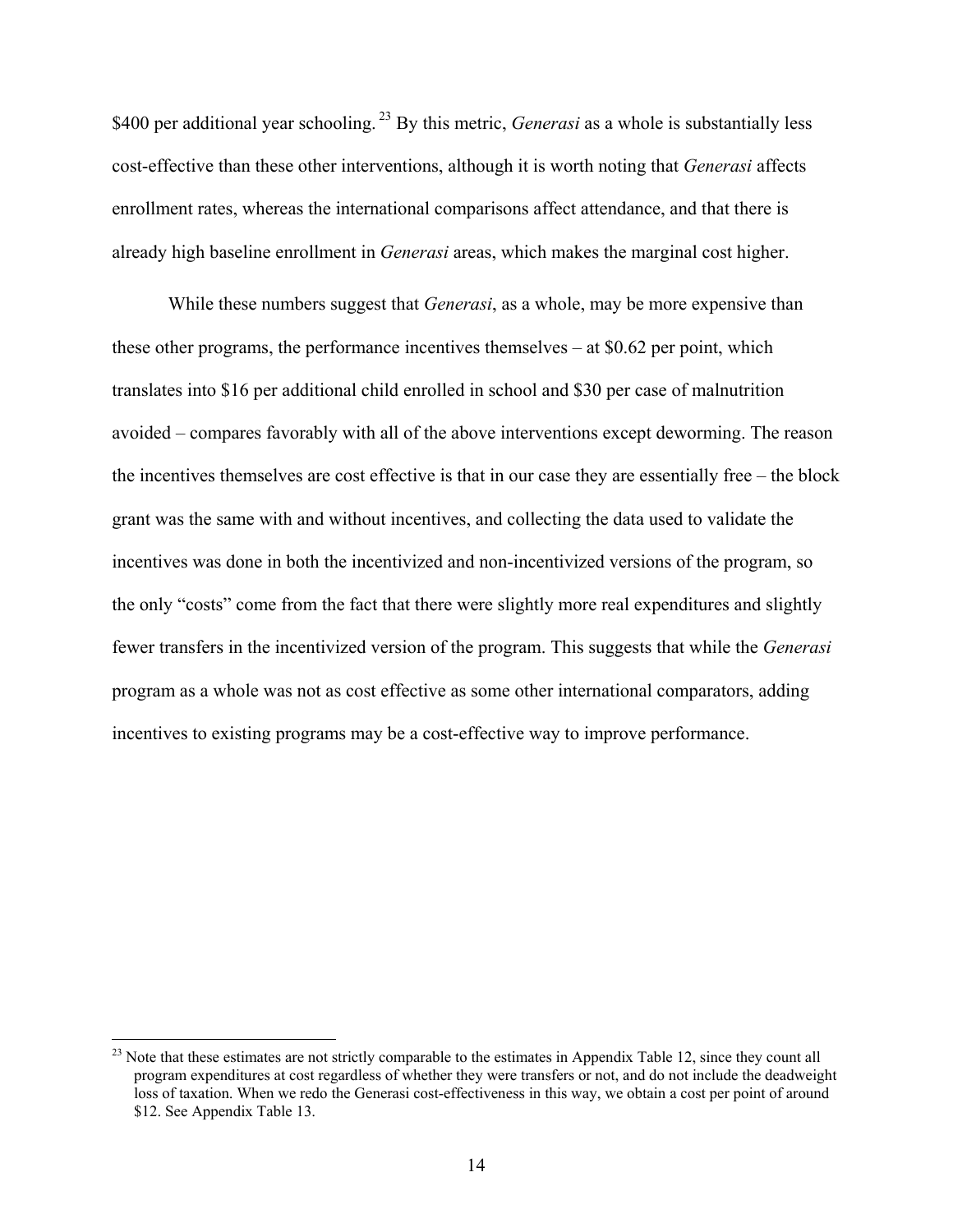|                               |          |            | Baseline Data, Effect of Year 1 | Baseline Data, Effect of Year 1 or 2 |              |             |            |
|-------------------------------|----------|------------|---------------------------------|--------------------------------------|--------------|-------------|------------|
|                               |          |            | <b>Treatment Dummy</b>          |                                      |              | Treatment   |            |
|                               |          |            | Non-                            |                                      |              | Non-        |            |
|                               | Control  | Incentive  | Incentive                       | Incentive                            | Incentive    | Incentive   | Incentive  |
|                               | Group    | Treatment  | Treatment                       | Additional                           | Treatment    | Treatment   | Additional |
| Indicator                     | Mean     | Effect     | Effect                          | Effect                               | Effect       | Effect      | Effect     |
|                               | (1)      | (2)        | (3)                             | (4)                                  | (5)          | (6)         | (7)        |
| Number prenatal visits        | 7.808    | $-0.341$   | $-0.125$                        | $-0.216$                             | $-0.3794*$   | $-0.186$    | $-0.194$   |
|                               | [4.4482] | (0.263)    | (0.267)                         | (0.259)                              | (0.228)      | (0.223)     | (0.208)    |
| Delivery by trained midwife   | 0.691    | $-0.020$   | $-0.026$                        | 0.005                                | $-0.035$     | $-0.018$    | $-0.017$   |
|                               | [0.4623] | (0.029)    | (0.030)                         | (0.031)                              | (0.026)      | (0.026)     | (0.025)    |
| Number of postnatal visits    | 3.012    | $-0.010$   | 0.195                           | $-0.206$                             | $-0.080$     | 0.023       | $-0.102$   |
|                               | [3.3234] | (0.196)    | (0.211)                         | (0.199)                              | (0.190)      | (0.192)     | (0.172)    |
| Iron tablet sachets           | 1.591    | $-0.071$   | $-0.018$                        | $-0.054$                             | $-0.058$     | 0.008       | $-0.065$   |
|                               | [1.2790] | (0.070)    | (0.078)                         | (0.073)                              | (0.066)      | (0.067)     | (0.061)    |
| Percent of immunization       | 0.680    | $-0.0381*$ | $-0.036$                        | $-0.003$                             | $-0.0509***$ | $-0.0416**$ | $-0.009$   |
|                               | [0.3519] | (0.021)    | (0.023)                         | (0.023)                              | (0.019)      | (0.019)     | (0.018)    |
| Number of weight checks       | 2.140    | $-0.091$   | $-0.047$                        | $-0.044$                             | $-0.1509**$  | $-0.046$    | $-0.1053*$ |
|                               | [1.1898] | (0.060)    | (0.069)                         | (0.065)                              | (0.058)      | (0.059)     | (0.055)    |
| Number Vitamin A supplements  | 1.521    | 0.097      | $-0.031$                        | $0.1275*$                            | 0.057        | $-0.035$    | $0.0922*$  |
|                               | [1.1686] | (0.061)    | (0.063)                         | (0.066)                              | (0.058)      | (0.060)     | (0.056)    |
| Percent malnourished          | 0.173    | 0.022      | 0.006                           | 0.015                                | 0.009        | 0.001       | 0.008      |
|                               | [0.3784] | (0.016)    | (0.015)                         | (0.017)                              | (0.014)      | (0.014)     | (0.014)    |
| Age $7-12$ participation rate | 0.950    | 0.006      | $-0.006$                        | 0.012                                | 0.000        | 0.001       | $-0.001$   |
|                               | [0.2191] | (0.009)    | (0.009)                         | (0.008)                              | (0.008)      | (0.008)     | (0.008)    |
| Age 13–15 participation rate  | 0.825    | 0.017      | 0.000                           | 0.017                                | 0.001        | 0.018       | $-0.016$   |
|                               | [0.3801] | (0.027)    | (0.028)                         | (0.027)                              | (0.024)      | (0.025)     | (0.022)    |
| Age $7-12$ gross attendance   | 0.910    | $-0.006$   | $-0.0287**$                     | 0.023                                | $-0.011$     | $-0.011$    | 0.000      |
|                               | [0.2685] | (0.014)    | (0.014)                         | (0.016)                              | (0.013)      | (0.012)     | (0.013)    |
| Age 13-15 gross attendance    | 0.752    | 0.036      | 0.003                           | 0.033                                | 0.027        | 0.036       | $-0.009$   |
|                               | [0.4196] | (0.031)    | (0.032)                         | (0.033)                              | (0.029)      | (0.030)     | (0.027)    |
|                               |          |            |                                 |                                      |              |             |            |
| Average standardized effect   |          | $-0.016$   | $-0.029$                        | 0.013                                | $-0.0365*$   | $-0.012$    | $-0.024$   |
|                               |          | (0.023)    | (0.024)                         | (0.023)                              | (0.021)      | (0.022)     | (0.020)    |
| Average standardized effect   |          | $-0.0415*$ | $-0.027$                        | $-0.014$                             | $-0.0589***$ | $-0.032$    | $-0.027$   |
| health                        |          | (0.025)    | (0.029)                         | (0.026)                              | (0.022)      | (0.024)     | (0.022)    |
| Average standardized effect   |          | 0.035      | $-0.031$                        | 0.066                                | 0.008        | 0.026       | $-0.018$   |
| educ.                         |          | (0.047)    | (0.050)                         | (0.049)                              | (0.042)      | (0.044)     | (0.040)    |
|                               |          |            |                                 |                                      |              |             |            |

## **Appendix Table 1: Balance checks using baseline data, 12 main indicators**

Notes: Each row of columns  $(2) - (4)$  and  $(5) - (7)$  shows coefficients from a regression of the variable shown on an incentive treatment dummy, a non-incentive treatment dummy, district fixed effects, and province \* group P fixed effects. Robust standard errors in parentheses, adjusted for clustering at the subdistrict level. In columns  $(2) - (4)$  the treatment variable is defined based on year 1 program placement, and in columns  $(5) - (7)$  defined based on year 2 program placement. Columns (4) and (7) are the calculated difference between the previous two columns. All treatment variables are defined using the original randomization, and so are interpretable as intent-to-treat estimates. Average standardized effects reported in the bottom three rows are calculated using the estimated coefficients from the 12 individual regressions above using the formula shown in the text, adj for arbitrary cross-equation clustering of standard errors within subdistricts.  $* = 10\%$  significance,  $** = 5\%$  significance,  $*** = 1\%$  significance.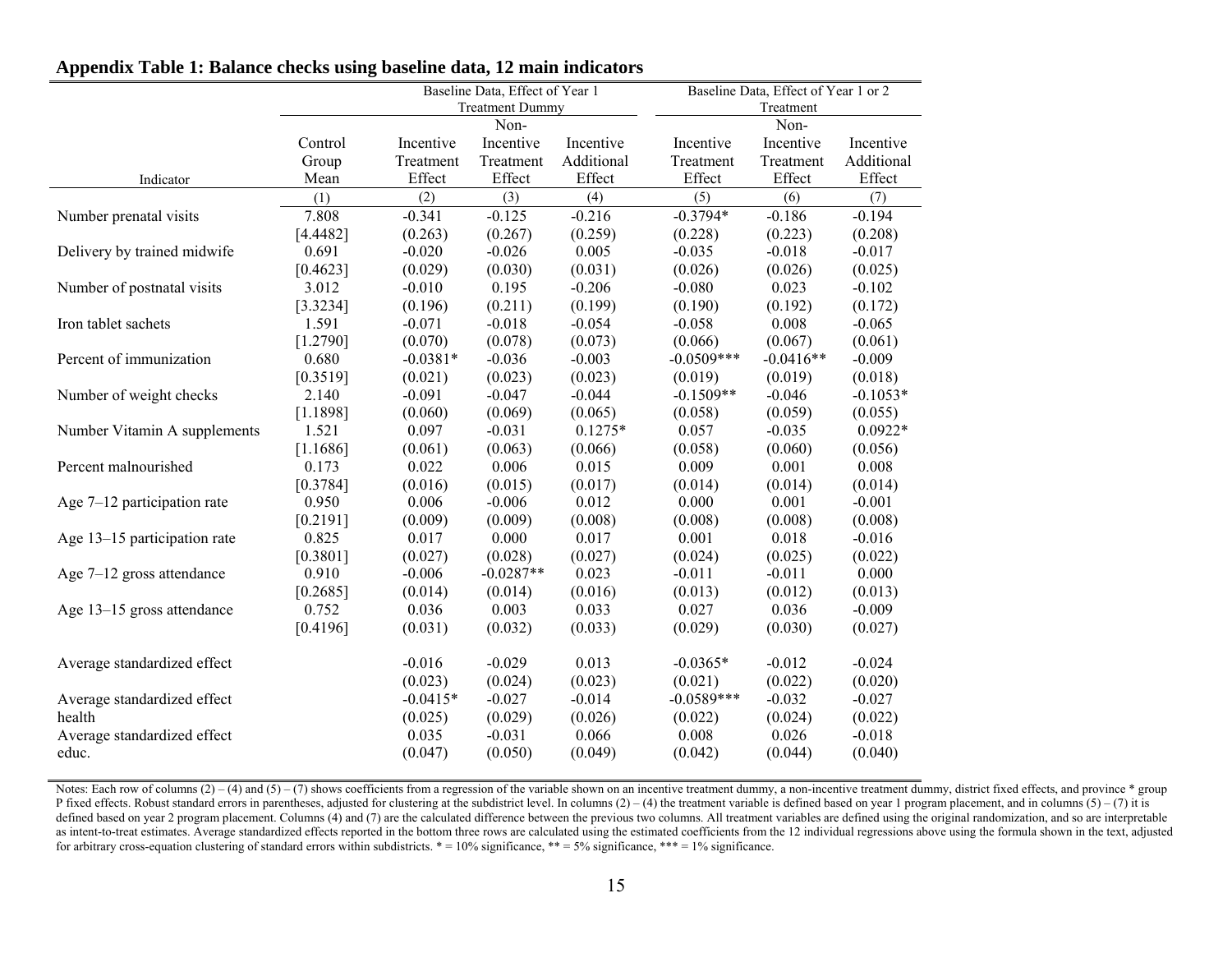## **Appendix Table 2: Robustness of main results to alternative specifications**

### *Wave II*

|                                    | (1)           | (2)          | (3)                  | (4)              | (5)                      | (6)         | (7)                   | (8)                  | (9)             |
|------------------------------------|---------------|--------------|----------------------|------------------|--------------------------|-------------|-----------------------|----------------------|-----------------|
|                                    |               |              |                      |                  | Baseline<br>controls for |             |                       | Kecamatan            | Full Intent-to- |
|                                    |               |              |                      |                  | kecamatan                |             |                       | level                | treat on 300    |
|                                    |               |              |                      | Baseline         | averages only            |             |                       | regression,          | kecamatan,      |
|                                    |               |              | Main                 | controls for all | (no individual           |             | First                 | with baseline        | controlling for |
| Indicator                          | Baseline mean | Control mean | specification        | 12 indicators    | panel)                   | No controls | differences           | control              | kecamatan avg   |
| Number prenatal visits             | 7.447         | 7.464        | $0.6129***$          | $0.5661***$      | $0.5885***$              | $0.4963**$  | $0.8315***$           | $0.5883**$           | $0.5219**$      |
|                                    | [4.2935]      | [4.1639]     | (0.220)              | (0.216)          | (0.218)                  | (0.236)     | (0.273)               | (0.241)              | (0.209)         |
| Delivery by trained midwife        | 0.670         | 0.755        | $-0.005$             | 0.000            | $-0.001$                 | 0.005       | $-0.011$              | 0.010                | 0.007           |
|                                    | [0.4705]      | [0.4303]     | (0.025)              | (0.024)          | (0.026)                  | (0.030)     | (0.032)               | (0.027)              | (0.026)         |
| Number of postnatal visits         | 1.720         | 1.737        | $-0.104$             | $-0.146$         | $-0.090$                 | $-0.106$    | $-0.059$              | $-0.105$             | $-0.073$        |
|                                    | [2.4477]      | [2.4079]     | (0.140)              | (0.136)          | (0.142)                  | (0.144)     | (0.185)               | (0.159)              | (0.137)         |
| Iron tablet sachets                | 1.588         | 1.977        | 0.078                | 0.071            | 0.077                    | 0.070       | 0.135                 | 0.074                | 0.056           |
|                                    | [1.2554]      | [1.4426]     | (0.081)              | (0.081)          | (0.081)                  | (0.081)     | (0.102)               | (0.085)              | (0.077)         |
| Percent of immunization            | 0.653         | 0.693        | 0.015                | 0.015            | 0.015                    | 0.013       | 0.029                 | 0.012                | 0.008           |
|                                    | [0.3664]      | [0.3441]     | (0.018)              | (0.018)          | (0.018)                  | (0.020)     | (0.027)               | (0.022)              | (0.018)         |
| Number of weight checks            | 2.126         | 2.192        | 0.0958*              | $0.1010*$        | $0.0970*$                | 0.085       | $0.1310*$             | $0.1125*$            | $0.1113**$      |
|                                    | [1.1895]      | [1.1718]     | (0.054)              | (0.056)          | (0.054)                  | (0.058)     | (0.072)               | (0.061)              | (0.053)         |
| Number Vitamin A supplements       | 1.529         | 1.560        | $-0.013$             | $-0.013$         | $-0.004$                 | 0.000       | $-0.077$              | $-0.019$             | 0.016           |
|                                    | [1.1370]      | [1.0089]     | (0.058)              | (0.057)          | (0.059)                  | (0.062)     | (0.090)               | (0.066)              | (0.060)         |
| Percent malnourished               | 0.168         | 0.199        | $-0.0265*$           | $-0.023$         | $-0.024$                 | $-0.023$    | $-0.0396*$            | $-0.018$             | $-0.021$        |
|                                    | [0.3739]      | [0.3995]     | (0.016)              | (0.016)          | (0.016)                  | (0.015)     | (0.023)               | (0.017)              | (0.015)         |
| Age $7-12$ gross enrollment        | 0.948         | 0.982        | $-0.004$             | $-0.004$         | $-0.004$                 | $-0.002$    | $-0.0184*$            | $-0.004$             | $-0.006$        |
|                                    | [0.2221]      | [0.1334]     | (0.006)              | (0.005)          | (0.006)                  | (0.006)     | (0.011)               | (0.006)              | (0.005)         |
| Age 13–15 gross enrollment         | 0.822         | 0.906        | 0.016                | 0.013            | 0.012                    | 0.019       | $-0.003$              | $-0.003$             | 0.023           |
|                                    | [0.3827]      | [0.2928]     | (0.024)              | (0.022)          | (0.025)                  | (0.025)     | (0.035)               | (0.026)              | (0.024)         |
| Age $7-12$ gross attendance        | 0.904         | 0.956        | $-0.001$             | $-0.001$         | $-0.001$                 | 0.000       | $-0.012$              | $-0.001$             | $-0.006$        |
|                                    | [0.2773]      | [0.1568]     | (0.006)              | (0.006)          | (0.006)                  | (0.006)     | (0.026)               | (0.006)              | (0.006)         |
|                                    |               |              |                      | 0.025            | 0.012                    | 0.021       |                       |                      |                 |
| Age 13–15 gross attendance         | 0.768         | 0.884        | 0.025                |                  |                          |             | $-0.025$              | $-0.003$             | 0.023           |
|                                    | [0.4125]      | [0.3022]     | (0.025)              | (0.023)          | (0.026)                  | (0.026)     | (0.040)               | (0.028)              | (0.025)         |
| Average standardized effect        |               |              | 0.036                | 0.033            | 0.032                    | 0.035       | 0.017                 | 0.049                | 0.034           |
|                                    |               |              |                      |                  |                          |             |                       |                      |                 |
|                                    |               |              | (0.024)<br>$0.0406*$ | (0.022)          | (0.024)                  | (0.027)     | (0.029)<br>$0.0545**$ | (0.060)<br>$0.0946*$ | (0.023)         |
| Average standardized effect health |               |              |                      | $0.0374*$        | $0.0418*$                | 0.038       |                       |                      | $0.0418*$       |
|                                    |               |              | (0.024)              | (0.023)          | (0.024)                  | (0.029)     | (0.027)               | (0.057)              | (0.023)         |
| Average standardized effect educ.  |               |              | 0.027                | 0.024            | 0.013                    | 0.031       | $-0.058$              | $-0.044$             | 0.019           |
|                                    |               |              | (0.045)              | (0.041)          | (0.047)                  | (0.049)     | (0.067)               | (0.119)              | (0.045)         |

Note: See Notes to Table 3. Reported coefficients in columns (3) – (11) are the coefficients on the additional effect of the incentives, i.e. as in columns (4), (7), and (10) of Table 3. Column (3) repeats the analogous re from Table 3. Column (4) adds baseline controls for all 12 indicators in all regressions, not just the dependent variable of the regression. Column (5) includes baseline controls for subdistrict baseline average values, ra than also including individual controls. Column (6) has no baseline control variables. Column (7) is estimated using first-differences, rather than controlling for baseline values. Column (8) aggregates all data to the sub level, with one observation per subdistrict, controlling for the subdistrict baseline average. Column (9) is the full "intent-to-treat" indicator on all 300 subdistricts included in the original randomization, rather than eligible subdistricts. Column (10) sets all baseline values conducted after Generasi fieldwork began to missing. Column (11) adds controls for whether the subdistrict also received the regular non-Generasi PNPM program.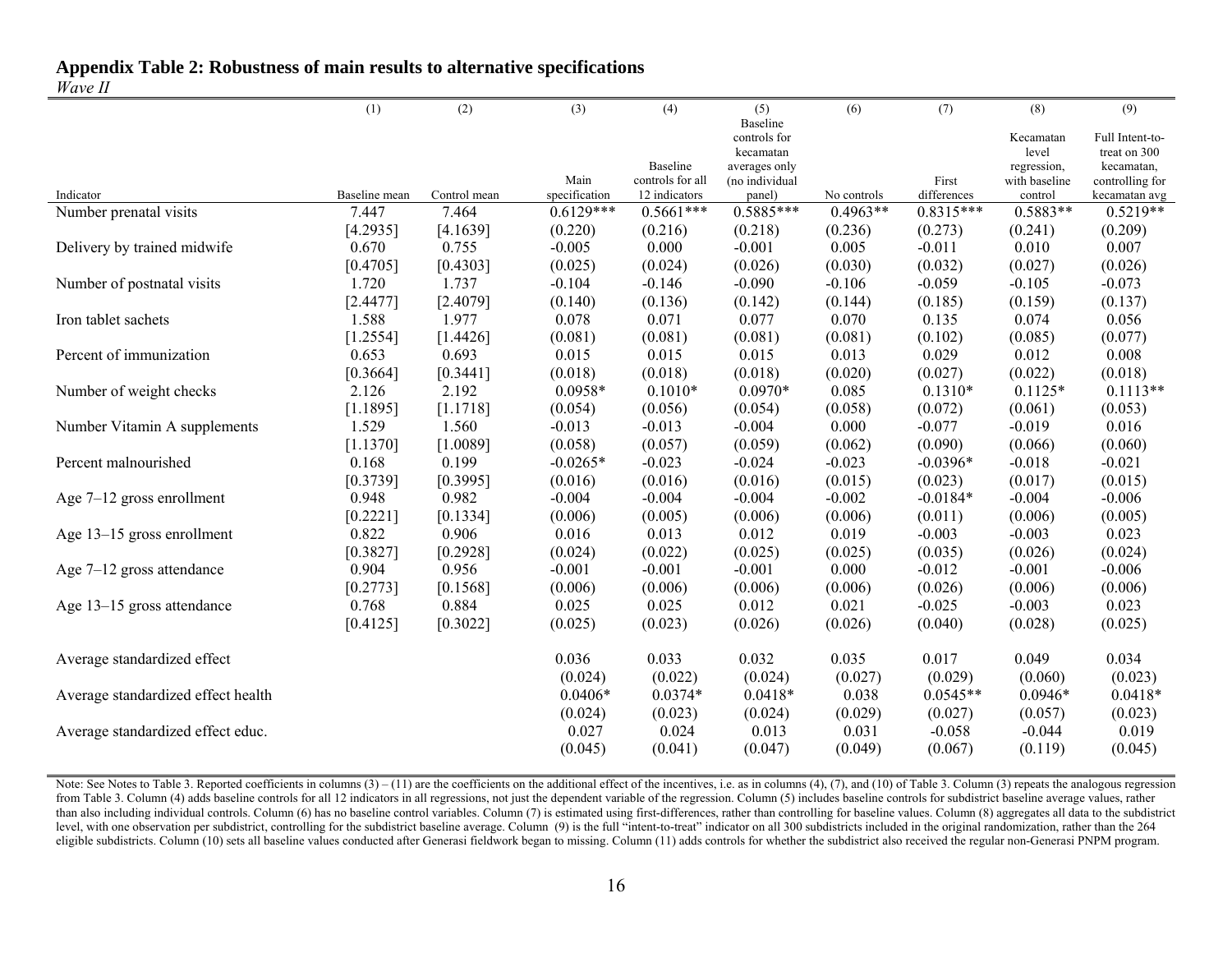|                                    | (10)                       | (11)         |
|------------------------------------|----------------------------|--------------|
|                                    | Baseline                   |              |
|                                    | conducted<br>after initial |              |
|                                    | fieldwork set              | Controls for |
| Indicator                          | to missing                 | PNPM         |
| Number prenatal visits             | $0.6474***$                | $0.6123***$  |
|                                    | (0.226)                    | (0.220)      |
| Delivery by trained midwife        | 0.014                      | $-0.005$     |
|                                    | (0.026)                    | (0.025)      |
| Number of postnatal visits         | $-0.076$                   | $-0.103$     |
|                                    | (0.142)                    | (0.140)      |
| Iron tablet sachets                | 0.085                      | 0.078        |
|                                    | (0.082)                    | (0.081)      |
| Percent of immunization            | 0.017                      | 0.015        |
|                                    | (0.019)                    | (0.018)      |
| Number of weight checks            | 0.083                      | 0.0958*      |
|                                    | (0.055)                    | (0.054)      |
| Number Vitamin A supplements       | $-0.004$                   | $-0.013$     |
|                                    | (0.058)                    | (0.058)      |
| Percent malnourished               | $-0.0272*$                 | $-0.0260*$   |
|                                    | (0.015)                    | (0.016)      |
| Age 7-12 gross enrollment          | $-0.003$                   | $-0.004$     |
|                                    | (0.006)                    | (0.006)      |
| Age 13–15 gross enrollment         | 0.011                      | 0.016        |
|                                    | (0.024)                    | (0.024)      |
| Age $7-12$ gross attendance        | 0.000                      | $-0.001$     |
|                                    | (0.006)                    | (0.006)      |
| Age 13-15 gross attendance         | 0.020                      | 0.025        |
|                                    | (0.025)                    | (0.025)      |
| Average standardized effect        | $0.0396*$                  | 0.036        |
|                                    | (0.024)                    | (0.024)      |
| Average standardized effect health | $0.0496**$                 | $0.0405*$    |
|                                    | (0.025)                    | (0.024)      |
| Average standardized effect educ.  | 0.020                      | 0.028        |
|                                    | (0.045)                    | (0.045)      |
|                                    |                            |              |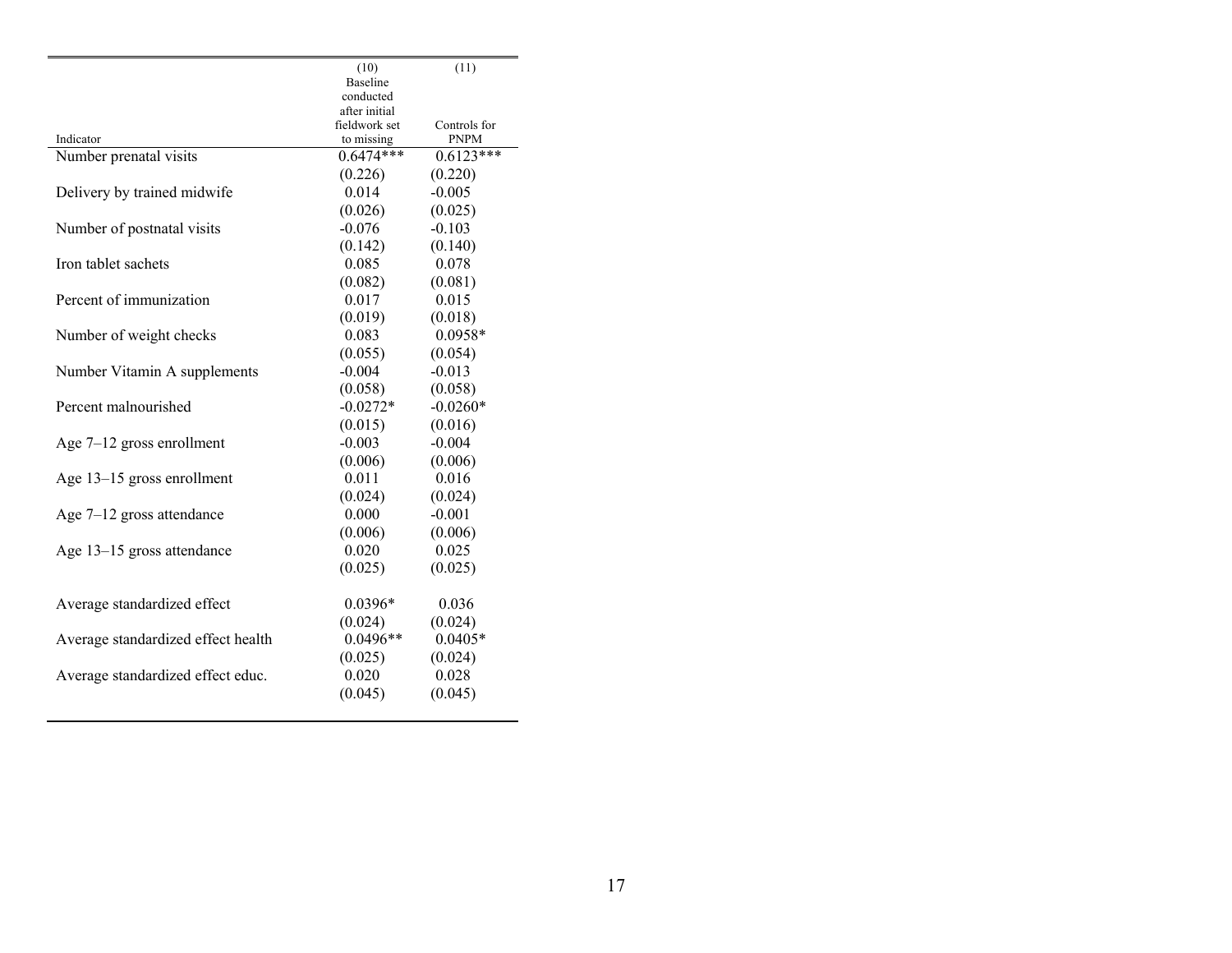|                                    | (1)           | (2)               | (3)                   | (4)                               | (5)                      | (6)         | (7)                  | (8)                      | (9)                              |
|------------------------------------|---------------|-------------------|-----------------------|-----------------------------------|--------------------------|-------------|----------------------|--------------------------|----------------------------------|
|                                    |               |                   |                       |                                   | Baseline<br>controls for |             |                      | Kecamatan                | Full Intent-to-                  |
|                                    |               |                   |                       |                                   | kecamatan                |             |                      | level                    | treat on 300                     |
|                                    |               |                   |                       | Baseline                          | averages only            |             |                      | regression,              | kecamatan,                       |
| Indicator                          | Baseline mean | Control mean      | Main<br>specification | controls for all<br>12 indicators | (no individual<br>panel) | No controls | First<br>differences | with baseline<br>control | controlling for<br>kecamatan avg |
| Number prenatal visits             | 7.447         | 7.639             | 0.181                 | 0.187                             | 0.186                    | 0.134       | 0.368                | 0.231                    | 0.098                            |
|                                    | [4.2935]      | [4.2297]          | (0.173)               | (0.174)                           | (0.173)                  | (0.173)     | (0.257)              | (0.187)                  | (0.165)                          |
| Delivery by trained midwife        | 0.670         | 0.780             | 0.019                 | 0.018                             | 0.021                    | 0.021       | 0.020                | 0.015                    | 0.018                            |
|                                    |               |                   | (0.021)               | (0.021)                           | (0.021)                  | (0.022)     |                      | (0.023)                  | (0.021)                          |
|                                    | [0.4705]      | [0.4144]<br>1.634 |                       | 0.032                             | $-0.001$                 | $-0.017$    | (0.031)<br>0.057     | $-0.048$                 | $-0.017$                         |
| Number of postnatal visits         | 1.720         |                   | $-0.003$              |                                   |                          |             |                      |                          |                                  |
|                                    | [2.4477]      | [2.4597]          | (0.129)               | (0.129)                           | (0.129)                  | (0.129)     | (0.163)              | (0.137)                  | (0.122)                          |
| Iron tablet sachets                | 1.588         | 1.741             | 0.031                 | 0.026                             | 0.032                    | 0.029       | 0.083                | 0.026                    | 0.002                            |
|                                    | [1.2554]      | [1.2748]          | (0.063)               | (0.064)                           | (0.063)                  | (0.064)     | (0.083)              | (0.069)                  | (0.060)                          |
| Percent of immunization            | 0.653         | 0.756             | 0.017                 | 0.017                             | 0.017                    | 0.012       | 0.025                | 0.008                    | 0.013                            |
|                                    | [0.3664]      | [0.2858]          | (0.014)               | (0.014)                           | (0.014)                  | (0.015)     | (0.020)              | (0.016)                  | (0.013)                          |
| Number of weight checks            | 2.126         | 2.262             | $-0.024$              | $-0.017$                          | $-0.024$                 | $-0.052$    | 0.058                | $-0.046$                 | $-0.021$                         |
|                                    | [1.1895]      | [1.1204]          | (0.051)               | (0.049)                           | (0.051)                  | (0.052)     | (0.068)              | (0.054)                  | (0.048)                          |
| Number Vitamin A supplements       | 1.529         | 1.454             | 0.083                 | $0.1059**$                        | 0.083                    | 0.055       | $-0.012$             | 0.005                    | 0.070                            |
|                                    | [1.1370]      | [0.9520]          | (0.053)               | (0.051)                           | (0.053)                  | (0.057)     | (0.081)              | (0.067)                  | (0.052)                          |
| Percent malnourished               | 0.168         | 0.228             | 0.009                 | 0.007                             | 0.009                    | 0.009       | 0.001                | 0.009                    | 0.006                            |
|                                    | [0.3739]      | [0.4199]          | (0.016)               | (0.017)                           | (0.016)                  | (0.016)     | (0.023)              | (0.017)                  | (0.015)                          |
| Age $7-12$ gross enrollment        | 0.948         | 0.985             | $-0.006$              | $-0.004$                          | $-0.005$                 | $-0.005$    | $-0.012$             | $-0.004$                 | $-0.005$                         |
|                                    | [0.2221]      | [0.1207]          | (0.005)               | (0.004)                           | (0.005)                  | (0.005)     | (0.009)              | (0.005)                  | (0.004)                          |
| Age 13-15 gross enrollment         | 0.822         | 0.874             | 0.007                 | 0.011                             | 0.011                    | 0.011       | 0.034                | 0.011                    | 0.019                            |
|                                    | [0.3827]      | [0.3327]          | (0.014)               | (0.014)                           | (0.014)                  | (0.015)     | (0.026)              | (0.017)                  | (0.014)                          |
| Age $7-12$ gross attendance        | 0.904         | 0.960             | $-0.001$              | 0.000                             | $-0.001$                 | $-0.001$    | 0.006                | 0.002                    | 0.000                            |
|                                    | [0.2773]      | [0.1463]          | (0.006)               | (0.006)                           | (0.006)                  | (0.006)     | (0.021)              | (0.006)                  | (0.006)                          |
| Age 13-15 gross attendance         | 0.768         | 0.860             | 0.010                 | 0.019                             | 0.012                    | 0.017       | 0.002                | 0.015                    | 0.017                            |
|                                    | [0.4125]      | [0.3364]          | (0.015)               | (0.015)                           | (0.015)                  | (0.016)     | (0.033)              | (0.019)                  | (0.015)                          |
| Average standardized effect        |               |                   | 0.018                 | 0.027                             | 0.021                    | 0.015       | 0.032                | 0.020                    | 0.018                            |
|                                    |               |                   | (0.019)               | (0.019)                           | (0.019)                  | (0.020)     | (0.027)              | (0.052)                  | (0.018)                          |
| Average standardized effect health |               |                   | 0.026                 | 0.032                             | 0.027                    | 0.016       | 0.041                | 0.013                    | 0.018                            |
|                                    |               |                   | (0.022)               | (0.022)                           | (0.022)                  | (0.023)     | (0.028)              | (0.052)                  | (0.021)                          |
| Average standardized effect educ.  |               |                   | 0.003                 | 0.016                             | 0.008                    | 0.013       | 0.016                | 0.035                    | 0.020                            |
|                                    |               |                   | (0.027)               | (0.027)                           | (0.027)                  | (0.027)     | (0.051)              | (0.093)                  | (0.027)                          |
|                                    |               |                   |                       |                                   |                          |             |                      |                          |                                  |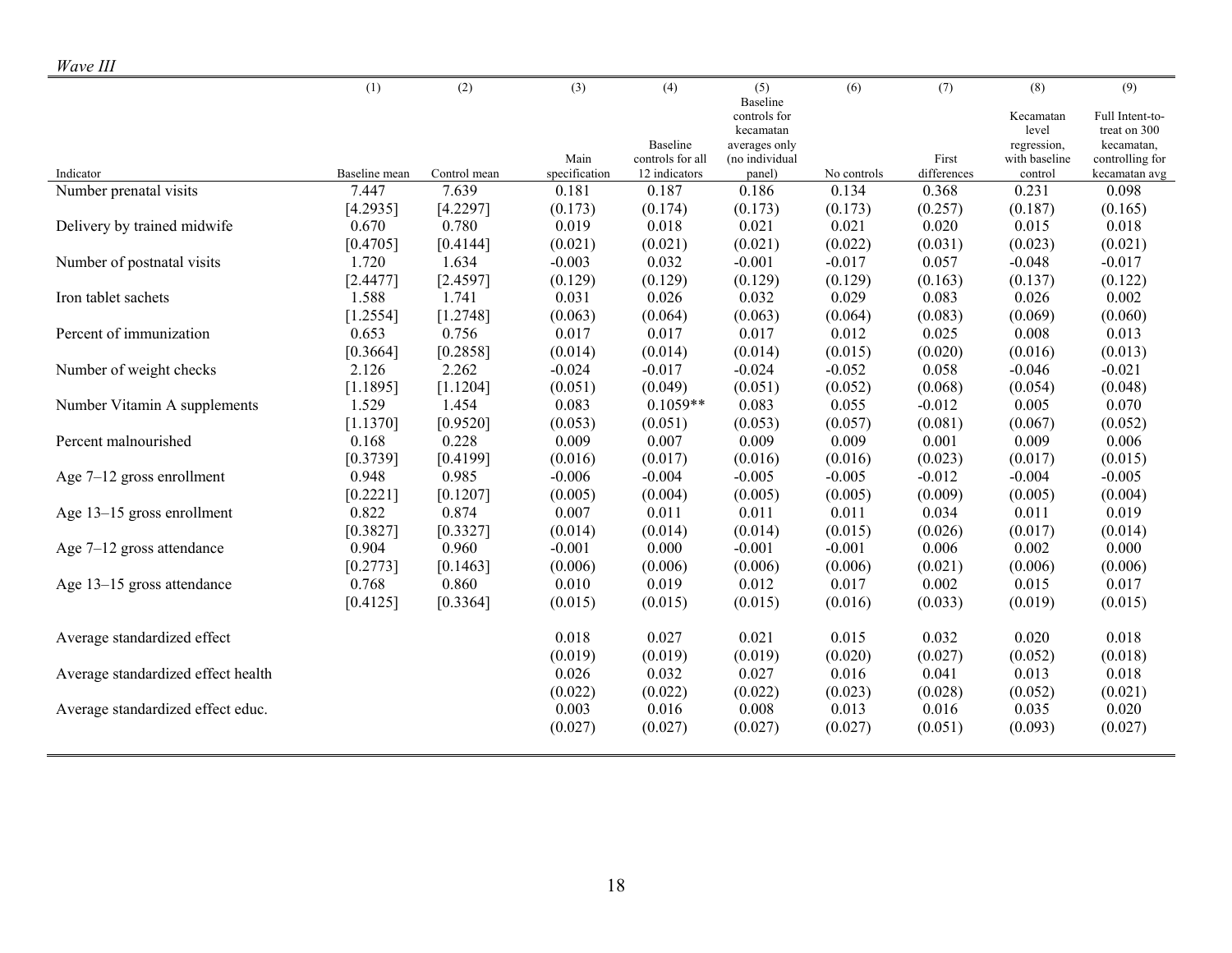|                                    | (10)                           | (11)         |
|------------------------------------|--------------------------------|--------------|
|                                    | Baseline                       |              |
|                                    | conducted                      |              |
|                                    | after initial<br>fieldwork set | Controls for |
| Indicator                          | to missing                     | <b>PNPM</b>  |
| Number prenatal visits             | 0.183                          | 0.173        |
|                                    | (0.175)                        | (0.172)      |
| Delivery by trained midwife        | 0.027                          | 0.019        |
|                                    | (0.021)                        | (0.021)      |
| Number of postnatal visits         | 0.002                          | $-0.004$     |
|                                    | (0.130)                        | (0.129)      |
| Iron tablet sachets                | 0.028                          | 0.029        |
|                                    | (0.064)                        | (0.063)      |
| Percent of immunization            | 0.016                          | 0.017        |
|                                    | (0.014)                        | (0.014)      |
| Number of weight checks            | $-0.040$                       | $-0.026$     |
|                                    | (0.052)                        | (0.050)      |
| Number Vitamin A supplements       | 0.082                          | 0.083        |
|                                    | (0.052)                        | (0.053)      |
| Percent malnourished               | 0.010                          | 0.010        |
|                                    | (0.016)                        | (0.016)      |
| Age $7-12$ gross enrollment        | $-0.006$                       | $-0.006$     |
|                                    | (0.005)                        | (0.005)      |
| Age 13–15 gross enrollment         | 0.005                          | 0.007        |
|                                    | (0.015)                        | (0.014)      |
| Age $7-12$ gross attendance        | $-0.001$                       | $-0.001$     |
|                                    | (0.006)                        | (0.006)      |
| Age 13-15 gross attendance         | 0.008                          | 0.009        |
|                                    | (0.016)                        | (0.015)      |
| Average standardized effect        | 0.017                          | 0.017        |
|                                    | (0.020)                        | (0.019)      |
| Average standardized effect health | 0.026                          | 0.025        |
|                                    | (0.023)                        | (0.022)      |
| Average standardized effect educ.  | $-0.001$                       | 0.002        |
|                                    | (0.027)                        | (0.027)      |
|                                    |                                |              |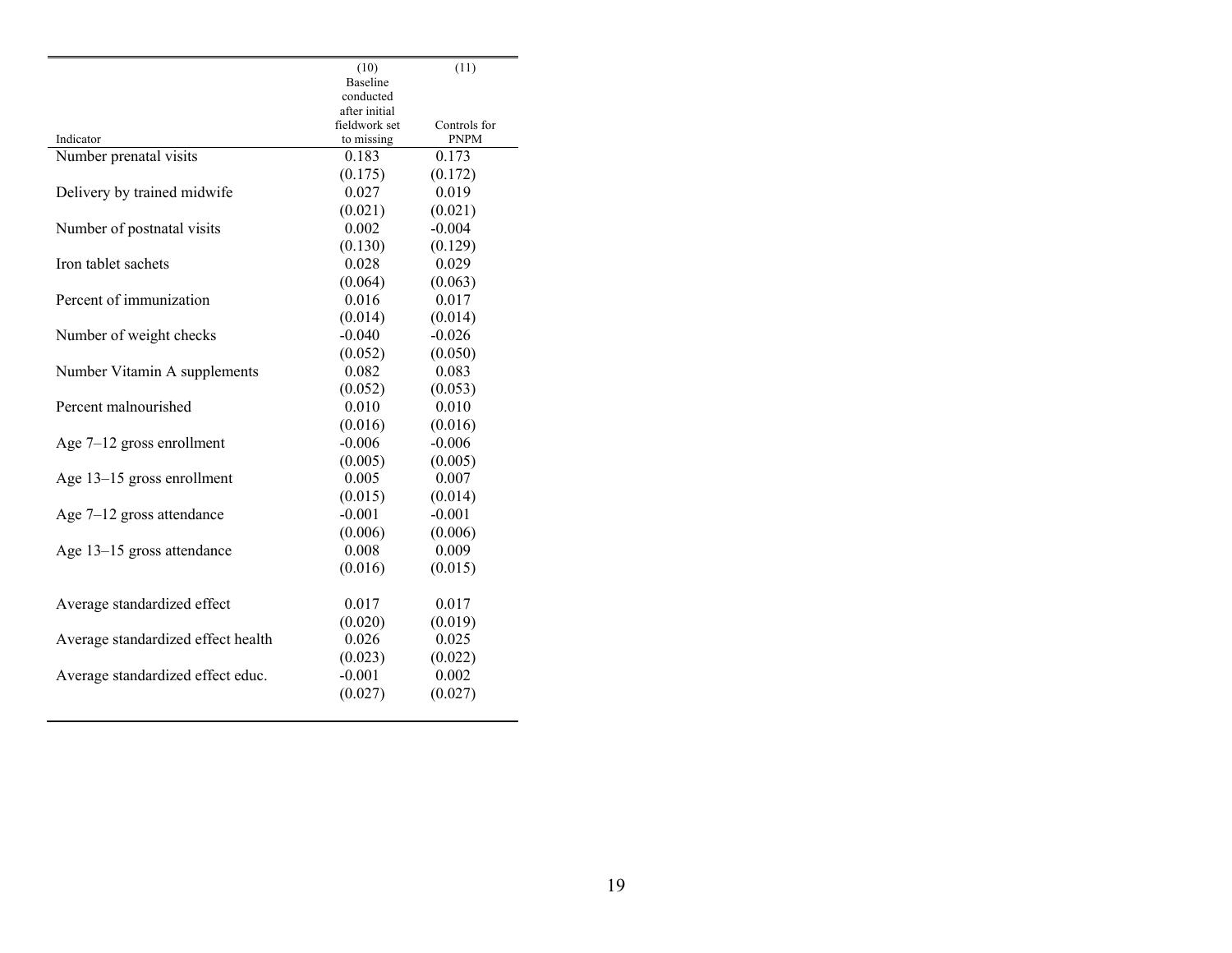| Pooled |  |
|--------|--|
|--------|--|

| - - - - - -                        |               |              |                       |                                   |                          |             |                      |                       |                             |
|------------------------------------|---------------|--------------|-----------------------|-----------------------------------|--------------------------|-------------|----------------------|-----------------------|-----------------------------|
|                                    | (1)           | (2)          | (3)                   | (4)                               | (5)                      | (6)         | (7)                  | (8)                   | (9)                         |
|                                    |               |              |                       |                                   | Baseline<br>controls for |             |                      | Kecamatan             | Full Intent-to-             |
|                                    |               |              |                       |                                   | kecamatan                |             |                      | level                 | treat on 300                |
|                                    |               |              |                       | Baseline                          | averages only            |             |                      | regression,           | kecamatan,                  |
| Indicator                          | Baseline mean | Control mean | Main<br>specification | controls for all<br>12 indicators | (no individual<br>panel) | No controls | First<br>differences | with baseline         | controlling for             |
| Number prenatal visits             | 7.447         | 7.551        | $0.3706**$            | $0.3547**$                        | $0.3622**$               | $0.2925*$   | $0.5711**$           | control<br>$0.3782**$ | kecamatan avg<br>$0.2811**$ |
|                                    | [4.2935]      | [4.1963]     | (0.147)               | (0.146)                           | (0.147)                  | (0.155)     | (0.225)              | (0.148)               | (0.143)                     |
| Delivery by trained midwife        | 0.670         | 0.768        | 0.009                 | 0.011                             | 0.012                    | 0.015       | 0.007                | 0.013                 | 0.014                       |
|                                    | [0.4705]      | [0.4223]     | (0.018)               | (0.018)                           | (0.019)                  | (0.021)     | (0.027)              | (0.017)               | (0.018)                     |
| Number of postnatal visits         | 1.720         | 1.685        | $-0.048$              | $-0.047$                          | $-0.041$                 | $-0.056$    | 0.003                | $-0.072$              | $-0.043$                    |
|                                    | [2.4477]      | [2.4339]     | (0.101)               | (0.099)                           | (0.102)                  | (0.105)     | (0.144)              | (0.104)               | (0.096)                     |
| Iron tablet sachets                | 1.588         | 1.860        | 0.052                 | 0.047                             | 0.052                    | 0.047       | 0.106                | 0.046                 | 0.026                       |
|                                    | [1.2554]      | [1.3669]     | (0.051)               | (0.049)                           | (0.051)                  | (0.051)     | (0.074)              | (0.054)               | (0.049)                     |
| Percent of immunization            | 0.653         | 0.724        | 0.016                 | 0.017                             | 0.016                    | 0.012       | 0.027                | 0.010                 | 0.011                       |
|                                    | [0.3664]      | [0.3183]     | (0.011)               | (0.011)                           | (0.011)                  | (0.012)     | (0.020)              | (0.013)               | (0.011)                     |
| Number of weight checks            | 2.126         | 2.227        | 0.028                 | 0.034                             | 0.028                    | 0.007       | 0.089                | 0.019                 | 0.035                       |
|                                    | [1.1895]      | [1.1464]     | (0.040)               | (0.040)                           | (0.041)                  | (0.043)     | (0.061)              | (0.041)               | (0.040)                     |
| Number Vitamin A supplements       | 1.529         | 1.507        | 0.037                 | 0.050                             | 0.042                    | 0.029       | $-0.043$             | $-0.005$              | 0.045                       |
|                                    | [1.1370]      | [0.9819]     | (0.038)               | (0.039)                           | (0.039)                  | (0.040)     | (0.072)              | (0.048)               | (0.037)                     |
| Percent malnourished               | 0.168         | 0.214        | $-0.006$              | $-0.006$                          | $-0.005$                 | $-0.005$    | $-0.017$             | $-0.002$              | $-0.006$                    |
|                                    | [0.3739]      | [0.4100]     | (0.013)               | (0.013)                           | (0.013)                  | (0.012)     | (0.020)              | (0.012)               | (0.012)                     |
| Age 7-12 gross enrollment          | 0.948         | 0.984        | $-0.005$              | $-0.004$                          | $-0.005$                 | $-0.004$    | $-0.015$             | $-0.004$              | $-0.005$                    |
|                                    | [0.2221]      | [0.1274]     | (0.004)               | (0.004)                           | (0.004)                  | (0.004)     | (0.009)              | (0.004)               | (0.004)                     |
| Age 13-15 gross enrollment         | 0.822         | 0.891        | 0.011                 | 0.011                             | 0.011                    | 0.014       | 0.019                | 0.005                 | 0.020                       |
|                                    | [0.3827]      | [0.3125]     | (0.014)               | (0.013)                           | (0.015)                  | (0.015)     | (0.025)              | (0.015)               | (0.015)                     |
| Age 7-12 gross attendance          | 0.904         | 0.958        | $-0.001$              | 0.000                             | $-0.001$                 | 0.000       | $-0.001$             | 0.001                 | $-0.002$                    |
|                                    | [0.2773]      | [0.1517]     | (0.005)               | (0.005)                           | (0.005)                  | (0.005)     | (0.022)              | (0.005)               | (0.005)                     |
| Age 13-15 gross attendance         | 0.768         | 0.872        | 0.015                 | 0.020                             | 0.011                    | 0.018       | $-0.009$             | 0.007                 | 0.019                       |
|                                    | [0.4125]      | [0.3189]     | (0.015)               | (0.014)                           | (0.015)                  | (0.016)     | (0.032)              | (0.016)               | (0.015)                     |
| Average standardized effect        |               |              | 0.025                 | $0.0283*$                         | 0.025                    | 0.023       | 0.027                | 0.031                 | 0.025                       |
|                                    |               |              | (0.016)               | (0.016)                           | (0.016)                  | (0.018)     | (0.024)              | (0.042)               | (0.016)                     |
| Average standardized effect health |               |              | $0.0327*$             | $0.0336*$                         | $0.0327*$                | 0.025       | $0.0462*$            | 0.047                 | 0.028                       |
|                                    |               |              | (0.018)               | (0.018)                           | (0.018)                  | (0.021)     | (0.024)              | (0.043)               | (0.018)                     |
| Average standardized effect educ.  |               |              | 0.009                 | 0.018                             | 0.009                    | 0.019       | $-0.012$             | $-0.001$              | 0.019                       |
|                                    |               |              | (0.027)               | (0.025)                           | (0.027)                  | (0.028)     | (0.052)              | (0.078)               | (0.027)                     |
|                                    |               |              |                       |                                   |                          |             |                      |                       |                             |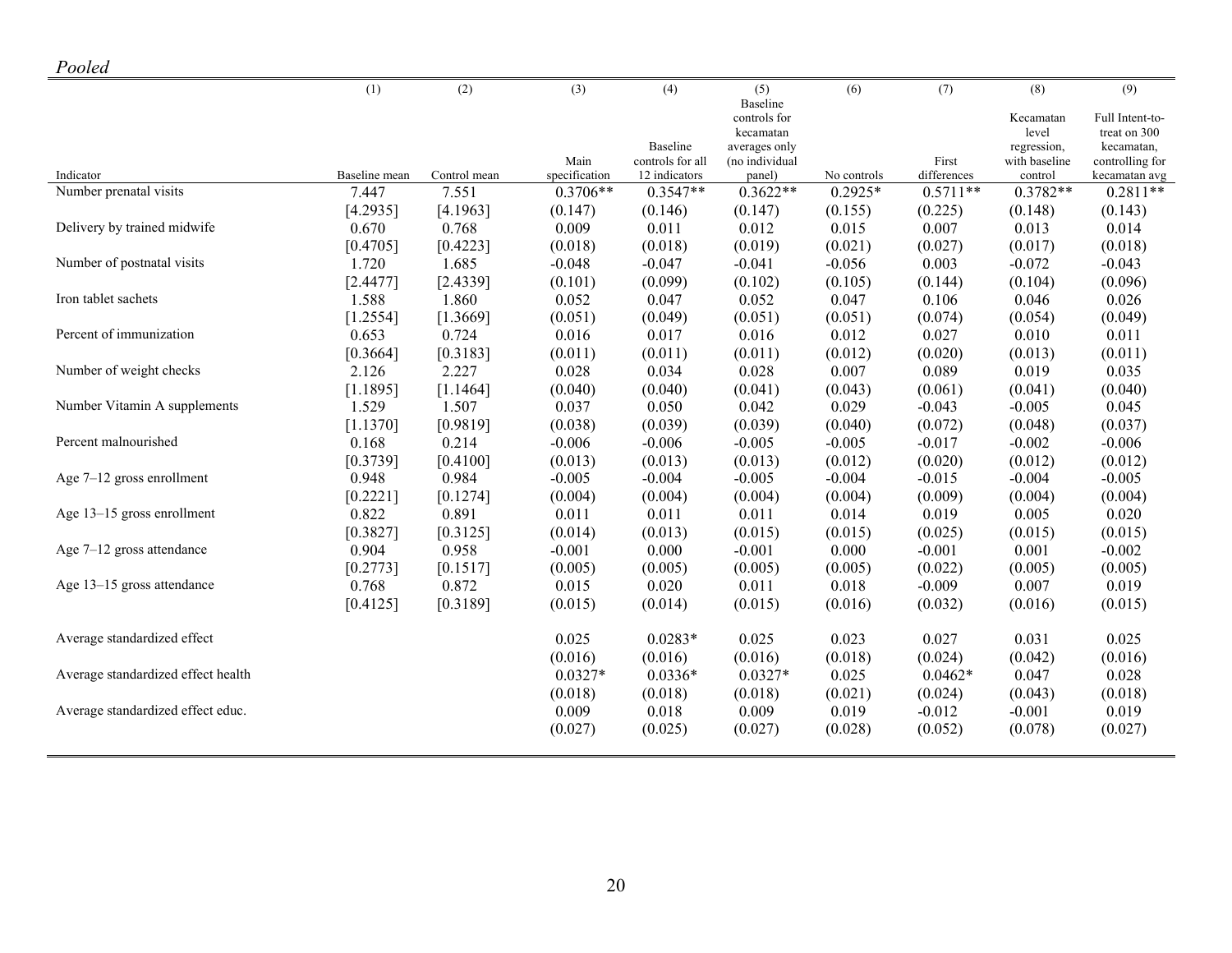|                                    | (10)                           | (11)         |
|------------------------------------|--------------------------------|--------------|
|                                    | Baseline                       |              |
|                                    | conducted                      |              |
|                                    | after initial<br>fieldwork set | Controls for |
| Indicator                          | to missing                     | <b>PNPM</b>  |
| Number prenatal visits             | $0.3861**$                     | $0.3669**$   |
|                                    | (0.152)                        | (0.147)      |
| Delivery by trained midwife        | 0.022                          | 0.009        |
|                                    | (0.018)                        | (0.018)      |
| Number of postnatal visits         | $-0.034$                       | $-0.048$     |
|                                    | (0.103)                        | (0.101)      |
| Iron tablet sachets                | 0.053                          | 0.051        |
|                                    | (0.051)                        | (0.051)      |
| Percent of immunization            | 0.017                          | 0.016        |
|                                    | (0.012)                        | (0.011)      |
| Number of weight checks            | 0.013                          | 0.027        |
|                                    | (0.042)                        | (0.040)      |
| Number Vitamin A supplements       | 0.041                          | 0.037        |
|                                    | (0.038)                        | (0.038)      |
| Percent malnourished               | $-0.006$                       | $-0.006$     |
|                                    | (0.012)                        | (0.013)      |
| Age $7-12$ gross enrollment        | $-0.005$                       | $-0.005$     |
|                                    | (0.004)                        | (0.004)      |
| Age 13–15 gross enrollment         | 0.007                          | 0.011        |
|                                    | (0.014)                        | (0.014)      |
| Age $7-12$ gross attendance        | $-0.001$                       | $-0.001$     |
|                                    | (0.005)                        | (0.005)      |
| Age 13-15 gross attendance         | 0.012                          | 0.015        |
|                                    | (0.015)                        | (0.015)      |
|                                    |                                |              |
| Average standardized effect        | 0.026                          | 0.024        |
|                                    | (0.017)                        | (0.016)      |
| Average standardized effect health | $0.0356*$                      | $0.0311*$    |
|                                    | (0.019)                        | (0.018)      |
| Average standardized effect educ.  | 0.006                          | 0.011        |
|                                    | (0.026)                        | (0.026)      |
|                                    |                                |              |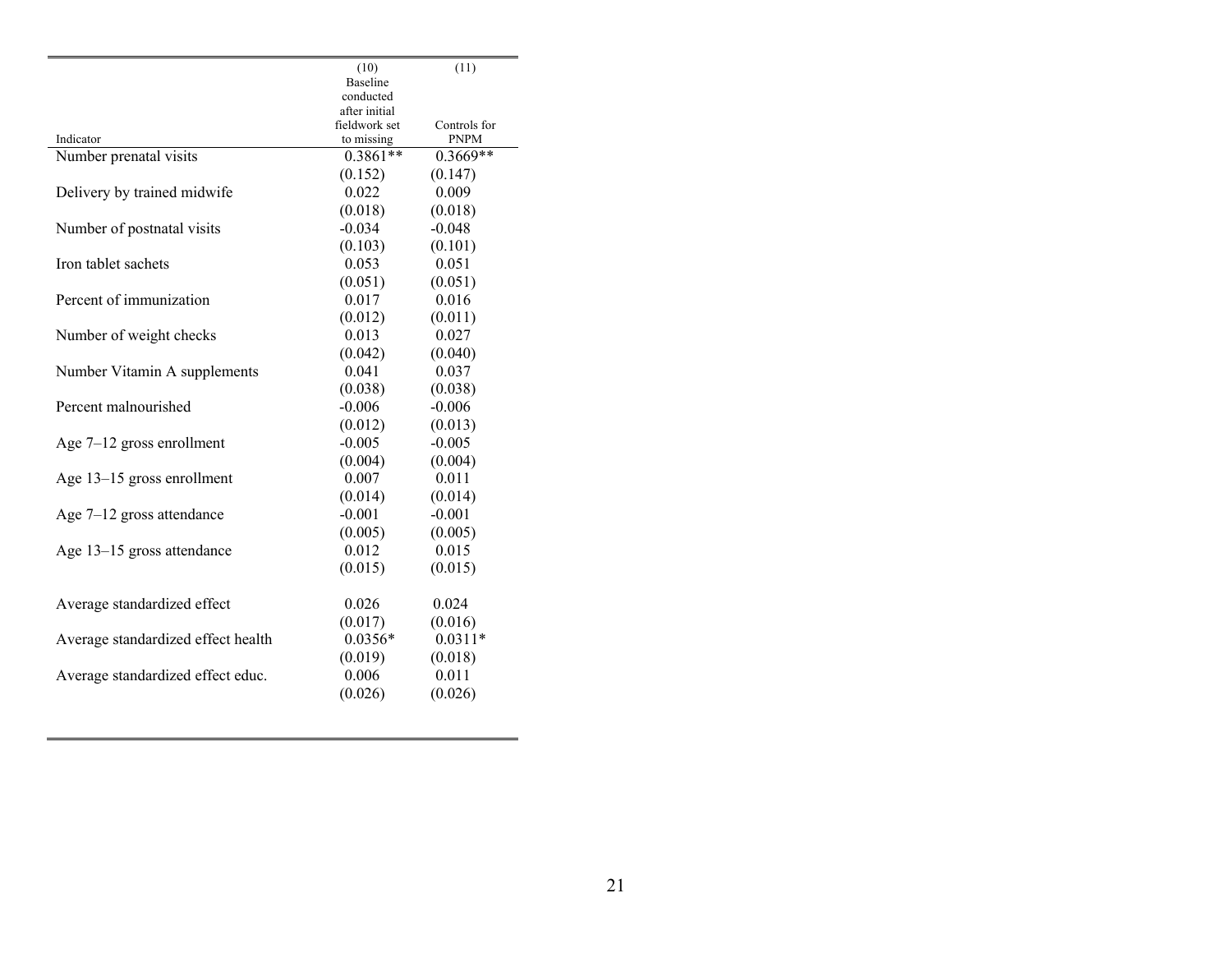### Wave II

|                                    |             |              |                       |                  | Wave II                |                        |                     |                       |                        |
|------------------------------------|-------------|--------------|-----------------------|------------------|------------------------|------------------------|---------------------|-----------------------|------------------------|
|                                    |             |              |                       |                  | Additional             | Additional             |                     |                       |                        |
|                                    |             | Additional   | Additional            |                  | <b>NTT</b>             | Sulawesi               |                     | Additional            | Additional             |
|                                    | Java        | <b>NTT</b>   | Sulawesi              | Java Non-        | Non-                   | Non-                   | Java                | <b>NTT</b>            | Sulawesi               |
|                                    | Incentive   | Incentive    | Incentive             | Incentive        | Incentive              | Incentive              | Incentive           | Incentive             | Incentive              |
|                                    | Treatment   | Treatment    | Treatment             | Treatment        | Treatment              | Treatment              | Additional          | Additional            | Additional             |
| Indicator                          | Effect      | Effect       | Effect                | Effect           | Effect                 | Effect                 | Effect              | Effect                | Effect                 |
| Main 12 indicators                 | (1)         | (2)          | (3)                   | (4)              | (5)                    | (6)                    | (7)                 | (8)                   | (9)                    |
| Number prenatal visits             | $0.4776*$   | $-0.9764*$   | 0.594                 | 0.059            | $-1.2910***$           | $-0.331$               | $0.4182*$           | 0.315                 | 0.925                  |
|                                    | (0.270)     | (0.506)      | (0.822)               | (0.239)          | (0.488)                | (0.629)                | (0.245)             | (0.445)               | (0.928)                |
| Delivery by trained midwife        | 0.022       | $-0.030$     | $0.1319**$            | $0.0773***$      | $-0.1734**$            | 0.031                  | $-0.0555**$         | $0.1432**$            | $0.1013*$              |
|                                    | (0.028)     | (0.073)      | (0.062)               | (0.028)          | (0.071)                | (0.058)                | (0.028)             | (0.064)               | (0.053)                |
| Number of postnatal visits         | $-0.4151**$ | 0.479        | $0.8517**$            | 0.006            | $-0.4424*$             | 0.281                  | $-0.4207**$         | $0.9216***$           | 0.571                  |
|                                    | (0.175)     | (0.309)      | (0.361)               | (0.160)          | (0.244)                | (0.353)                | (0.171)             | (0.292)               | (0.433)                |
| Iron tablet sachets                | 0.109       | 0.062        | 0.033                 | 0.159            | $-0.232$               | $-0.3834**$            | $-0.051$            | $0.2936*$             | $0.4166*$              |
|                                    | (0.115)     | (0.172)      | (0.226)               | (0.110)          | (0.176)                | (0.187)                | (0.107)             | (0.172)               | (0.219)                |
| Percent of immunization            | 0.000       | 0.045        | $0.1194*$             | $-0.013$         | 0.062                  | 0.049                  | 0.013               | $-0.017$              | 0.070                  |
|                                    | (0.018)     | (0.043)      | (0.070)               | (0.022)          | (0.038)                | (0.059)                | (0.023)             | (0.041)               | (0.060)                |
| Number of weight checks            | $0.1212**$  | 0.028        | 0.265                 | 0.030            | 0.056                  | 0.152                  | 0.092               | $-0.028$              | 0.114                  |
|                                    | (0.061)     | (0.101)      | (0.209)               | (0.067)          | (0.111)                | (0.123)                | (0.065)             | (0.120)               | (0.186)                |
| Number Vitamin A supplements       | 0.072       | $-0.3298***$ | $-0.046$              | 0.016            | $-0.134$               | 0.099                  | 0.056               | $-0.1957*$            | $-0.145$               |
|                                    | (0.060)     | (0.123)      | (0.189)               | (0.070)          | (0.124)                | (0.168)                | (0.072)             | (0.114)               | (0.243)                |
| Percent malnourished               | 0.006       | $-0.0638*$   | $-0.037$              | 0.008            | 0.001                  | 0.014                  | $-0.002$            | $-0.0643*$            | $-0.051$               |
|                                    | (0.018)     | (0.039)      | (0.055)               | (0.017)          | (0.038)                | (0.043)                | (0.019)             | (0.036)               | (0.060)                |
| Age $7-12$ gross enrollment        | $-0.004$    | 0.019        | $-0.011$              | 0.002            | 0.010                  | $-0.009$               | $-0.006$            | 0.010                 | $-0.003$               |
|                                    | (0.005)     | (0.013)      | (0.019)               | (0.005)          | (0.014)                | (0.018)                | (0.006)             | (0.013)               | (0.023)                |
| Age 13-15 gross enrollment         | $-0.036$    | $-0.030$     | 0.077                 | $-0.018$         | $-0.034$               | $-0.1481**$            | $-0.018$            | 0.004                 | $0.2247***$            |
|                                    | (0.026)     | (0.047)      | (0.049)               | (0.030)          | (0.046)                | (0.059)                | (0.031)             | (0.046)               | (0.063)                |
| Age $7-12$ gross attendance        | $-0.003$    | $0.0243**$   | $-0.024$              | 0.003            | 0.004                  | $-0.014$               | $-0.006$            | 0.020                 | $-0.010$               |
|                                    | (0.006)     | (0.012)      | (0.021)               | (0.006)          | (0.013)                | (0.015)                | (0.006)             | (0.013)               | (0.023)                |
| Age 13–15 gross attendance         | $-0.042$    | $-0.030$     | 0.076                 | $-0.028$         | $-0.042$               | $-0.1640***$           | $-0.014$            | 0.012                 | $0.2404***$            |
|                                    | (0.027)     | (0.047)      | (0.051)               | (0.030)          | (0.047)                | (0.063)                | (0.033)             | (0.048)               | (0.066)                |
| Average standardized effect        | $-0.007$    | $-0.001$     | $0.1434**$            | 0.014            | $-0.0934**$            | $-0.086$               | $-0.020$            | $0.0924*$             | $0.2296***$            |
|                                    | (0.026)     | (0.053)      |                       |                  |                        |                        |                     |                       |                        |
|                                    | 0.029       | $-0.011$     | (0.066)<br>$0.1778**$ | (0.027)<br>0.036 | (0.046)<br>$-0.1194**$ | (0.063)<br>0.022       | (0.029)<br>$-0.007$ | (0.049)<br>$0.1082**$ | (0.075)<br>$0.1561*$   |
| Average standardized effect health |             |              |                       |                  |                        |                        |                     |                       |                        |
|                                    | (0.027)     | (0.053)      | (0.071)               | (0.029)          | (0.053)                | (0.062)<br>$-0.3017**$ | (0.028)             | (0.049)<br>0.061      | (0.081)<br>$0.3764***$ |
| Average standardized effect educ.  | $-0.078$    | 0.019        | 0.075                 | $-0.031$         | $-0.042$               |                        | $-0.047$            |                       |                        |
|                                    | (0.049)     | (0.094)      | (0.094)               | (0.055)          | (0.088)                | (0.129)                | (0.059)             | (0.090)               | (0.129)                |

Notes: See Notes to Table 3. Each row reports a single regression with both treatment dummies interacted with NTT and Sulawesi dummies.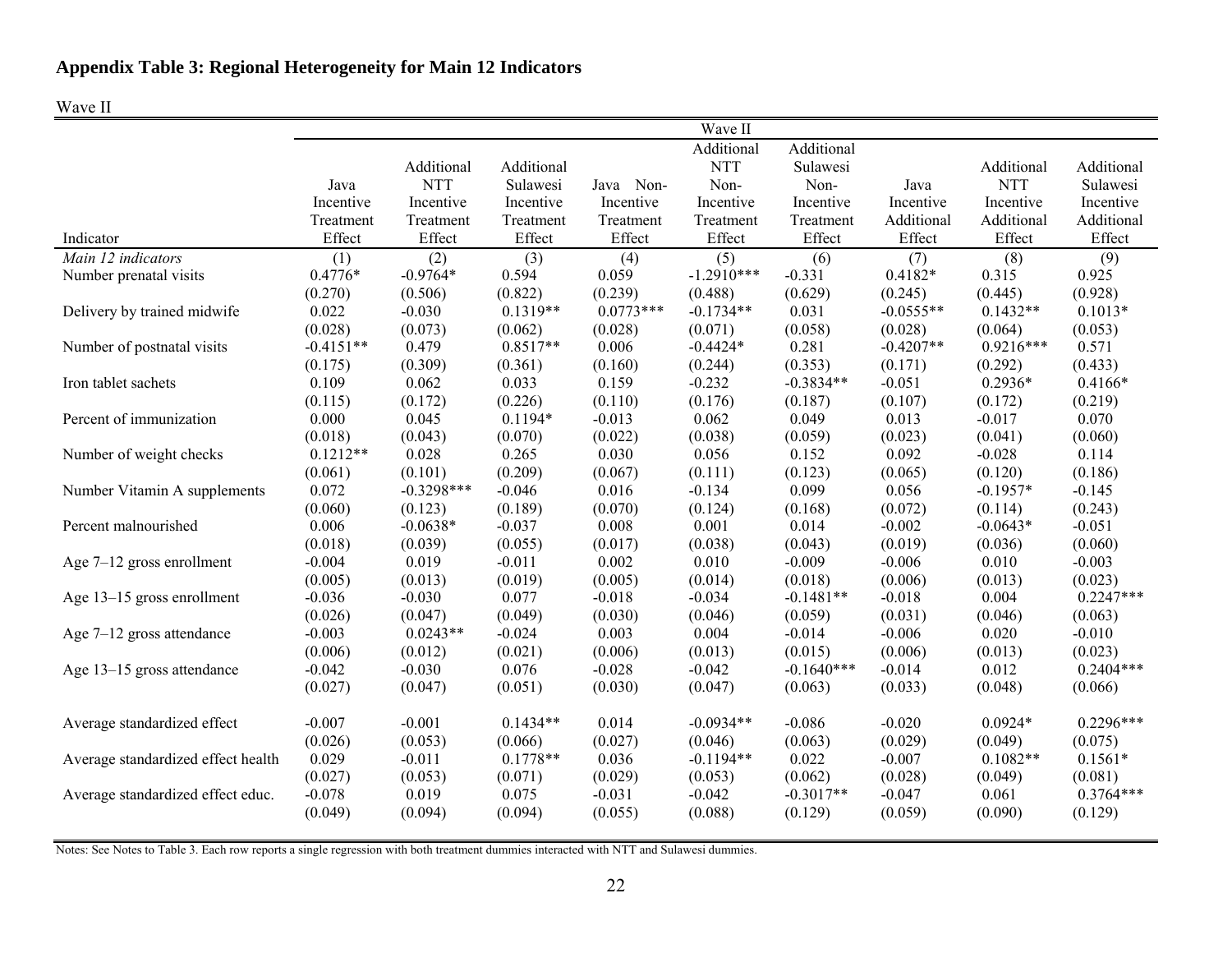| ,, ,, , , , , ,                    |                  |                    |            |                     | Wave III    |            |            |            |            |
|------------------------------------|------------------|--------------------|------------|---------------------|-------------|------------|------------|------------|------------|
|                                    |                  |                    |            |                     | Additional  | Additional |            |            |            |
|                                    |                  | Additional         | Additional |                     | <b>NTT</b>  | Sulawesi   |            | Additional | Additional |
|                                    | Java             | <b>NTT</b>         | Sulawesi   | Java Non-           | Non-        | Non-       | Java       | <b>NTT</b> | Sulawesi   |
|                                    | Incentive        | Incentive          | Incentive  | Incentive           | Incentive   | Incentive  | Incentive  | Incentive  | Incentive  |
|                                    | Treatment        | Treatment          | Treatment  | Treatment           | Treatment   | Treatment  | Additional | Additional | Additional |
| Indicator                          | Effect           | Effect             | Effect     | Effect              | Effect      | Effect     | Effect     | Effect     | Effect     |
| Main 12 indicators                 |                  |                    |            |                     |             |            |            |            |            |
| Number prenatal visits             | 0.130            | 0.136              | $-0.041$   | $-0.012$            | $-0.055$    | 0.019      | 0.142      | 0.192      | $-0.060$   |
|                                    |                  |                    |            | (0.216)             | (0.536)     |            | (0.210)    | (0.409)    | (0.612)    |
|                                    | (0.225)<br>0.019 | (0.528)            | (0.542)    | 0.024               | $-0.107$    | (0.538)    |            | 0.073      |            |
| Delivery by trained midwife        |                  | $-0.034$           | 0.001      |                     |             | $-0.053$   | $-0.005$   |            | 0.054      |
|                                    | (0.024)          | (0.062)<br>0.4893* | (0.051)    | (0.024)<br>$-0.085$ | (0.071)     | (0.058)    | (0.023)    | (0.057)    | (0.071)    |
| Number of postnatal visits         | $-0.190$         |                    | 0.312      |                     | 0.094       | 0.223      | $-0.105$   | 0.395      | 0.089      |
|                                    | (0.173)          | (0.291)            | (0.316)    | (0.169)<br>0.092    | (0.287)     | (0.306)    | (0.170)    | (0.275)    | (0.371)    |
| Iron tablet sachets                | 0.079            | $-0.035$           | 0.069      |                     | $-0.094$    | $-0.189$   | $-0.014$   | 0.059      | $0.2572*$  |
|                                    | (0.072)          | (0.149)            | (0.147)    | (0.086)             | (0.164)     | (0.162)    | (0.085)    | (0.142)    | (0.153)    |
| Percent of immunization            | $-0.011$         | 0.076              | 0.047      | $-0.008$            | 0.002       | 0.014      | $-0.003$   | $0.0741**$ | 0.033      |
|                                    | (0.017)          | (0.046)            | (0.043)    | (0.015)             | (0.045)     | (0.049)    | (0.015)    | (0.036)    | (0.049)    |
| Number of weight checks            | $0.1124*$        | 0.143              | 0.256      | $0.1831***$         | 0.064       | $-0.017$   | $-0.071$   | 0.080      | 0.273      |
|                                    | (0.067)          | (0.138)            | (0.156)    | (0.063)             | (0.134)     | (0.166)    | (0.062)    | (0.112)    | (0.189)    |
| Number Vitamin A supplements       | 0.063            | 0.030              | 0.111      | 0.048               | $-0.176$    | $-0.039$   | 0.015      | $0.2061*$  | 0.150      |
|                                    | (0.060)          | (0.124)            | (0.128)    | (0.071)             | (0.131)     | (0.137)    | (0.068)    | (0.115)    | (0.148)    |
| Percent malnourished               | 0.004            | $-0.0820**$        | $-0.036$   | $-0.010$            | $-0.0859**$ | 0.025      | 0.014      | 0.004      | $-0.061$   |
|                                    | (0.017)          | (0.038)            | (0.040)    | (0.018)             | (0.036)     | (0.050)    | (0.019)    | (0.045)    | (0.048)    |
| Age $7-12$ gross enrollment        | $-0.005$         | $0.0362***$        | 0.008      | $-0.003$            | $0.0454***$ | 0.010      | $-0.002$   | $-0.009$   | $-0.003$   |
|                                    | (0.004)          | (0.011)            | (0.016)    | (0.005)             | (0.009)     | (0.014)    | (0.005)    | (0.012)    | (0.017)    |
| Age 13-15 gross enrollment         | 0.020            | 0.009              | $-0.008$   | 0.025               | $-0.013$    | $-0.065$   | $-0.005$   | 0.023      | 0.057      |
|                                    | (0.021)          | (0.041)            | (0.054)    | (0.020)             | (0.043)     | (0.049)    | (0.018)    | (0.036)    | (0.043)    |
| Age 7-12 gross attendance          | $-0.007$         | $0.0409**$         | $-0.009$   | $-0.0130**$         | $0.0524***$ | 0.024      | 0.006      | $-0.012$   | $-0.033$   |
|                                    | (0.007)          | (0.016)            | (0.024)    | (0.006)             | (0.014)     | (0.017)    | (0.007)    | (0.016)    | (0.025)    |
| Age 13-15 gross attendance         | 0.027            | 0.014              | $-0.022$   | 0.033               | $-0.029$    | $-0.073$   | $-0.006$   | 0.044      | 0.051      |
|                                    | (0.022)          | (0.044)            | (0.055)    | (0.021)             | (0.045)     | (0.047)    | (0.020)    | (0.037)    | (0.043)    |
|                                    |                  |                    |            |                     |             |            |            |            |            |
| Average standardized effect        | 0.020            | $0.1060**$         | 0.055      | $0.0309*$           | 0.022       | $-0.038$   | $-0.011$   | $0.0845*$  | 0.092      |
|                                    | (0.022)          | (0.053)            | (0.062)    | (0.019)             | (0.047)     | (0.063)    | (0.021)    | (0.044)    | (0.080)    |
| Average standardized effect health | 0.021            | 0.091              | 0.093      | 0.036               | $-0.027$    | $-0.030$   | $-0.015$   | $0.1173**$ | 0.123      |
|                                    | (0.026)          | (0.062)            | (0.064)    | (0.025)             | (0.060)     | (0.073)    | (0.025)    | (0.048)    | (0.090)    |
| Average standardized effect educ.  | 0.018            | $0.1370*$          | $-0.022$   | 0.021               | $0.1181*$   | $-0.054$   | $-0.003$   | 0.019      | 0.032      |
|                                    | (0.035)          | (0.073)            | (0.086)    | (0.033)             | (0.067)     | (0.078)    | (0.033)    | (0.067)    | (0.083)    |
|                                    |                  |                    |            |                     |             |            |            |            |            |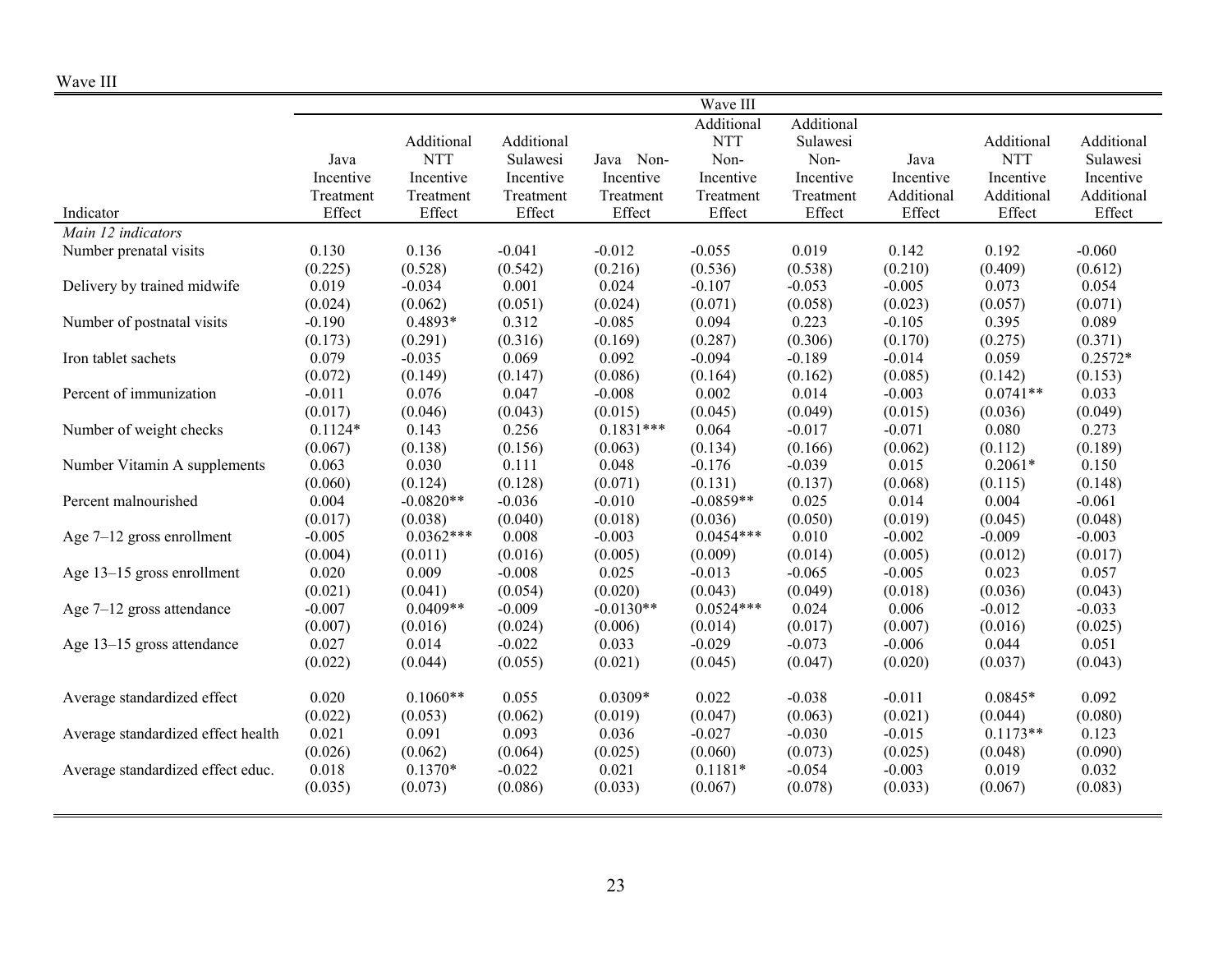|                                    |             |             |            |            | <b>AVERAGE</b> |              |            |             |             |
|------------------------------------|-------------|-------------|------------|------------|----------------|--------------|------------|-------------|-------------|
|                                    |             |             |            |            | Additional     | Additional   |            |             |             |
|                                    |             | Additional  | Additional |            | <b>NTT</b>     | Sulawesi     |            | Additional  | Additional  |
|                                    | Java        | <b>NTT</b>  | Sulawesi   | Java Non-  | Non-           | Non-         | Java       | <b>NTT</b>  | Sulawesi    |
|                                    | Incentive   | Incentive   | Incentive  | Incentive  | Incentive      | Incentive    | Incentive  | Incentive   | Incentive   |
|                                    | Treatment   | Treatment   | Treatment  | Treatment  | Treatment      | Treatment    | Additional | Additional  | Additional  |
| Indicator                          | Effect      | Effect      | Effect     | Effect     | Effect         | Effect       | Effect     | Effect      | Effect      |
| Main 12 indicators                 |             |             |            |            |                |              |            |             |             |
| Number prenatal visits             | 0.296       | $-0.423$    | 0.234      | 0.034      | $-0.6673*$     | $-0.146$     | 0.262      | 0.245       | 0.380       |
|                                    | (0.179)     | (0.360)     | (0.537)    | (0.162)    | (0.362)        | (0.435)      | (0.167)    | (0.321)     | (0.615)     |
| Delivery by trained midwife        | 0.021       | $-0.033$    | 0.059      | $0.0472**$ | $-0.1359**$    | $-0.016$     | $-0.026$   | $0.1026**$  | 0.075       |
|                                    | (0.020)     | (0.055)     | (0.044)    | (0.019)    | (0.057)        | (0.048)      | (0.018)    | (0.049)     | (0.053)     |
| Number of postnatal visits         | $-0.2928**$ | $0.4672**$  | $0.5560**$ | $-0.055$   | $-0.149$       | 0.260        | $-0.2380*$ | $0.6164***$ | 0.296       |
|                                    | (0.128)     | (0.213)     | (0.267)    | (0.128)    | (0.196)        | (0.216)      | (0.132)    | (0.207)     | (0.290)     |
| Iron tablet sachets                | 0.095       | 0.013       | 0.050      | $0.1240*$  | $-0.156$       | $-0.2756**$  | $-0.029$   | $0.1681*$   | $0.3259**$  |
|                                    | (0.069)     | (0.113)     | (0.135)    | (0.070)    | (0.116)        | (0.123)      | (0.069)    | (0.101)     | (0.135)     |
| Percent of immunization            | $-0.006$    | $0.0598**$  | $0.0826*$  | $-0.010$   | 0.031          | 0.031        | 0.004      | 0.028       | 0.052       |
|                                    | (0.013)     | (0.029)     | (0.048)    | (0.013)    | (0.028)        | (0.041)      | (0.013)    | (0.026)     | (0.043)     |
| Number of weight checks            | $0.1121**$  | 0.087       | $0.2648*$  | $0.1168**$ | 0.049          | 0.056        | $-0.005$   | 0.038       | 0.209       |
|                                    | (0.048)     | (0.089)     | (0.152)    | (0.049)    | (0.093)        | (0.117)      | (0.047)    | (0.091)     | (0.163)     |
| Number Vitamin A supplements       | 0.067       | $-0.1574*$  | 0.034      | 0.033      | $-0.1639*$     | 0.020        | 0.033      | 0.007       | 0.014       |
|                                    | (0.042)     | (0.092)     | (0.100)    | (0.053)    | (0.099)        | (0.100)      | (0.051)    | (0.079)     | (0.124)     |
| Percent malnourished               | 0.006       | $-0.0723**$ | $-0.037$   | $-0.002$   | $-0.042$       | 0.020        | 0.008      | $-0.030$    | $-0.057$    |
|                                    | (0.012)     | (0.029)     | (0.036)    | (0.013)    | (0.027)        | (0.034)      | (0.015)    | (0.031)     | (0.040)     |
| Age 7-12 gross enrollment          | $-0.005$    | $0.0275***$ | $-0.001$   | $-0.001$   | $0.0287***$    | 0.002        | $-0.004$   | $-0.001$    | $-0.003$    |
|                                    | (0.004)     | (0.008)     | (0.015)    | (0.004)    | (0.009)        | (0.013)      | (0.004)    | (0.009)     | (0.017)     |
| Age 13-15 gross enrollment         | $-0.004$    | $-0.009$    | 0.026      | 0.005      | $-0.022$       | $-0.1014***$ | $-0.009$   | 0.013       | $0.1273***$ |
|                                    | (0.017)     | (0.037)     | (0.040)    | (0.020)    | (0.036)        | (0.037)      | (0.018)    | (0.032)     | (0.035)     |
| Age $7-12$ gross attendance        | $-0.005$    | $0.0322***$ | $-0.016$   | $-0.006$   | $0.0305***$    | 0.008        | 0.002      | 0.002       | $-0.024$    |
|                                    | (0.005)     | (0.010)     | (0.018)    | (0.005)    | (0.010)        | (0.014)      | (0.005)    | (0.011)     | (0.020)     |
| Age 13-15 gross attendance         | $-0.004$    | $-0.007$    | 0.018      | 0.006      | $-0.035$       | $-0.1140***$ | $-0.009$   | 0.029       | $0.1316***$ |
|                                    | (0.018)     | (0.038)     | (0.042)    | (0.021)    | (0.038)        | (0.038)      | (0.020)    | (0.033)     | (0.037)     |
|                                    |             |             |            |            |                |              |            |             |             |
| Average standardized effect        | 0.010       | 0.052       | $0.0907*$  | 0.024      | $-0.032$       | $-0.057$     | $-0.014$   | $0.0831**$  | $0.1478**$  |
|                                    | (0.018)     | (0.041)     | (0.050)    | (0.018)    | (0.038)        | (0.047)      | (0.019)    | (0.035)     | (0.060)     |
| Average standardized effect health | 0.025       | 0.037       | $0.1316**$ | $0.0365*$  | $-0.071$       | $-0.006$     | $-0.012$   | $0.1079***$ | $0.1380**$  |
|                                    | (0.020)     | (0.044)     | (0.053)    | (0.021)    | (0.046)        | (0.054)      | (0.020)    | (0.038)     | (0.070)     |
| Average standardized effect educ.  | $-0.021$    | 0.081       | 0.009      | $-0.002$   | 0.048          | $-0.1584*$   | $-0.019$   | 0.034       | $0.1673**$  |
|                                    | (0.031)     | (0.066)     | (0.074)    | (0.036)    | (0.064)        | (0.081)      | (0.034)    | (0.057)     | (0.076)     |
|                                    |             |             |            |            |                |              |            |             |             |

| Appendix Table 4: Indicator-by-indicator results for heterogeneity corresponding to Table 4 |          |      |
|---------------------------------------------------------------------------------------------|----------|------|
| Wave II                                                                                     | Wave III | :AGE |
|                                                                                             | 24       |      |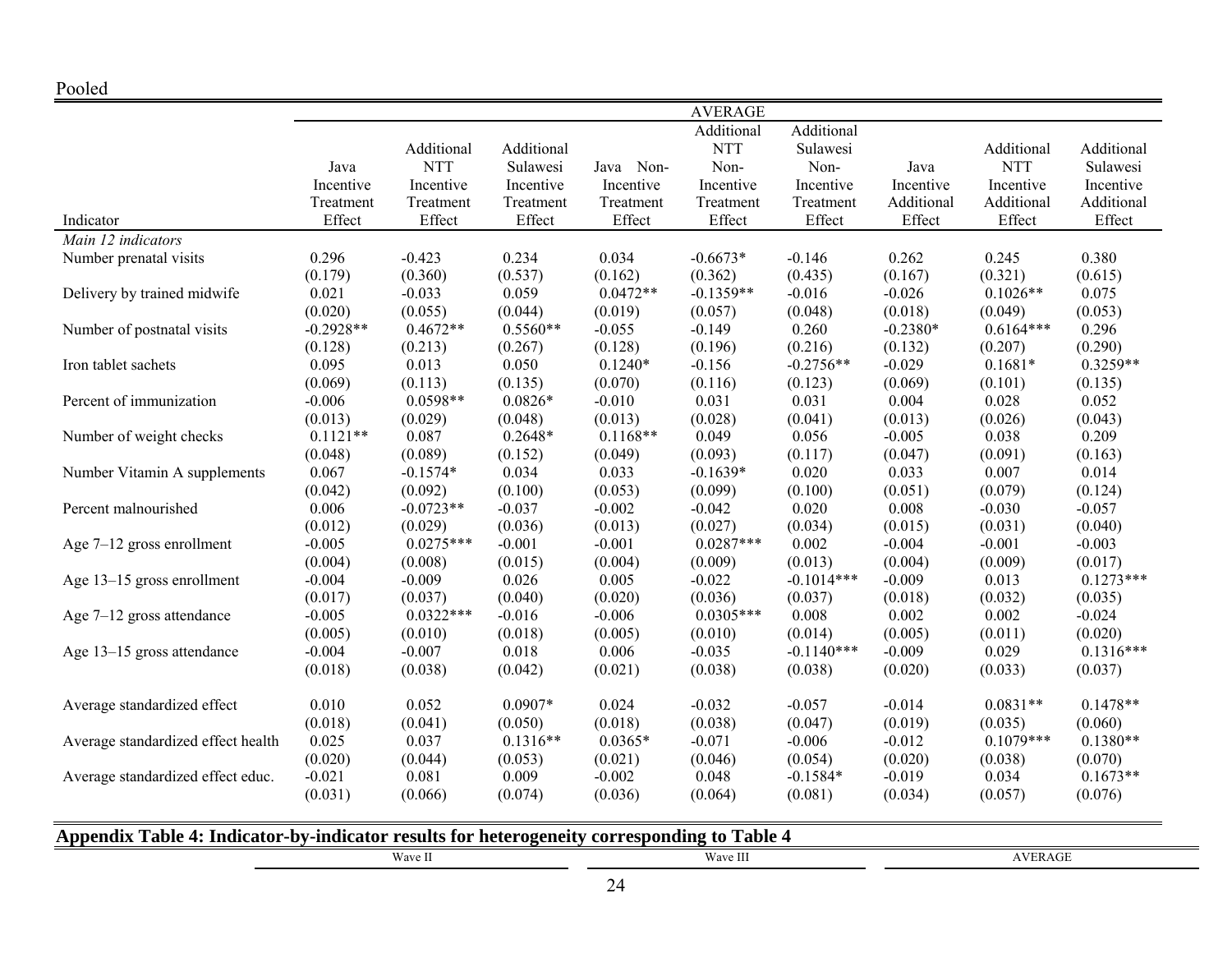|                              |                             | Generasi                    |                    |                         |                             |                                  | Generasi            |                          |                              |                              |                        |                         |
|------------------------------|-----------------------------|-----------------------------|--------------------|-------------------------|-----------------------------|----------------------------------|---------------------|--------------------------|------------------------------|------------------------------|------------------------|-------------------------|
|                              |                             | Non-                        | Generasi           |                         | Generasi                    |                                  | Incentiv            |                          |                              | Generasi                     |                        |                         |
|                              |                             | Incentiv                    | Incentive          |                         | Incentive                   | Generasi                         | e                   |                          | Generasi                     | Non-                         | Generasi               |                         |
|                              |                             | e Total                     | Additiona          | Incentive               | Total                       | Non-                             | Addition            | Incentive                | Incentive                    | Incentive                    | Incentive              | Incentive               |
|                              | Generasi<br>Incentive Total | Effect <sup>*</sup><br>Pre- | 1 Effect *<br>Pre- | Additional<br>Effect at | Effect <sup>*</sup><br>Pre- | Incentive<br><b>Total Effect</b> | al Effect<br>* Pre- | Additiona<br>1 Effect at | Total<br>Effect <sup>*</sup> | Total<br>Effect <sup>*</sup> | Additional<br>Effect * | Additional<br>Effect at |
|                              | Effect * Pre-               | Period                      | Period             | 10th                    | Period                      | * Pre-Period                     | Period              | 10th                     | Pre-Period                   | Pre-Period                   | Pre-Period             | 10th                    |
| Indicator                    | Period Level                | Level                       | Level              | Percentile              | Level                       | Level                            | Level               | Percentile               | Level                        | Level                        | Level                  | Percentile              |
| Main 12 indicators           | (1)                         | (2)                         | (3)                | (4)                     | (5)                         | (6)                              | (7)                 | (8)                      | (9)                          | (10)                         | (11)                   | (12)                    |
| Number prenatal visits       | 0.167                       | 0.115                       | 0.052              | 0.490                   | $-0.045$                    | $-0.1456*$                       | 0.101               | $-0.095$                 | 0.065                        | $-0.015$                     | 0.080                  | 0.158                   |
|                              | (0.131)                     | (0.117)                     | (0.133)            | (0.365)                 | (0.080)                     | (0.082)                          | (0.083)             | (0.284)                  | (0.080)                      | (0.071)                      | (0.082)                | (0.253)                 |
| Delivery by trained midwife  | $-0.088$                    | 0.042                       | $-0.1296*$         | 0.050                   | $-0.056$                    | 0.049                            | $-0.105$            | 0.065                    | $-0.074$                     | 0.040                        | $-0.1143**$            | 0.0588*                 |
|                              | (0.074)                     | (0.070)                     | (0.071)            | (0.046)                 | (0.071)                     | (0.076)                          | (0.068)             | (0.042)                  | (0.055)                      | (0.056)                      | (0.053)                | (0.034)                 |
| Number of postnatal visits   | $-0.141$                    | $-0.039$                    | $-0.102$           | 0.012                   | $-0.2502*$                  | $-0.061$                         | $-0.189$            | 0.221                    | $-0.1904**$                  | $-0.043$                     | $-0.147$               | 0.123                   |
|                              | (0.126)                     | (0.130)                     | (0.142)            | (0.193)                 | (0.137)                     | (0.128)                          | (0.136)             | (0.182)                  | (0.094)                      | (0.101)                      | (0.103)                | (0.142)                 |
| Iron tablet sachets          | $-0.142$                    | $-0.206$                    | 0.064              | 0.044                   | 0.009                       | 0.160                            | $-0.151$            | 0.116                    | $-0.082$                     | $-0.020$                     | $-0.061$               | 0.086                   |
|                              | (0.126)                     | (0.130)                     | (0.152)            | (0.111)                 | (0.124)                     | (0.143)                          | (0.153)             | (0.097)                  | (0.093)                      | (0.093)                      | (0.111)                | (0.074)                 |
| Percent of immunization      | $-0.1884**$                 | $-0.086$                    | $-0.102$           | 0.041                   | 0.016                       | 0.074                            | $-0.057$            | 0.033                    | $-0.102$                     | $-0.021$                     | $-0.080$               | $0.0376*$               |
|                              | (0.085)                     | (0.078)                     | (0.087)            | (0.029)                 | (0.079)                     | (0.073)                          | (0.066)             | (0.025)                  | (0.062)                      | (0.057)                      | (0.056)                | (0.020)                 |
| Number of weight checks      | $-0.071$                    | $-0.086$                    | 0.016              | 0.083                   | $-0.065$                    | 0.000                            | $-0.065$            | 0.022                    | $-0.069$                     | $-0.043$                     | $-0.025$               | 0.045                   |
|                              | (0.098)                     | (0.099)                     | (0.106)            | (0.108)                 | (0.110)                     | (0.115)                          | (0.129)             | (0.120)                  | (0.069)                      | (0.086)                      | (0.094)                | (0.093)                 |
| Number Vitamin A supplements | $-0.030$                    | $-0.024$                    | $-0.007$           | $-0.008$                | $-0.001$                    | $-0.044$                         | 0.043               | 0.060                    | $-0.013$                     | $-0.037$                     | 0.024                  | 0.026                   |
|                              | (0.128)                     | (0.115)                     | (0.154)            | (0.096)                 | (0.115)                     | (0.130)                          | (0.133)             | (0.085)                  | (0.085)                      | (0.093)                      | (0.106)                | (0.065)                 |
| Percent malnourished         | $-0.2564**$                 | $-0.100$                    | $-0.156$           | $-0.0481*$              | $-0.2677**$                 | $-0.2400**$                      | $-0.028$            | 0.006                    | $-0.2591***$                 | $-0.1657**$                  | $-0.093$               | $-0.020$                |
|                              | (0.129)                     | (0.113)                     | (0.138)            | (0.027)                 | (0.132)                     | (0.116)                          | (0.128)             | (0.027)                  | (0.095)                      | (0.078)                      | (0.100)                | (0.021)                 |
| Age $7-12$ gross enrollment  | $-0.042$                    | $-0.087$                    | 0.045              | $-0.007$                | $-0.114$                    | $-0.1800**$                      | 0.066               | $-0.011$                 | $-0.074$                     | $-0.129$                     | 0.055                  | $-0.009$                |
|                              | (0.090)                     | (0.106)                     | (0.127)            | (0.012)                 | (0.094)                     | (0.081)                          | (0.098)             | (0.010)                  | (0.066)                      | (0.080)                      | (0.091)                | (0.009)                 |
| Age 13–15 gross enrollment   | $-0.063$                    | $-0.079$                    | 0.016              | 0.013                   | $-0.006$                    | $-0.115$                         | 0.110               | $-0.021$                 | $-0.036$                     | $-0.100$                     | 0.065                  | $-0.006$                |
|                              | (0.120)                     | (0.121)                     | (0.149)            | (0.044)                 | (0.109)                     | (0.098)                          | (0.101)             | (0.028)                  | (0.085)                      | (0.090)                      | (0.098)                | (0.028)                 |
| Age $7-12$ gross attendance  | $-0.051$                    | $-0.045$                    | $-0.006$           | 0.000                   | $-0.1064**$                 | $-0.1085**$                      | 0.002               | $-0.001$                 | $-0.0738**$                  | $-0.0721**$                  | $-0.002$               | $-0.001$                |
|                              | (0.039)                     | (0.039)                     | (0.033)            | (0.006)                 | (0.050)                     | (0.049)                          | (0.034)             | (0.007)                  | (0.032)                      | (0.031)                      | (0.027)                | (0.005)                 |
| Age 13–15 gross attendance   | $-0.052$                    | $-0.033$                    | $-0.019$           | 0.031                   | $-0.022$                    | $-0.110$                         | 0.087               | $-0.016$                 | $-0.037$                     | $-0.077$                     | 0.040                  | 0.004                   |
|                              | (0.111)                     | (0.109)                     | (0.133)            | (0.048)                 | (0.108)                     | (0.078)                          | (0.099)             | (0.032)                  | (0.080)                      | (0.073)                      | (0.087)                | (0.029)                 |

Notes: See Notes to Table 3. Data is from the household survey. Columns (1), (5), and (9) interact the incentive treatment dummy with the baseline subdistrict mean of the variable shown, and columns (2), (5), and (10) interact the non-incentive treatment dummy with the baseline subdistrict mean of the variable shown. Columns (3), (7), and (11) are the difference between the two previous columns. Columns (4), (8), and (12) show the estimated additional impact of incentives evaluated at the  $10<sup>th</sup>$  percentile of the indicator at baseline. Applying Family-Wise Error Rates (Romano and Wolf 2005) to the Incentive Additional Effect (columns 3, 7, and none of the coefficients are rejected taking into account multiple comparisons.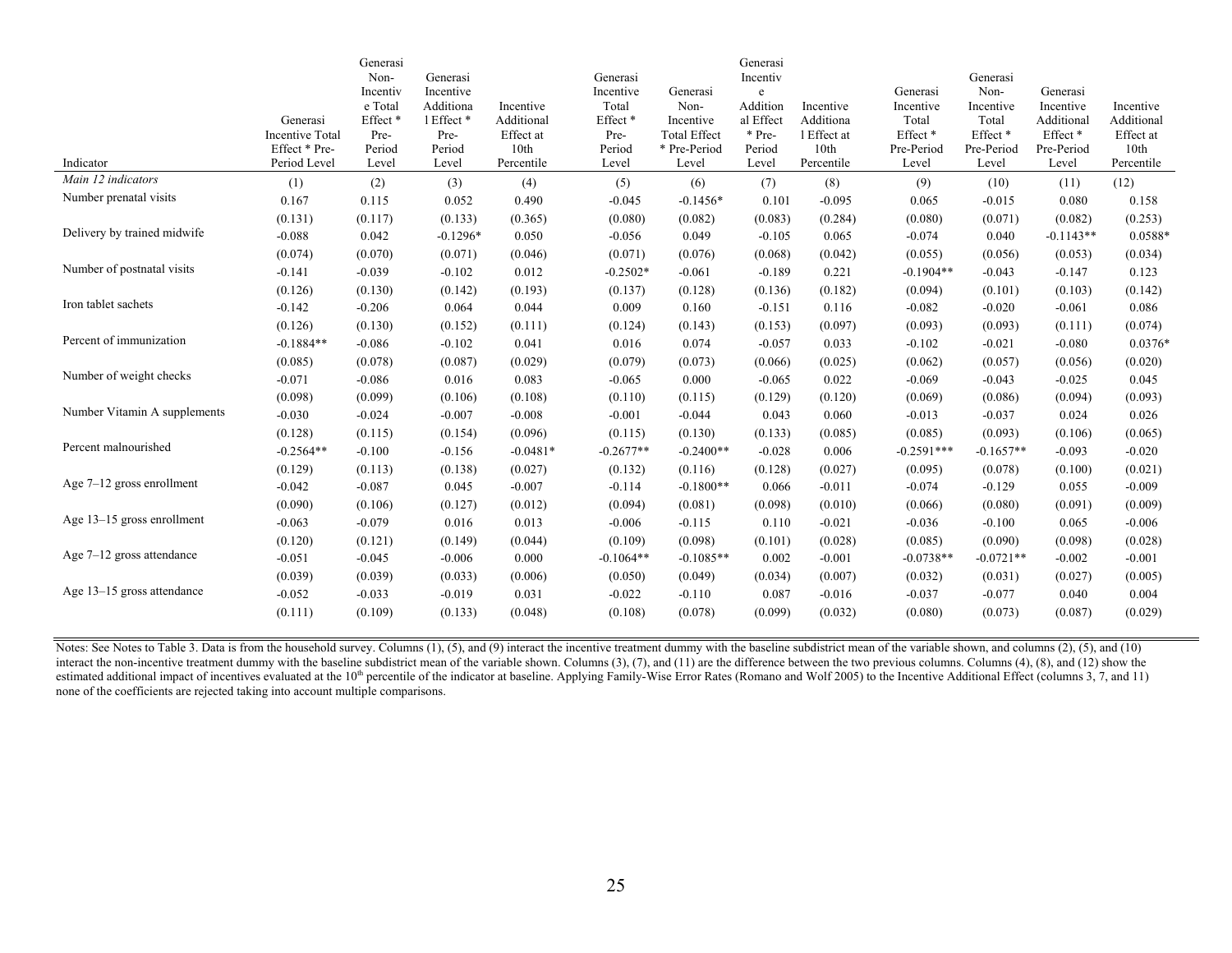|                                | Wave II              |                  |                  |                     |                     | Wave III         |                     | <b>AVERAGE</b>   |                  |                     |  |
|--------------------------------|----------------------|------------------|------------------|---------------------|---------------------|------------------|---------------------|------------------|------------------|---------------------|--|
|                                |                      |                  |                  |                     |                     |                  |                     |                  | Non-             |                     |  |
|                                |                      |                  |                  |                     |                     | Non-             |                     | Incentive        | Incentive        | Incentive           |  |
|                                |                      | Incentive        | Non-Incentive    | Incentive           | Incentive           | Incentive        | Incentive           | Average          | Average          | Average             |  |
|                                |                      | Treatment        | Treatment        | Additional          | Treatment           | Treatment        | Additional          | Treatment        | Treatment        | Additional          |  |
| Indicator                      |                      | Effect           | Effect           | Effect              | Effect              | Effect           | Effect              | Effect           | Effect           | Effect              |  |
| Health utilization             |                      |                  |                  |                     |                     |                  |                     |                  |                  |                     |  |
| Facility-based vs home         | 0.397                | 0.041            | 0.018            | 0.023               | 0.030               | $0.0431*$        | $-0.013$            | $0.0347*$        | $0.0326*$        | 0.002               |  |
| Deliveries                     | [0.490]              | (0.025)          | (0.023)          | (0.026)             | (0.025)             | (0.024)          | (0.026)             | (0.020)          | (0.020)          | (0.022)             |  |
| Use of family planning         | 0.528                | 0.008            | $-0.007$         | 0.016               | $-0.022$            | $-0.0246*$       | 0.003               | $-0.008$         | $-0.017$         | 0.008               |  |
|                                | [0.499]              | (0.016)          | (0.015)          | (0.014)             | (0.014)             | (0.013)          | (0.013)             | (0.012)          | (0.010)          | (0.010)             |  |
| Use of health services         | $\ddot{\phantom{a}}$ | $-0.009$         | $-0.001$         | $-0.008$            | $-0.007$            | $-0.005$         | $-0.002$            | $-0.008$         | $-0.003$         | $-0.004$            |  |
| curative care                  | $[.]$                | (0.018)          | (0.019)          | (0.018)             | (0.021)             | (0.020)          | (0.020)             | (0.014)          | (0.014)          | (0.014)             |  |
| Any prenatal visits beyond 4   | 0.737                | 0.022            | $-0.0342*$       | $0.0558**$          | $0.0340*$           | 0.015            | 0.019               | $0.0272*$        | $-0.008$         | $0.0351**$          |  |
|                                | [0.440]              | (0.022)          | (0.021)          | (0.022)             | (0.019)             | (0.020)          | (0.018)             | (0.015)          | (0.015)          | (0.015)             |  |
| Any vitamin A beyond 2         | 0.043                | $-0.008$         | 0.002            | $-0.010$            | 0.016               | $-0.001$         | 0.017               | 0.004            | 0.000            | 0.004               |  |
|                                | [0.204]              | (0.011)          | (0.011)          | (0.011)             | (0.011)             | (0.010)          | (0.010)             | (0.008)          | (0.007)          | (0.008)             |  |
| Average standardized effect    |                      | 0.019            | $-0.010$         | 0.029               | 0.029               | 0.011            | 0.018               | 0.023            | 0.001            | 0.022               |  |
|                                |                      | (0.020)          | (0.021)          | (0.022)             | (0.021)             | (0.020)          | (0.019)             | (0.016)          | (0.015)          | (0.016)             |  |
| Health quality                 |                      |                  |                  |                     |                     |                  |                     |                  |                  |                     |  |
| Quality of prenatal care       |                      |                  |                  |                     |                     |                  |                     |                  |                  |                     |  |
| services                       | 0.546                | 0.019            | 0.002            | 0.017               | 0.016               | 0.008            | 0.007               | $0.0171*$        | 0.006            | 0.012               |  |
|                                | $[0.244]$            | (0.012)          | (0.013)          | (0.013)             | (0.013)             | (0.012)          | (0.012)             | (0.010)          | (0.010)          | (0.009)             |  |
| Quality of posyandu            |                      | $0.0489*$        | $0.0669***$      | $-0.018$            | 0.009               | 0.022            | $-0.013$            | $0.0287*$        | $0.0434**$       | $-0.015$            |  |
|                                | $[.]$                | (0.026)          | (0.025)          | (0.027)             | (0.022)             | (0.024)          | (0.025)             | (0.017)          | (0.018)          | (0.019)             |  |
| Average standardized effect    |                      | $0.0901**$       | $0.0752*$        | 0.015               | 0.041               | 0.040            | 0.001               | $0.0646**$       | $0.0567**$       | 0.008               |  |
|                                |                      | (0.039)          | (0.039)          | (0.040)             | (0.036)             | (0.038)          | (0.036)             | (0.029)          | (0.029)          | (0.028)             |  |
| Maternal knowledge and         |                      |                  |                  |                     |                     |                  |                     |                  |                  |                     |  |
| practices                      |                      |                  |                  |                     |                     |                  |                     |                  |                  |                     |  |
| Initiation of breastfeeding    | 0.575                | 0.023            | 0.008            | 0.015               | 0.031               | 0.022            | 0.009               | 0.027            | 0.016            | 0.012               |  |
| <b>Exclusive breastfeeding</b> | [0.494]<br>0.472     | (0.023)<br>0.014 | (0.022)<br>0.023 | (0.023)<br>$-0.008$ | (0.022)<br>$-0.009$ | (0.020)<br>0.008 | (0.020)<br>$-0.017$ | (0.017)<br>0.002 | (0.016)<br>0.015 | (0.017)<br>$-0.013$ |  |
|                                | [0.499]              | (0.024)          | (0.026)          | (0.026)             | (0.022)             | (0.023)          | (0.022)             | (0.017)          | (0.018)          | (0.018)             |  |
| Mother's knowledge             |                      | 0.004            | 0.009            | $-0.005$            | 0.013               | $0.0206***$      | $-0.008$            | 0.008            | $0.0151**$       | $-0.007$            |  |
|                                | $[.]$                | (0.009)          | (0.009)          | (0.010)             | (0.008)             | (0.007)          | (0.008)             | (0.006)          | (0.006)          | (0.006)             |  |
| Woman role in child            |                      |                  |                  |                     |                     |                  |                     |                  |                  |                     |  |
| decisions                      | 0.773                | 0.003            | $-0.005$         | 0.008               | 0.006               | $-0.002$         | 0.008               | 0.004            | $-0.003$         | 0.008               |  |
| dummy                          | [0.419]              | (0.019)          | (0.017)          | (0.018)             | (0.017)             | (0.017)          | (0.016)             | (0.013)          | (0.013)          | (0.013)             |  |
| Average standardized effect    |                      | 0.026            | 0.024            | 0.002               | 0.033               | 0.043            | $-0.011$            | 0.029            | 0.034            | $-0.005$            |  |
|                                |                      | (0.029)          | (0.028)          | (0.030)             | (0.029)             | (0.027)          | (0.026)             | (0.022)          | (0.022)          | (0.021)             |  |
| Family composition             |                      |                  |                  |                     |                     |                  |                     |                  |                  |                     |  |
| decisions                      |                      |                  |                  |                     |                     |                  |                     |                  |                  |                     |  |
| Fertility rate                 | 0.344                | $-0.001$         | $-0.018$         | 0.016               | 0.011               | 0.002            | 0.009               | 0.005            | $-0.006$         | 0.012               |  |
|                                | [0.475]              | (0.012)          | (0.012)          | (0.012)             | (0.010)             | (0.010)          | (0.009)             | (0.008)          | (0.008)          | (0.007)             |  |

# **Appendix Table 5: Detail on spillovers to non-targeted indicators.**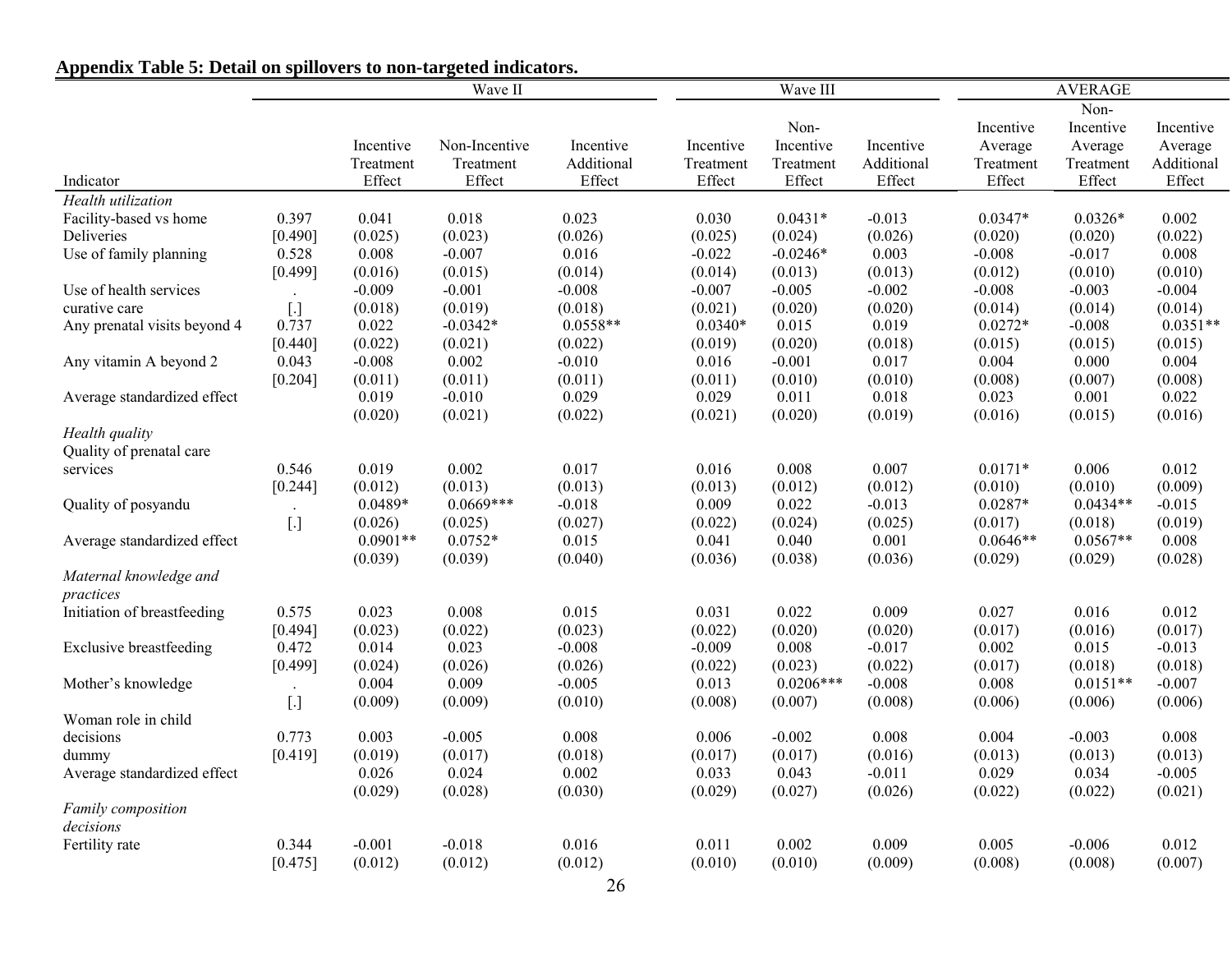|                             | Wave II    |            |               |            |             | Wave III   |            |           | <b>AVERAGE</b> |            |  |  |
|-----------------------------|------------|------------|---------------|------------|-------------|------------|------------|-----------|----------------|------------|--|--|
|                             |            |            |               |            |             |            |            |           | Non-           |            |  |  |
|                             |            |            |               |            |             | Non-       |            | Incentive | Incentive      | Incentive  |  |  |
|                             |            | Incentive  | Non-Incentive | Incentive  | Incentive   | Incentive  | Incentive  | Average   | Average        | Average    |  |  |
|                             |            | Treatment  | Treatment     | Additional | Treatment   | Treatment  | Additional | Treatment | Treatment      | Additional |  |  |
| Indicator                   |            | Effect     | Effect        | Effect     | Effect      | Effect     | Effect     | Effect    | Effect         | Effect     |  |  |
| Number migrate out village  |            |            |               |            |             |            |            |           |                |            |  |  |
| 12                          |            |            |               |            | $-1.642$    | 1.261      | $-2.9026*$ | $-1.642$  | 1.261          | $-2.9026*$ |  |  |
| mons                        | $[.]$      |            |               |            | (1.509)     | (1.812)    | (1.637)    | (1.509)   | (1.812)        | (1.637)    |  |  |
| Number HH indivs. Migrate   |            |            |               |            |             |            |            |           |                |            |  |  |
| out                         | 0.069      | $-0.014$   | $-0.008$      | $-0.006$   | 0.008       | $-0.009$   | 0.017      | $-0.001$  | $-0.009$       | 0.008      |  |  |
| kec 12 mons                 | [0.314]    | (0.011)    | (0.013)       | (0.013)    | (0.013)     | (0.013)    | (0.011)    | (0.009)   | (0.010)        | (0.009)    |  |  |
| Average standardized effect |            | 0.014      | $-0.012$      | 0.026      | 0.023       | $-0.007$   | 0.029      | 0.025     | $-0.014$       | $0.0381*$  |  |  |
|                             |            | (0.019)    | (0.021)       | (0.022)    | (0.022)     | (0.026)    | (0.023)    | (0.020)   | (0.024)        | (0.022)    |  |  |
| Other education metrics     |            |            |               |            |             |            |            |           |                |            |  |  |
| Gross high school           |            |            |               |            |             |            |            |           |                |            |  |  |
| enrollment                  |            | $-0.032$   | $-0.022$      | $-0.011$   | $-0.0669**$ | $-0.010$   | $-0.0572*$ | $-0.052$  | $-0.014$       | $-0.038$   |  |  |
|                             | $[.]$      | (0.044)    | (0.043)       | (0.045)    | (0.034)     | (0.033)    | (0.034)    | (0.032)   | (0.031)        | (0.034)    |  |  |
| Dropout rates               | 0.026      | 0.007      | 0.007         | $-0.001$   | 0.000       | $-0.002$   | 0.002      | 0.003     | 0.002          | 0.001      |  |  |
|                             | [0.158]    | (0.004)    | (0.005)       | (0.005)    | (0.003)     | (0.003)    | (0.003)    | (0.003)   | (0.003)        | (0.003)    |  |  |
| SD to SMP transition        | 0.885      | $-0.009$   | 0.000         | $-0.008$   | 0.010       | 0.016      | $-0.006$   | 0.001     | 0.009          | $-0.007$   |  |  |
| Number of hours attended    | [0.319]    | (0.014)    | (0.010)       | (0.013)    | (0.020)     | (0.018)    | (0.015)    | (0.012)   | (0.011)        | (0.011)    |  |  |
| school                      | 17.112     | $-0.6103*$ | $-0.8002*$    | 0.190      | $-0.147$    | 0.123      | $-0.270$   | $-0.369$  | $-0.279$       | $-0.090$   |  |  |
|                             | [13.674]   | (0.343)    | (0.415)       | (0.441)    | (0.475)     | (0.432)    | (0.434)    | (0.329)   | (0.330)        | (0.345)    |  |  |
| Numbers attend Paket A      |            |            |               |            | 0.000       | $-0.0008*$ | 0.001      | 0.000     | $-0.0008*$     | 0.001      |  |  |
|                             |            |            |               |            | (0.001)     | (0.000)    | (0.000)    | (0.001)   | (0.000)        | (0.000)    |  |  |
| Numbers attend Paket B      |            |            |               |            | 0.000       | 0.000      | 0.000      | 0.000     | 0.000          | 0.000      |  |  |
|                             |            |            |               |            | (0.001)     | (0.001)    | (0.001)    | (0.001)   | (0.001)        | (0.001)    |  |  |
| Numbers attend Paket C      |            |            |               |            | 0.001       | $-0.0009*$ | $0.0014**$ | 0.001     | $-0.0009*$     | $0.0014**$ |  |  |
|                             |            |            |               |            | (0.001)     | (0.001)    | (0.001)    | (0.001)   | (0.001)        | (0.001)    |  |  |
| Average standardized effect |            | $-0.070$   | $-0.051$      | $-0.019$   | $-0.013$    | 0.006      | $-0.019$   | $-0.022$  | $-0.011$       | $-0.012$   |  |  |
|                             |            | (0.049)    | (0.046)       | (0.049)    | (0.021)     | (0.020)    | (0.018)    | (0.017)   | (0.018)        | (0.018)    |  |  |
| Distance to school          |            |            |               |            |             |            |            |           |                |            |  |  |
| Distance to SMP (km)        | 11.439     | $-0.102$   | 0.016         | $-0.118$   | 0.076       | 0.005      | 0.071      | 0.001     | 0.003          | $-0.003$   |  |  |
|                             | [20.544]   | (0.214)    | (0.243)       | (0.226)    | (0.203)     | (0.198)    | (0.196)    | (0.165)   | (0.169)        | (0.166)    |  |  |
| Time spent oneway to SMP    |            |            |               |            |             |            |            |           |                |            |  |  |
| (hr)                        | 0.397      | $0.0501**$ | 0.024         | 0.026      | $-0.008$    | $-0.001$   | $-0.007$   | 0.017     | 0.011          | 0.006      |  |  |
|                             | [0.350]    | (0.024)    | (0.022)       | (0.031)    | (0.020)     | (0.020)    | (0.021)    | (0.018)   | (0.016)        | (0.020)    |  |  |
| Transportation cost oneway  |            |            |               |            |             |            |            |           |                |            |  |  |
| to                          | 777.527    | 144.559    | 25.835        | 118.724    | $-35.299$   | $-180.402$ | 145.103    | 45.869    | $-92.027$      | 137.897    |  |  |
| <b>SMP</b>                  | [1421.307] | (140.376)  | (116.831)     | (139.557)  | (153.749)   | (150.412)  | (122.304)  | (107.377) | (104.765)      | (101.851)  |  |  |
| Average standardized effect |            | $-0.077$   | $-0.034$      | $-0.043$   | 0.004       | 0.022      | $-0.018$   | $-0.025$  | 0.002          | $-0.027$   |  |  |
|                             |            | (0.058)    | (0.050)       | (0.060)    | (0.042)     | (0.041)    | (0.042)    | (0.036)   | (0.035)        | (0.039)    |  |  |
| $C1.111.1$ ( $$ + $1$       |            |            |               |            |             |            |            |           |                |            |  |  |

*Child labor* (note these are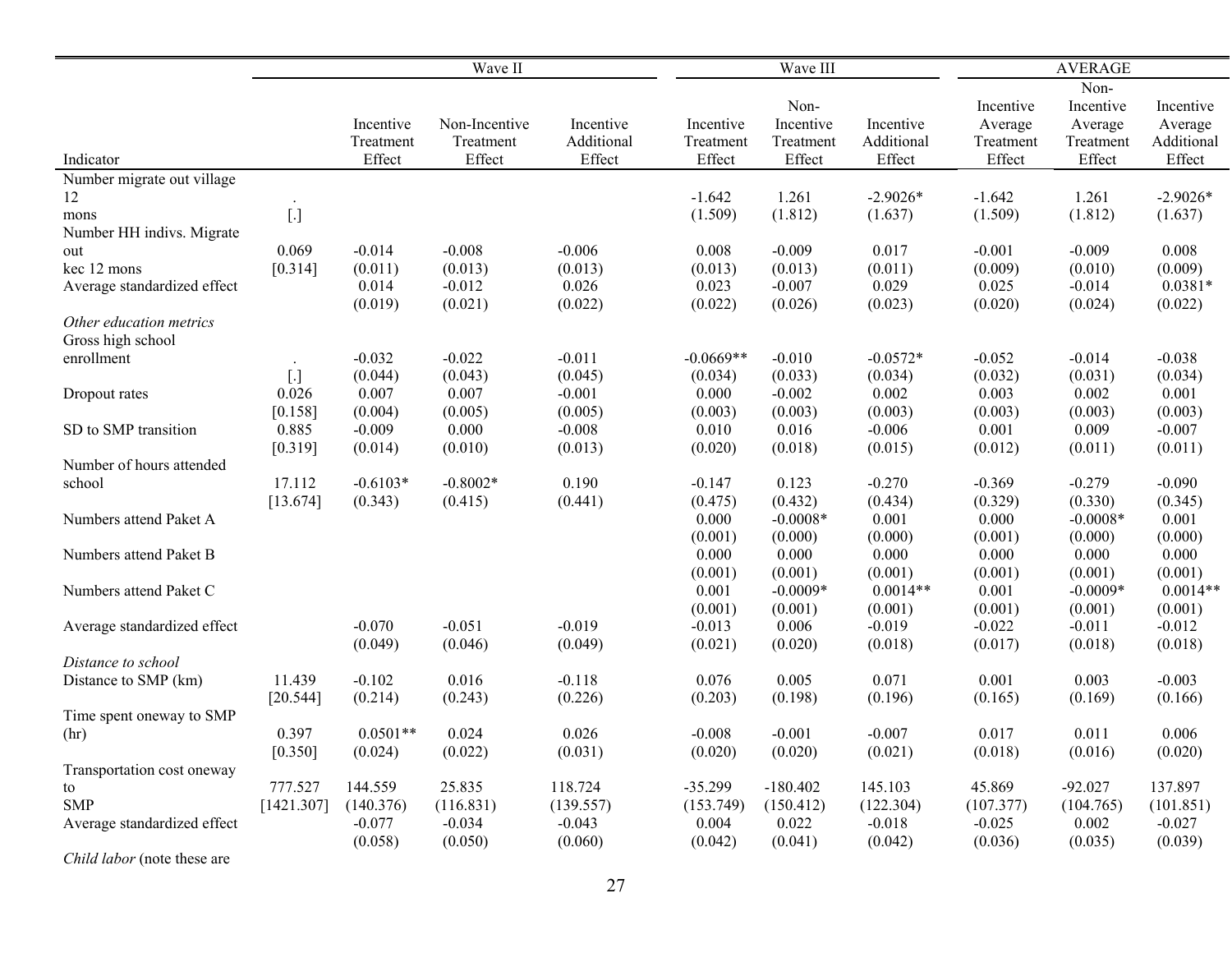|                                                                                               |                               |                                         | Wave II                                     |                                           |                                         | Wave III                                 |                                         | <b>AVERAGE</b>                              |                                                     |                                              |  |
|-----------------------------------------------------------------------------------------------|-------------------------------|-----------------------------------------|---------------------------------------------|-------------------------------------------|-----------------------------------------|------------------------------------------|-----------------------------------------|---------------------------------------------|-----------------------------------------------------|----------------------------------------------|--|
| Indicator                                                                                     |                               | Incentive<br>Treatment<br>Effect        | Non-Incentive<br>Treatment<br>Effect        | Incentive<br>Additional<br>Effect         | Incentive<br>Treatment<br>Effect        | Non-<br>Incentive<br>Treatment<br>Effect | Incentive<br>Additional<br>Effect       | Incentive<br>Average<br>Treatment<br>Effect | Non-<br>Incentive<br>Average<br>Treatment<br>Effect | Incentive<br>Average<br>Additional<br>Effect |  |
| bad so avg std effect *-1)<br>Age 7-15 hours wage<br>Work<br>Age 7-15 hours household<br>work | 0.431<br>[3.869]<br>3.915     | $-0.003$<br>(0.078)<br>0.4178*          | $0.3647**$<br>(0.143)<br>$0.9241***$        | $-0.3672***$<br>(0.125)<br>$-0.5063*$     | 0.023<br>(0.076)<br>$-0.161$            | $-0.012$<br>(0.072)<br>$-0.150$          | 0.035<br>(0.066)<br>$-0.012$            | 0.018<br>(0.055)<br>0.114                   | $0.1459**$<br>(0.073)<br>0.3196*                    | $-0.1275**$<br>(0.064)<br>$-0.206$           |  |
| Age 7-15 wage work<br>dummy                                                                   | [6.761]<br>0.031              | (0.227)<br>$-0.001$                     | (0.291)<br>$0.0126*$                        | (0.288)<br>$-0.0132**$                    | (0.212)<br>0.003                        | (0.189)<br>$-0.002$                      | (0.196)<br>0.005                        | (0.155)<br>0.001                            | (0.173)<br>0.004                                    | (0.173)<br>$-0.003$                          |  |
| Age 7-15 household work<br>Dummy<br>Average standardized effect                               | [0.174]<br>0.728<br>$[0.445]$ | (0.005)<br>0.013<br>(0.016)<br>$-0.025$ | (0.007)<br>0.002<br>(0.017)<br>$-0.1074***$ | (0.006)<br>0.011<br>(0.018)<br>$0.0825**$ | (0.006)<br>$-0.022$<br>(0.020)<br>0.012 | (0.005)<br>0.006<br>(0.019)<br>0.007     | (0.005)<br>$-0.029$<br>(0.022)<br>0.005 | (0.005)<br>$-0.007$<br>(0.014)<br>$-0.006$  | (0.004)<br>0.006<br>(0.014)<br>$-0.0391*$           | (0.004)<br>$-0.012$<br>(0.016)<br>$0.0335*$  |  |
| Average standardized effect                                                                   |                               | (0.022)<br>$-0.003$<br>(0.016)          | (0.038)<br>$-0.017$<br>(0.017)              | (0.034)<br>0.013<br>(0.019)               | (0.025)<br>0.012<br>(0.025)             | (0.020)<br>0.007<br>(0.020)              | (0.022)<br>0.005<br>(0.022)             | (0.018)<br>0.013<br>(0.010)                 | (0.021)<br>0.004<br>(0.011)                         | (0.020)<br>0.008<br>(0.011)                  |  |
| Average standardized effect<br>health                                                         |                               | $0.0373**$<br>(0.016)                   | 0.019<br>(0.016)                            | 0.018<br>(0.017)                          | 0.012<br>(0.025)                        | 0.007<br>(0.020)                         | 0.005<br>(0.022)                        | $0.0354***$<br>(0.013)                      | 0.020<br>(0.013)                                    | 0.016<br>(0.013)                             |  |
| Average standardized effect<br>educ.                                                          |                               | $-0.0574**$<br>(0.029)                  | $-0.0643**$<br>(0.030)                      | 0.007<br>(0.032)                          | 0.012<br>(0.025)                        | 0.007<br>(0.020)                         | 0.005<br>(0.022)                        | $-0.018$<br>(0.016)                         | $-0.016$<br>(0.016)                                 | $-0.002$<br>(0.017)                          |  |

Notes: See Notes to Table 11.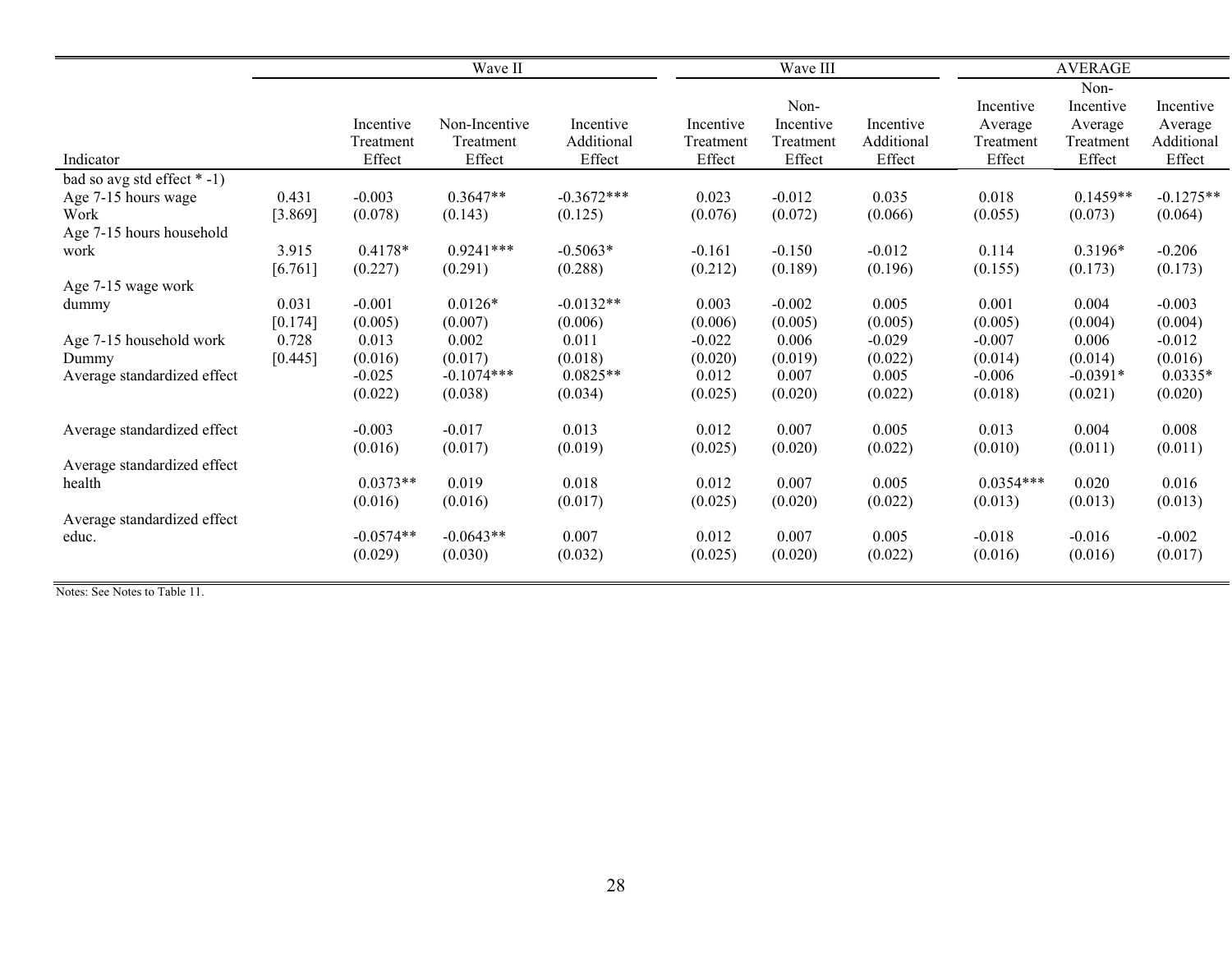|                               |                                  | Wave II                                  |                                   |                                  | Wave III                                 |                                   | Wave III - Wave II                                       |                                                              |                                                           |  |
|-------------------------------|----------------------------------|------------------------------------------|-----------------------------------|----------------------------------|------------------------------------------|-----------------------------------|----------------------------------------------------------|--------------------------------------------------------------|-----------------------------------------------------------|--|
| Indicator                     | Incentive<br>Treatment<br>Effect | Non-<br>Incentive<br>Treatment<br>Effect | Incentive<br>Additional<br>Effect | Incentive<br>Treatment<br>Effect | Non-<br>Incentive<br>Treatment<br>Effect | Incentive<br>Additional<br>Effect | Incentive<br>Treatment<br>Effect<br>Wave III-<br>Wave II | Non-Incentive<br>Treatment<br>Effect<br>Wave III-<br>Wave II | Incentive<br>Additional<br>Effect<br>Wave III-<br>Wave II |  |
|                               | (1)                              | (2)                                      | (3)                               | (4)                              | (5)                                      | (6)                               | (7)                                                      | (8)                                                          | (9)                                                       |  |
| Main 12 indicators            |                                  |                                          |                                   |                                  |                                          |                                   |                                                          |                                                              |                                                           |  |
| Number prenatal visits        | 0.300                            | $-0.3559*$                               | $0.6556***$                       | 0.165                            | $-0.115$                                 | 0.280                             | $-0.135$                                                 | 0.241                                                        | $-0.376$                                                  |  |
|                               | (0.239)                          | (0.212)                                  | (0.217)                           | (0.209)                          | (0.215)                                  | (0.211)                           | (0.268)                                                  | (0.265)                                                      | (0.267)                                                   |  |
| Delivery by trained midwife   | 0.022                            | 0.025                                    | $-0.003$                          | 0.023                            | 0.001                                    | 0.022                             | 0.001                                                    | $-0.024$                                                     | 0.025                                                     |  |
|                               | (0.028)                          | (0.027)                                  | (0.025)                           | (0.025)                          | (0.027)                                  | (0.027)                           | (0.030)                                                  | (0.030)                                                      | (0.031)                                                   |  |
| Number of postnatal visits    | $-0.133$                         | $-0.035$                                 | $-0.098$                          | 0.034                            | 0.006                                    | 0.028                             | 0.166                                                    | 0.041                                                        | 0.126                                                     |  |
|                               | (0.143)                          | (0.128)                                  | (0.139)                           | (0.141)                          | (0.133)                                  | (0.157)                           | (0.173)                                                  | (0.173)                                                      | (0.175)                                                   |  |
| Iron tablet sachets           | 0.140                            | 0.064                                    | 0.076                             | $0.1356**$                       | 0.094                                    | 0.042                             | $-0.005$                                                 | 0.030                                                        | $-0.035$                                                  |  |
|                               | (0.086)                          | (0.083)                                  | (0.081)                           | (0.062)                          | (0.073)                                  | (0.073)                           | (0.088)                                                  | (0.088)                                                      | (0.089)                                                   |  |
| Percent of immunization       | 0.028                            | 0.012                                    | 0.016                             | 0.017                            | $-0.009$                                 | 0.025                             | $-0.011$                                                 | $-0.021$                                                     | 0.010                                                     |  |
|                               | (0.019)                          | (0.018)                                  | (0.018)                           | (0.016)                          | (0.017)                                  | (0.016)                           | (0.021)                                                  | (0.021)                                                      | (0.021)                                                   |  |
| Number of weight checks       | $0.1533***$                      | 0.058                                    | $0.0952*$                         | $0.1717***$                      | $0.2270***$                              | $-0.055$                          | 0.018                                                    | $0.1689***$                                                  | $-0.1505**$                                               |  |
|                               | (0.053)                          | (0.050)                                  | (0.054)                           | (0.060)                          | (0.060)                                  | (0.056)                           | (0.064)                                                  | (0.063)                                                      | (0.063)                                                   |  |
| Number Vitamin A              |                                  |                                          |                                   |                                  |                                          |                                   |                                                          |                                                              |                                                           |  |
| supplements                   | $-0.026$                         | $-0.012$                                 | $-0.014$                          | 0.088                            | 0.028                                    | 0.060                             | 0.114                                                    | 0.040                                                        | 0.074                                                     |  |
| Percent malnourished          | (0.055)                          | (0.055)<br>0.017                         | (0.058)<br>$-0.0263*$             | (0.054)<br>$-0.0374**$           | (0.065)                                  | (0.064)                           | (0.076)                                                  | (0.079)                                                      | (0.081)                                                   |  |
|                               | $-0.010$                         |                                          |                                   |                                  | $-0.0358**$                              | $-0.002$                          | $-0.028$                                                 | $-0.0525**$                                                  | 0.025                                                     |  |
| Age $7-12$ participation rate | (0.017)                          | (0.015)                                  | (0.016)                           | (0.016)                          | (0.017)                                  | (0.019)                           | (0.024)                                                  | (0.024)                                                      | (0.025)                                                   |  |
|                               | $-0.001$<br>(0.005)              | 0.003<br>(0.006)                         | $-0.004$                          | $0.0088*$                        | $0.0192***$                              | $-0.0104**$                       | 0.010<br>(0.008)                                         | $0.0162**$                                                   | $-0.006$                                                  |  |
| Age 13-15 participation rate  | $-0.0376*$                       | $-0.0535**$                              | (0.006)                           | (0.005)<br>0.024                 | (0.004)                                  | (0.005)<br>0.007                  | $0.0616**$                                               | (0.008)<br>$0.0707**$                                        | (0.007)                                                   |  |
|                               |                                  |                                          | 0.016                             |                                  | 0.017                                    |                                   |                                                          |                                                              | $-0.009$                                                  |  |
| Age $7-12$ gross attendance   | (0.019)<br>$-0.001$              | (0.022)<br>0.000                         | (0.024)                           | (0.018)                          | (0.019)                                  | (0.016)                           | (0.026)                                                  | (0.028)                                                      | (0.028)                                                   |  |
|                               |                                  |                                          | $-0.001$                          | 0.005                            | 0.008                                    | $-0.003$                          | 0.006                                                    | 0.008                                                        | $-0.002$                                                  |  |
| Age 13–15 gross attendance    | (0.006)                          | (0.006)                                  | (0.006)                           | (0.008)                          | (0.007)                                  | (0.008)                           | (0.009)                                                  | (0.010)                                                      | (0.009)                                                   |  |
|                               | $-0.0443**$                      | $-0.0680***$                             | 0.024                             | $0.0359*$                        | 0.022                                    | 0.014                             | $0.0803***$                                              | $0.0902***$                                                  | $-0.010$                                                  |  |
|                               | (0.020)                          | (0.023)                                  | (0.024)                           | (0.019)                          | (0.020)                                  | (0.017)                           | (0.027)                                                  | (0.029)                                                      | (0.029)                                                   |  |
| Average standardized effect   | 0.007                            | $-0.030$                                 | 0.036                             | $0.0716***$                      | $0.0515**$                               | 0.020                             | $0.0647**$                                               | $0.0809***$                                                  | $-0.016$                                                  |  |
|                               | (0.023)                          | (0.021)                                  | (0.023)                           | (0.021)                          | (0.021)                                  | (0.021)                           | (0.027)                                                  | (0.023)                                                      | (0.027)                                                   |  |
| Average standardized effect   | $0.0468*$                        | 0.004                                    | $0.0426*$                         | $0.0734***$                      | 0.040                                    | 0.033                             | 0.029                                                    | 0.038                                                        | $-0.009$                                                  |  |
| health                        | (0.025)                          | (0.024)                                  | (0.024)                           | (0.024)                          | (0.025)                                  | (0.025)                           | (0.030)                                                  | (0.028)                                                      | (0.029)                                                   |  |
| Average standardized effect   | $-0.0736**$                      | $-0.0976**$                              | 0.024                             | $0.0679**$                       | $0.0737**$                               | $-0.006$                          | $0.1385*$                                                | $0.1678***$                                                  | $-0.031$                                                  |  |
| educ.                         | (0.037)                          | (0.043)                                  | (0.044)                           | (0.031)                          | (0.034)                                  | (0.030)                           | (0.075)                                                  | (0.035)                                                      | (0.045)                                                   |  |
|                               |                                  |                                          |                                   |                                  |                                          |                                   |                                                          |                                                              |                                                           |  |

# **Appendix Table 6: Changes over time**

Notes: See Notes to Table 3. This table restricts analysis to those kecamatans that, according to the randomization, had the same status in both year 1 and year 2. Columns  $(8) - (10)$  report the difference between impacts in Wave III and Wave II.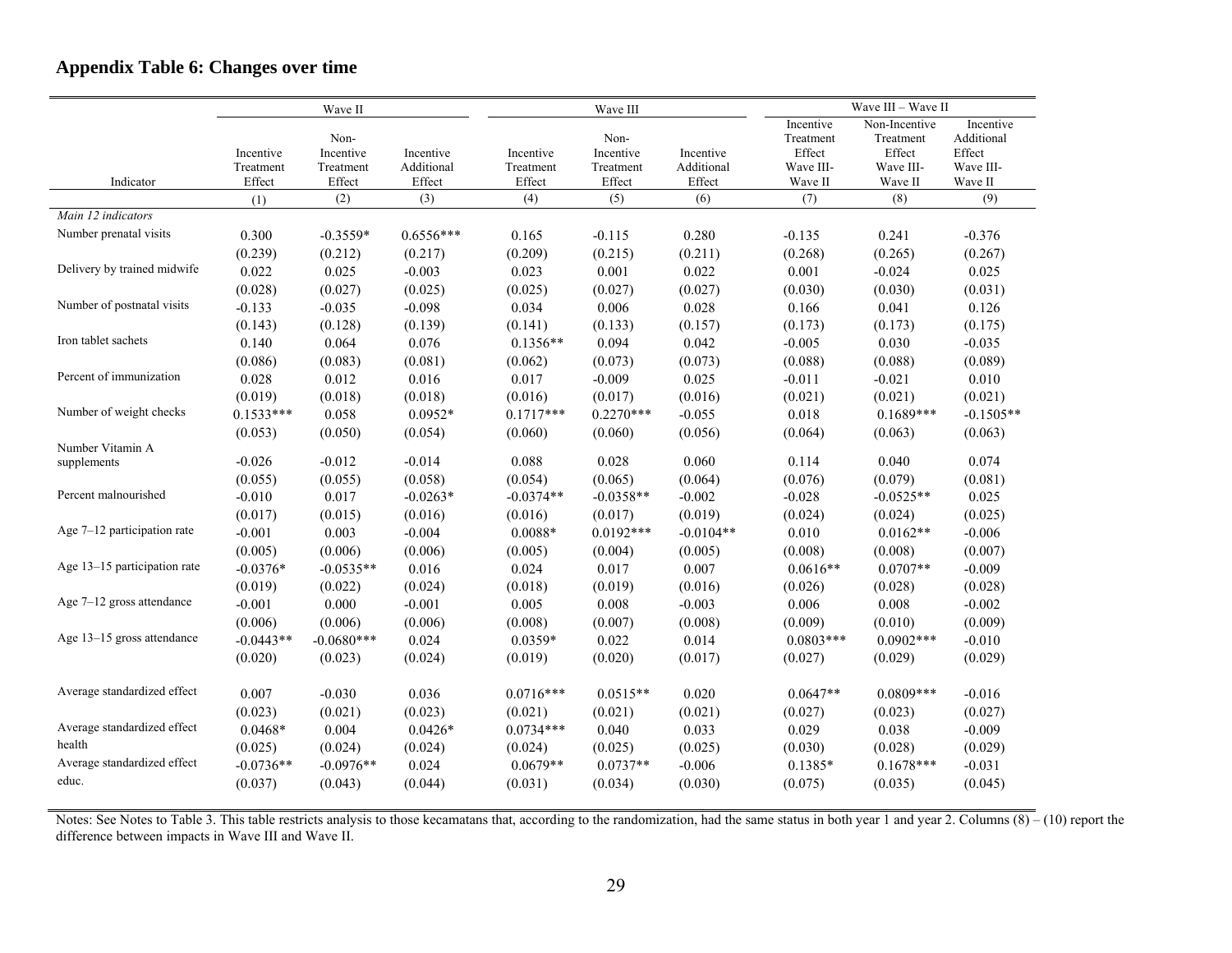# **Appendix Table 7: Interactions with Village Size**

|                               |                         |                                                  | Wave II                                                  |                                                                         |                                                  | Wave III                                                 |                                                                                   |                                                  | <b>AVERAGE</b>                                        |                                                                         |
|-------------------------------|-------------------------|--------------------------------------------------|----------------------------------------------------------|-------------------------------------------------------------------------|--------------------------------------------------|----------------------------------------------------------|-----------------------------------------------------------------------------------|--------------------------------------------------|-------------------------------------------------------|-------------------------------------------------------------------------|
| Indicator                     | <b>Baseline</b><br>Mean | Generasi<br>Incentive *<br>Village<br>Population | Generasi<br>Non-<br>Incentive *<br>Village<br>Population | Generasi<br>Incentive<br>Additional<br>Effect*<br>Village<br>Population | Generasi<br>Incentive *<br>Village<br>Population | Generasi<br>Non-<br>Incentive *<br>Village<br>Population | Generasi<br>Incentive<br>Additional<br>$\rm Effect$ $^*$<br>Village<br>Population | Generasi<br>Incentive *<br>Village<br>Population | Generasi Non-<br>Incentive *<br>Village<br>Population | Generasi<br>Incentive<br>Additional<br>Effect*<br>Village<br>Population |
|                               | (1)                     | (2)                                              | (3)                                                      | (4)                                                                     | (5)                                              | (6)                                                      | (7)                                                                               | (8)                                              | (9)                                                   | (10)                                                                    |
| Number prenatal visits        | 7.444                   | 0.186                                            | 0.202                                                    | $-0.016$                                                                | $-0.067$                                         | 0.137                                                    | $-0.204$                                                                          | 0.083                                            | $0.1920**$                                            | $-0.109$                                                                |
|                               | [4.3634]                | (0.134)                                          | (0.128)                                                  | (0.140)                                                                 | (0.143)                                          | (0.147)                                                  | (0.155)                                                                           | (0.098)                                          | (0.096)                                               | (0.103)                                                                 |
| Delivery by trained midwife   | 0.666                   | $0.0255*$                                        | 0.010                                                    | 0.015                                                                   | $-0.015$                                         | $-0.002$                                                 | $-0.014$                                                                          | 0.005                                            | 0.006                                                 | $-0.001$                                                                |
|                               | [0.4716]                | (0.015)                                          | (0.014)                                                  | (0.015)                                                                 | (0.017)                                          | (0.017)                                                  | (0.018)                                                                           | (0.011)                                          | (0.011)                                               | (0.012)                                                                 |
| Number of postnatal visits    | 1.731                   | 0.036                                            | 0.024                                                    | 0.011                                                                   | $-0.033$                                         | $0.2288**$                                               | $-0.2620**$                                                                       | $-0.009$                                         | 0.101                                                 | $-0.109$                                                                |
|                               | [2.4677]                | (0.088)                                          | (0.084)                                                  | (0.092)                                                                 | (0.098)                                          | (0.098)                                                  | (0.105)                                                                           | (0.065)                                          | (0.063)                                               | (0.068)                                                                 |
| Iron tablet sachets           | 1.589                   | $-0.035$                                         | $-0.031$                                                 | $-0.005$                                                                | 0.033                                            | 0.073                                                    | $-0.040$                                                                          | $-0.004$                                         | 0.010                                                 | $-0.014$                                                                |
|                               | [1.2581]                | (0.046)                                          | (0.044)                                                  | (0.048)                                                                 | (0.046)                                          | (0.049)                                                  | (0.052)                                                                           | (0.033)                                          | (0.033)                                               | (0.035)                                                                 |
| Percent of immunization       | 0.655                   | $-0.003$                                         | 0.006                                                    | $-0.009$                                                                | 0.016                                            | $0.0216**$                                               | $-0.005$                                                                          | 0.004                                            | $0.0133*$                                             | $-0.009$                                                                |
|                               | [0.3653]                | (0.011)                                          | (0.010)                                                  | (0.011)                                                                 | (0.010)                                          | (0.011)                                                  | (0.011)                                                                           | (0.008)                                          | (0.008)                                               | (0.008)                                                                 |
| Number of weight checks       | 2.145                   | 0.029                                            | 0.037                                                    | $-0.007$                                                                | 0.030                                            | $0.0701**$                                               | $-0.041$                                                                          | 0.024                                            | $0.0479**$                                            | $-0.024$                                                                |
|                               | [1.1772]                | (0.031)                                          | (0.029)                                                  | (0.032)                                                                 | (0.033)                                          | (0.031)                                                  | (0.034)                                                                           | (0.023)                                          | (0.021)                                               | (0.023)                                                                 |
| Number Vitamin A              | 1.522                   | 0.004                                            | $-0.001$                                                 | 0.005                                                                   | 0.021                                            | $-0.047$                                                 | 0.067                                                                             | 0.022                                            | $-0.021$                                              | 0.043                                                                   |
| supplements                   | [1.1460]                | (0.037)                                          | (0.034)                                                  | (0.037)                                                                 | (0.044)                                          | (0.044)                                                  | (0.048)                                                                           | (0.028)                                          | (0.027)                                               | (0.029)                                                                 |
| Percent malnourished          | 0.177                   | $-0.0229*$                                       | $-0.012$                                                 | $-0.011$                                                                | $-0.019$                                         | 0.013                                                    | $-0.0311**$                                                                       | $-0.0212**$                                      | $-0.001$                                              | $-0.0202**$                                                             |
|                               | [0.3813]                | (0.012)                                          | (0.011)                                                  | (0.012)                                                                 | (0.013)                                          | (0.012)                                                  | (0.013)                                                                           | (0.009)                                          | (0.008)                                               | (0.009)                                                                 |
| Age $7-12$ participation rate | 0.949                   | 0.003                                            | 0.001                                                    | 0.003                                                                   | $0.0068*$                                        | 0.005                                                    | 0.002                                                                             | $0.0052*$                                        | 0.003                                                 | 0.002                                                                   |
|                               | [0.2211]                | (0.004)                                          | (0.004)                                                  | (0.004)                                                                 | (0.004)                                          | (0.004)                                                  | (0.004)                                                                           | (0.003)                                          | (0.003)                                               | (0.003)                                                                 |
| Age 13-15 participation rate  | 0.817                   | $-0.010$                                         | $-0.006$                                                 | $-0.004$                                                                | $-0.006$                                         | $-0.018$                                                 | 0.012                                                                             | $-0.005$                                         | $-0.010$                                              | 0.006                                                                   |
|                               | [0.3865]                | (0.016)                                          | (0.015)                                                  | (0.016)                                                                 | (0.014)                                          | (0.012)                                                  | (0.013)                                                                           | (0.010)                                          | (0.009)                                               | (0.010)                                                                 |
| Age $7-12$ gross attendance   | 0.906                   | 0.001                                            | 0.000                                                    | 0.002                                                                   | $-0.002$                                         | 0.003                                                    | $-0.005$                                                                          | 0.000                                            | 0.001                                                 | $-0.001$                                                                |
|                               | [0.2758]                | (0.005)                                          | (0.005)                                                  | (0.005)                                                                 | (0.005)                                          | (0.004)                                                  | (0.005)                                                                           | (0.004)                                          | (0.003)                                               | (0.003)                                                                 |
| Age 13-15 gross attendance    | 0.759                   | $-0.003$                                         | 0.000                                                    | $-0.003$                                                                | $-0.006$                                         | $-0.014$                                                 | 0.008                                                                             | $-0.002$                                         | $-0.006$                                              | 0.004                                                                   |
|                               | [0.4184]                | (0.017)                                          | (0.015)                                                  | (0.016)                                                                 | (0.014)                                          | (0.012)                                                  | (0.014)                                                                           | (0.011)                                          | (0.009)                                               | (0.010)                                                                 |
| Average standardized effect   |                         | 0.013                                            | 0.010                                                    | 0.003                                                                   | 0.009                                            | 0.016                                                    | $-0.007$                                                                          | 0.012                                            | 0.012                                                 | 0.000                                                                   |
|                               |                         | (0.014)                                          | (0.013)                                                  | (0.016)                                                                 | (0.014)                                          | (0.013)                                                  | (0.016)                                                                           | (0.010)                                          | (0.011)                                               | (0.012)                                                                 |
| Average standardized effect   |                         | 0.021                                            | 0.017                                                    | 0.004                                                                   | 0.013                                            | $0.0297*$                                                | $-0.016$                                                                          | 0.016                                            | 0.021                                                 | $-0.005$                                                                |
| health                        |                         | (0.015)                                          | (0.015)                                                  | (0.017)                                                                 | (0.015)                                          | (0.018)                                                  | (0.018)                                                                           | (0.012)                                          | (0.014)                                               | (0.014)                                                                 |
| Average standardized effect   |                         | $-0.003$                                         | $-0.004$                                                 | 0.001                                                                   | 0.000                                            | $-0.012$                                                 | 0.012                                                                             | 0.004                                            | $-0.006$                                              | 0.010                                                                   |
| educ.                         |                         | (0.031)                                          | (0.023)                                                  | (0.031)                                                                 | (0.025)                                          | (0.017)                                                  | (0.022)                                                                           | (0.018)                                          | (0.015)                                               | (0.018)                                                                 |

Notes: This table shows the interaction of the Generasi variables with village population, as measured at baseline.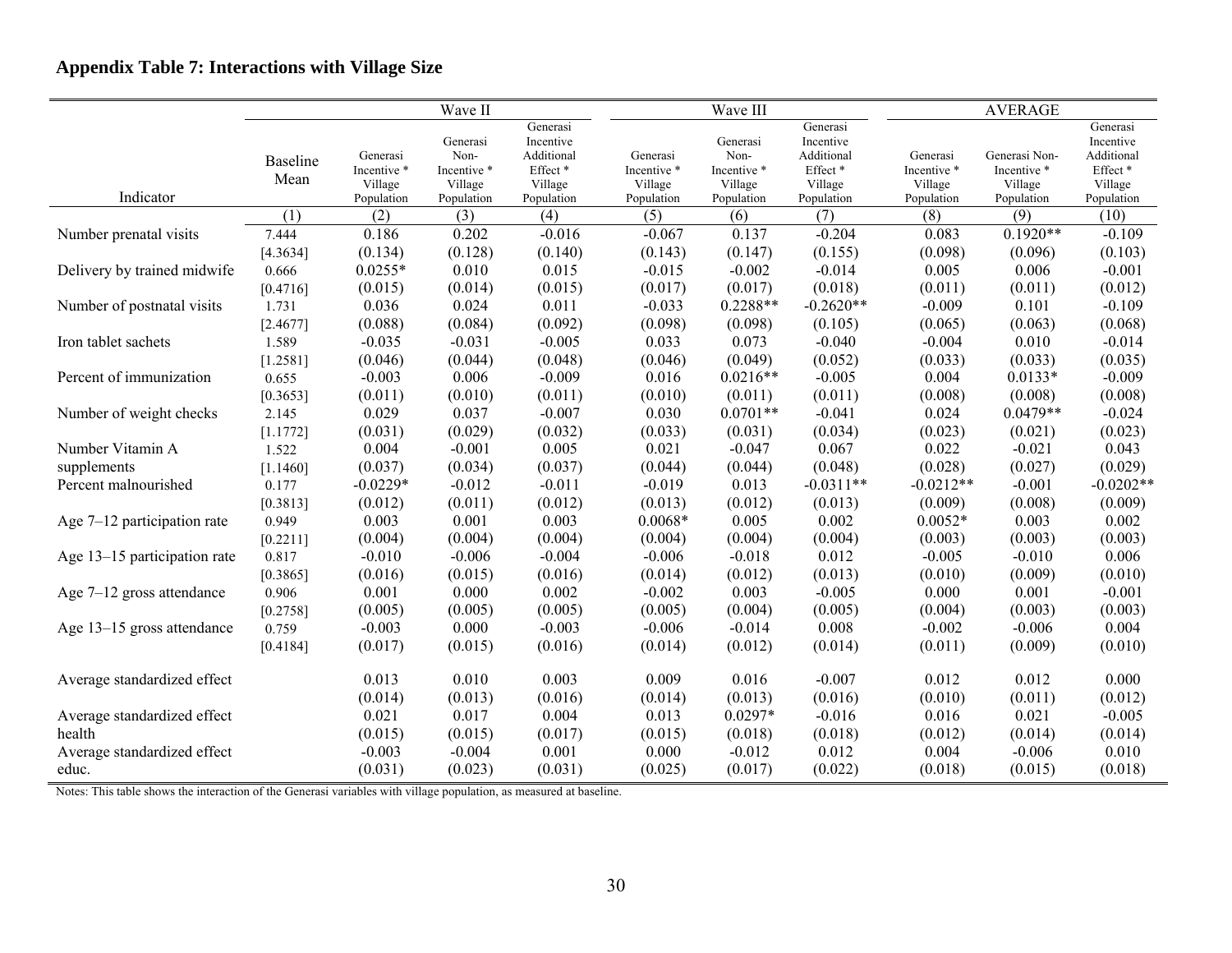|                               | Wave II             |            |            |                     | Wave III            |            | <b>AVERAGE</b>      |                     |                     |  |
|-------------------------------|---------------------|------------|------------|---------------------|---------------------|------------|---------------------|---------------------|---------------------|--|
|                               |                     | Non-       |            |                     | Non-                |            | Incentive           | Non-<br>Incentive   | Incentive           |  |
|                               | Incentive           | Incentive  | Incentive  | Incentive           | Incentive           | Incentive  | Average             | Average             | Average             |  |
|                               | Treatment           | Treatment  | Additional | Treatment           | Treatment           | Additional | Treatment           | Treatment           | Additional          |  |
|                               | Effect <sup>*</sup> | Effect *   | Effect *   | Effect <sup>*</sup> | Effect <sup>*</sup> | Effect *   | Effect <sup>*</sup> | Effect <sup>*</sup> | Effect <sup>*</sup> |  |
| Indicator                     | <b>PNS</b>          | <b>PNS</b> | <b>PNS</b> | <b>PNS</b>          | <b>PNS</b>          | <b>PNS</b> | <b>PNS</b>          | <b>PNS</b>          | <b>PNS</b>          |  |
| Midwives:                     |                     |            |            |                     |                     |            |                     |                     |                     |  |
| Hours spent in outreach over  |                     |            |            |                     |                     |            |                     |                     |                     |  |
| past 3                        | $-0.722$            | $-0.359$   | $-0.363$   | $-1.000$            | 0.458               | $-1.457$   | $-0.798$            | 0.228               | $-1.026$            |  |
| Days                          | (0.876)             | (0.906)    | (1.038)    | (1.056)             | (1.001)             | (0.920)    | (0.717)             | (0.618)             | (0.667)             |  |
| Hours spent providing public  |                     |            |            |                     |                     |            |                     |                     |                     |  |
| services                      | 2.216               | 0.535      | 1.680      | 2.309               | $-0.195$            | 2.504      | 2.3145*             | 0.135               | 2.179               |  |
| over past 3 days              | (1.727)             | (1.872)    | (1.964)    | (1.796)             | (1.896)             | (1.932)    | (1.298)             | (1.481)             | (1.511)             |  |
| Hours spent providing private |                     |            |            |                     |                     |            |                     |                     |                     |  |
| services                      | 0.480               | 0.589      | $-0.109$   | 2.911               | $-2.275$            | 5.1860**   | 2.018               | $-0.920$            | 2.937               |  |
| over past 3 days              | (2.508)             | (3.244)    | (3.475)    | (1.986)             | (2.461)             | (2.184)    | (1.599)             | (2.147)             | (2.105)             |  |
| Total hours spent working     |                     |            |            |                     |                     |            |                     |                     |                     |  |
| over past 3                   | 2.165               | 1.059      | 1.106      | 4.248               | $-1.895$            | $6.1424*$  | 3.6568*             | $-0.342$            | 3.999               |  |
| Days                          | (3.066)             | (3.812)    | (4.144)    | (2.984)             | (3.316)             | (3.268)    | (2.037)             | (2.731)             | (2.870)             |  |
| Number of posyandus           |                     |            |            |                     |                     |            |                     |                     |                     |  |
| attended in past              | 0.135               | $-0.438$   | 0.573      | $-0.088$            | $-0.370$            | 0.283      | $-0.018$            | $-0.435$            | 0.417               |  |
| Month                         | (0.685)             | (0.762)    | (0.828)    | (0.713)             | (0.687)             | (0.838)    | (0.551)             | (0.642)             | (0.713)             |  |
| Number of hours midwife per   |                     |            |            |                     |                     |            |                     |                     |                     |  |
| posyandu                      | $-0.036$            | 0.354      | $-0.390$   | $-0.057$            | $-0.440$            | 0.383      | 0.053               | 0.003               | 0.050               |  |
|                               | (0.282)             | (0.307)    | (0.340)    | (0.445)             | (0.416)             | (0.395)    | (0.265)             | (0.268)             | (0.289)             |  |
|                               |                     |            |            |                     |                     |            |                     |                     |                     |  |
| Average standardized effect   | 0.059               | 0.032      | 0.027      | 0.132               | $-0.114$            | $0.2453*$  | 0.112               | $-0.032$            | 0.144               |  |
| health                        |                     |            |            |                     |                     |            |                     |                     |                     |  |
|                               | (0.114)             | (0.138)    | (0.147)    | (0.137)             | (0.138)             | (0.139)    | (0.084)             | (0.106)             | (0.111)             |  |

# **Appendix Table 8: Midwife Behavior Heterogeneity by Civil Servant Status**

Notes: See Notes to Table 8. This table interacts the midwife effort variables in Table 8 with a dummy variable, PNS, that captures whether the midwife is a regular (effectively tenured) civil servant (Pegawai Negri Sipil) PNS.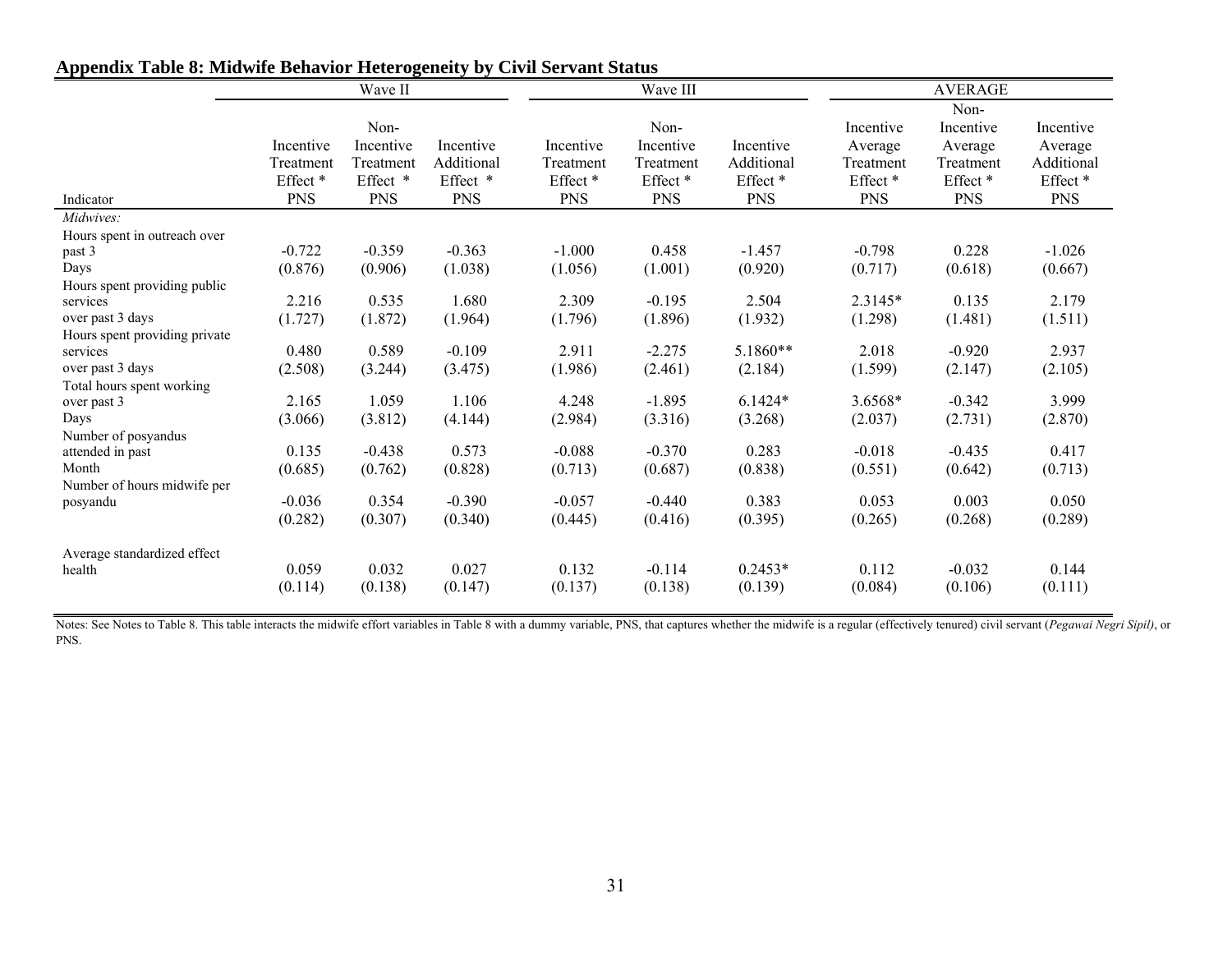|                              | Wave II     | Wave        |             |
|------------------------------|-------------|-------------|-------------|
|                              |             | Ш           | Pooled      |
|                              | Incentive   | Incentive   | Incentive   |
|                              | Additional  | Additional  | Additional  |
|                              | $Effect -$  | $Effect -$  | $Effect -$  |
| Indicator                    | difference  | difference  | difference  |
|                              | (1)         | (2)         | (3)         |
| Number prenatal visits       | $-0.8528**$ | $-0.282$    | $-0.5709**$ |
|                              | (0.362)     | (0.399)     | (0.286)     |
| Delivery by trained midwife  | $-0.037$    | $-0.076$    | $-0.057$    |
|                              | (0.084)     | (0.060)     | (0.050)     |
| Number of postnatal visits   | 0.010       | $-0.147$    | $-0.069$    |
|                              | (0.179)     | (0.205)     | (0.142)     |
| Iron tablet sachets          | $-0.120$    | $-0.300$    | $-0.209$    |
|                              | (0.233)     | (0.416)     | (0.254)     |
| Percent of immunization      | $-0.4820*$  | $-0.058$    | $-0.268$    |
|                              | (0.262)     | (0.261)     | (0.178)     |
| Number of weight checks      | $-0.117$    | $-0.172$    | $-0.144$    |
|                              | (0.277)     | (0.126)     | (0.150)     |
| Number Vitamin A             | $-0.663$    | $-0.204$    | $-0.432$    |
| Supplements                  | (0.538)     | (0.525)     | (0.380)     |
| Age 7-12 participation rate  | $-1.504$    | $-0.018$    | $-0.728$    |
|                              | (1.004)     | (0.100)     | (0.484)     |
| Age 13-15 participation rate | $-1.706$    | $-0.1626**$ | $-0.842$    |
|                              | (1.169)     | (0.078)     | (0.516)     |
| Age $7-12$ gross attendance  | $-1.164$    | $-0.011$    | $-0.564$    |
|                              | (0.722)     | (0.617)     | (0.462)     |
| Age 13-15 gross attendance   | $-1.3562**$ | $-1.706$    | $-1.5518**$ |
|                              | (0.618)     | (1.073)     | (0.654)     |

## **Appendix Table 9: Comparing Administrative to Household Survey Data, Indicator by indicator**

Notes: This table reports the difference between MIS data and corresponding household indicators. These are the individual indicators corresponding to Panel C of Table 12. Robust standard errors in parentheses, adjusted for clustering at the subdistrict level.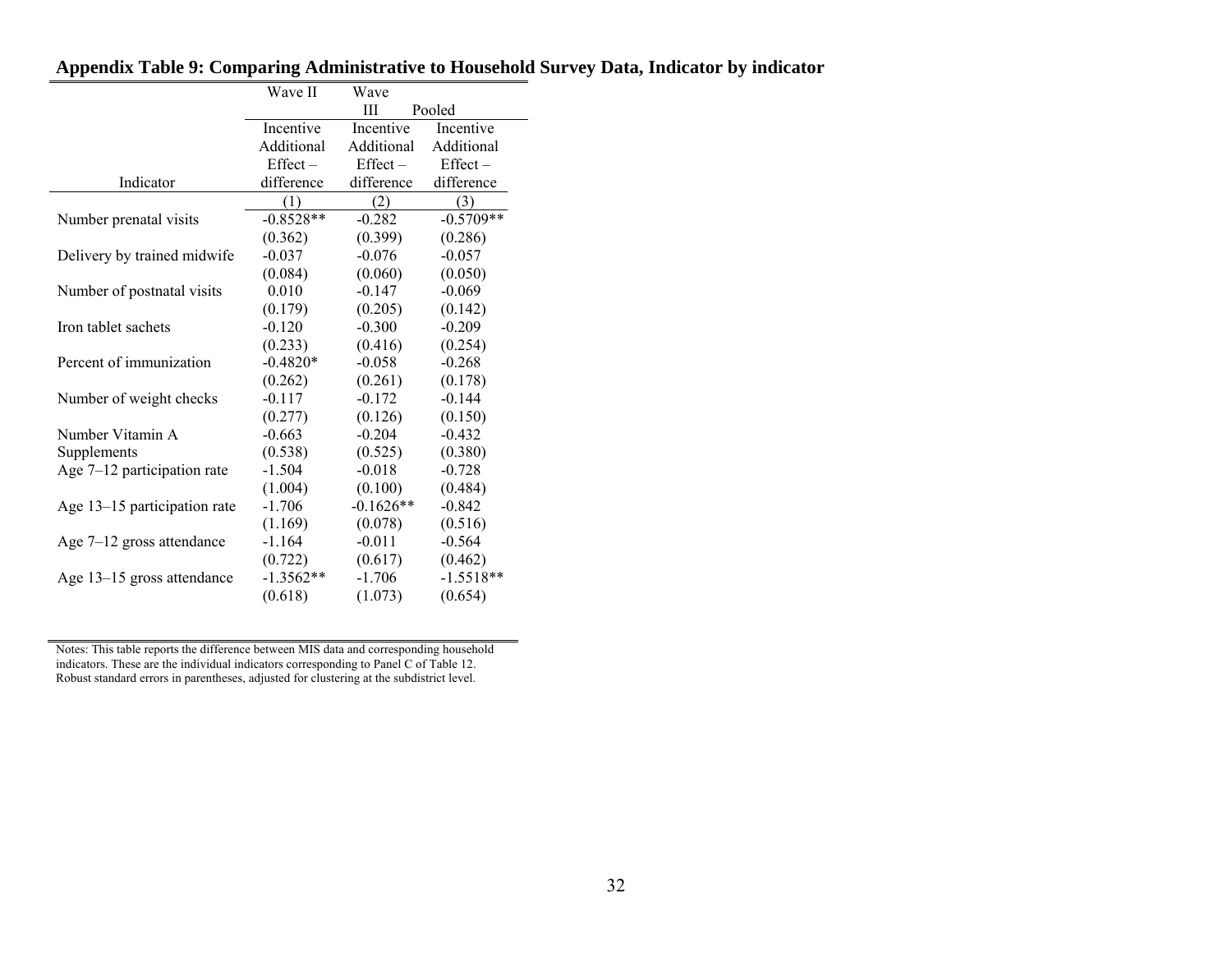|  | Appendix Table 10: Within-subdistrict targeting of direct benefits, detailed results by indicator |  |
|--|---------------------------------------------------------------------------------------------------|--|
|--|---------------------------------------------------------------------------------------------------|--|

|                           |                 |             | Wave II    |             |             | Wave III   |             |             | <b>AVERAGE</b> |              |
|---------------------------|-----------------|-------------|------------|-------------|-------------|------------|-------------|-------------|----------------|--------------|
|                           |                 |             | Generasi   | Generasi    |             | Generasi   | Generasi    |             | Generasi       | Generasi     |
|                           |                 | Generasi    | Non-       | Incentive   | Generasi    | Non-       | Incentive   | Generasi    | Non-           | Incentive    |
|                           |                 | Incentive   | Incentive  | Additional  | Incentive   | Incentive  | Additional  | Incentive   | Incentive      | Additional   |
|                           |                 | Top 3       | Top 3      | effect Top  | Top 3       | Top 3      | effect Top  | Top 3       | Top 3          | effect Top 3 |
|                           |                 | Quintiles   | Quintiles  | 3 Quintiles | Quintiles   | Quintiles  | 3 Quintiles | Quintiles   | Quintiles      | Quintiles    |
|                           | <b>Baseline</b> | Additional  | Additional | Additional  | Additional  | Additional | Additional  | Additional  | Additional     | Additional   |
| Indicator                 | Mean            | Effect      | Effect     | Effect      | Effect      | Effect     | Effect      | Effect      | Effect         | Effect       |
|                           |                 |             |            |             |             |            |             |             |                |              |
| Received scholarship      | 0.025           | $-0.018$    | 0.015      | $-0.0322**$ | $-0.019$    | $-0.011$   | $-0.007$    | $-0.018$    | $-0.002$       | $-0.017$     |
|                           | [0.0048]        | (0.014)     | (0.014)    | (0.016)     | (0.018)     | (0.018)    | (0.018)     | (0.011)     | (0.011)        | (0.012)      |
| Received uniform          | 0.013           | $-0.020$    | $-0.007$   | $-0.013$    | $-0.026$    | $-0.017$   | $-0.010$    | $-0.021$    | $-0.010$       | $-0.011$     |
|                           | [0.0036]        | (0.017)     | (0.017)    | (0.020)     | (0.020)     | (0.020)    | (0.019)     | (0.013)     | (0.013)        | (0.014)      |
| Received other school     | 0.008           | 0.007       | $-0.0292*$ | $0.0365**$  | $-0.0420**$ | $-0.003$   | $-0.0393**$ | $-0.019$    | $-0.010$       | $-0.009$     |
| Supplies                  | [0.0027]        | (0.016)     | (0.016)    | (0.018)     | (0.018)     | (0.018)    | (0.017)     | (0.012)     | (0.012)        | (0.013)      |
| Received transport        | 0.000           | 0.006       | 0.002      | 0.003       | 0.003       | $-0.002$   | 0.005       | 0.004       | 0.000          | 0.004        |
| Subsidy                   | [0.0000]        | (0.005)     | (0.006)    | (0.006)     | (0.005)     | (0.005)    | (0.005)     | (0.004)     | (0.004)        | (0.004)      |
| Received other school     | 0.000           |             |            |             | $-0.011$    | $-0.011$   | 0.000       | $-0.005$    | $-0.005$       | 0.000        |
| Support                   | [0.0000]        |             |            |             | (0.008)     | (0.008)    | (0.008)     | (0.004)     | (0.004)        | (0.004)      |
| Received supp. feeding at | 0.000           | 0.000       | $0.0083**$ | $-0.0084*$  | $-0.0130**$ | $-0.007$   | $-0.006$    | $-0.0069**$ | 0.000          | $-0.0065*$   |
| School                    | [0.0000]        | (0.004)     | (0.004)    | (0.005)     | (0.006)     | (0.006)    | (0.006)     | (0.004)     | (0.004)        | (0.004)      |
| Received supp. feeding at | 0.469           | $-0.0949**$ | $-0.001$   | $-0.0939*$  | $-0.040$    | $-0.049$   | 0.009       | $-0.0585*$  | $-0.029$       | $-0.030$     |
| posyandu                  | [0.0171]        | (0.047)     | (0.048)    | (0.056)     | (0.045)     | (0.044)    | (0.044)     | (0.032)     | (0.031)        | (0.035)      |
| Received intensive supp.  | 0.027           | 0.010       | 0.003      | 0.007       | $-0.0518**$ | $-0.0450*$ | $-0.007$    | $-0.022$    | $-0.022$       | $-0.001$     |
| feeding at school         | [0.0055]        | (0.024)     | (0.024)    | (0.028)     | (0.024)     | (0.024)    | (0.024)     | (0.017)     | (0.016)        | (0.018)      |
| Received health subsidy   | 0.005           | 0.010       | $-0.025$   | 0.036       | 0.027       | $-0.032$   | $0.0585*$   | 0.010       | $-0.0370**$    | $0.0472**$   |
| for pre/postnatal care    | [0.0023]        | (0.020)     | (0.021)    | (0.024)     | (0.036)     | (0.035)    | (0.035)     | (0.018)     | (0.018)        | (0.020)      |
| Received health subsidy   | 0.039           | $-0.049$    | 0.095      | $-0.1437*$  | 0.001       | 0.075      | $-0.075$    | $-0.028$    | $0.0847*$      | $-0.1130**$  |
| for childbirth            | [0.0078]        | (0.063)     | (0.063)    | (0.074)     | (0.090)     | (0.084)    | (0.084)     | (0.051)     | (0.049)        | (0.055)      |

Notes: See Notes to Table 10.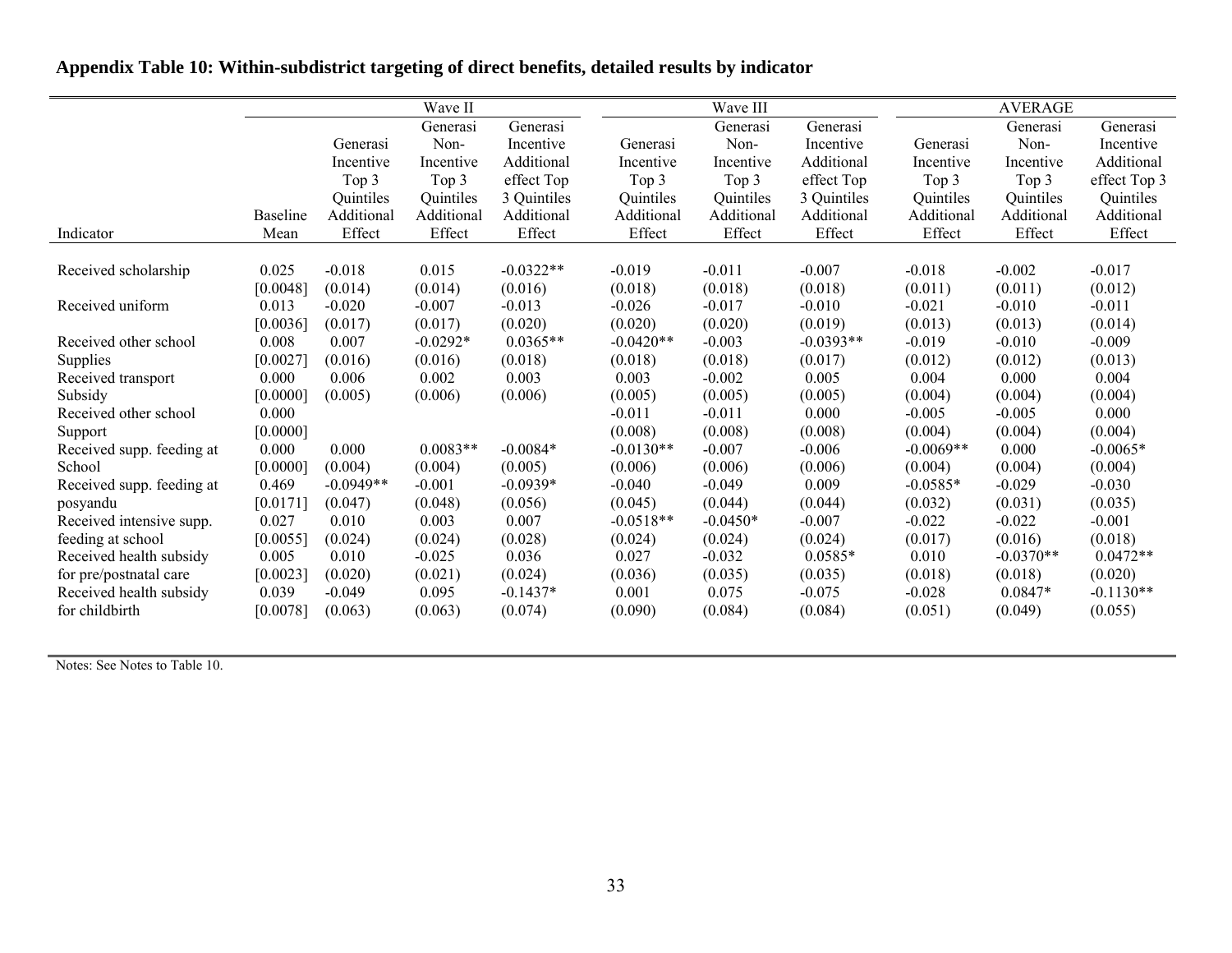|                             | Wave II  |             |             |              | Wave III   |            |             | <b>AVERAGE</b> |            |              |
|-----------------------------|----------|-------------|-------------|--------------|------------|------------|-------------|----------------|------------|--------------|
|                             |          |             |             |              |            |            | Generasi    |                |            |              |
|                             |          |             | Generasi    | Generasi     |            | Generasi   | Incentive   |                | Generasi   | Generasi     |
|                             |          | Generasi    | Non-        | Incentive    | Generasi   | Non-       | Additional  | Generasi       | Non-       | Incentive    |
|                             |          | Incentive   | Incentive   | Additional   | Incentive  | Incentive  | effect Top  | Incentive      | Incentive  | Additional   |
|                             |          | Top 3       | Top 3       | effect Top 3 | Top 3      | Top 3      | 3           | Top 3          | Top 3      | effect Top 3 |
|                             |          | Quintiles   | Quintiles   | Quintiles    | Quintiles  | Quintiles  | Quintiles   | Quintiles      | Quintiles  | Quintiles    |
|                             | Baseline | Additional  | Additional  | Additional   | Additional | Additional | Additional  | Additional     | Additional | Additional   |
| Indicator                   | Mean     | Effect      | Effect      | Effect       | Effect     | Effect     | Effect      | Effect         | Effect     | Effect       |
| Main 12 indicators          |          |             |             |              |            |            |             |                |            |              |
| Number prenatal visits      | 7.447    | $-1.7556**$ | $-0.704$    | $-1.052$     | 1.9985**   | 1.024      | 0.975       | $-0.321$       | $-0.247$   | $-0.074$     |
|                             | [4.2935] | (0.811)     | (0.802)     | (0.939)      | (0.996)    | (0.949)    | (0.938)     | (0.619)        | (0.598)    | (0.665)      |
| Delivery by trained midwife | 0.670    | $-0.021$    | 0.082       | $-0.104$     | 0.172      | $-0.045$   | $0.2161*$   | 0.055          | 0.012      | 0.044        |
|                             | [0.4705] | (0.093)     | (0.093)     | (0.109)      | (0.137)    | (0.130)    | (0.126)     | (0.076)        | (0.073)    | (0.082)      |
| Number of postnatal visits  | 1.720    | 0.353       | 0.108       | 0.245        | $1.5457**$ | 0.588      | 0.958       | $0.8002*$      | 0.258      | 0.542        |
|                             | [2.4477] | (0.529)     | (0.531)     | (0.621)      | (0.690)    | (0.659)    | (0.637)     | (0.412)        | (0.400)    | (0.447)      |
| Iron tablet sachets         | 1.588    | $-0.047$    | $-0.045$    | $-0.002$     | 0.171      | 0.004      | 0.167       | 0.046          | $-0.035$   | 0.081        |
|                             | [1.2554] | (0.279)     | (0.278)     | (0.325)      | (0.308)    | (0.298)    | (0.294)     | (0.204)        | (0.199)    | (0.221)      |
| Percent of immunization     | 0.653    | 0.004       | 0.065       | $-0.061$     | $-0.016$   | $-0.034$   | 0.018       | $-0.001$       | 0.029      | $-0.030$     |
|                             | [0.3664] | (0.053)     | (0.055)     | (0.063)      | (0.079)    | (0.077)    | (0.075)     | (0.044)        | (0.044)    | (0.049)      |
| Number of weight checks     | 2.126    | $-0.169$    | $-0.110$    | $-0.058$     | $-0.2847*$ | $-0.125$   | $-0.160$    | $-0.2069**$    | $-0.094$   | $-0.113$     |
|                             | [1.1895] | (0.129)     | (0.130)     | (0.154)      | (0.152)    | (0.146)    | (0.149)     | (0.097)        | (0.094)    | (0.107)      |
| Number Vitamin A            | 1.529    | 0.143       | 0.079       | 0.064        | $-0.099$   | 0.182      | $-0.280$    | 0.121          | 0.171      | $-0.051$     |
| Supplements                 | [1.1370] | (0.162)     | (0.172)     | (0.194)      | (0.314)    | (0.309)    | (0.297)     | (0.143)        | (0.147)    | (0.162)      |
| Percent malnourished        | 0.168    | $0.1139**$  | $-0.1066**$ | $0.2205***$  | 0.056      | 0.009      | 0.047       | $0.0768*$      | $-0.054$   | $0.1309***$  |
|                             | [0.3739] | (0.051)     | (0.052)     | (0.061)      | (0.064)    | (0.062)    | (0.064)     | (0.040)        | (0.039)    | (0.044)      |
| Age $7-12$ gross enrollment | 0.948    | $-0.013$    | $-0.014$    | 0.001        | $-0.017$   | $-0.010$   | $-0.007$    | $-0.015$       | $-0.011$   | $-0.004$     |
|                             | [0.2221] | (0.016)     | (0.016)     | (0.018)      | (0.016)    | (0.015)    | (0.015)     | (0.011)        | (0.011)    | (0.012)      |
| Age 13-15 gross enrollment  | 0.822    | $-0.024$    | $-0.025$    | 0.001        | $-0.020$   | $0.0937*$  | $-0.1135**$ | $-0.034$       | 0.036      | $-0.0696*$   |
|                             | [0.3827] | (0.055)     | (0.056)     | (0.065)      | (0.051)    | (0.051)    | (0.051)     | (0.037)        | (0.037)    | (0.040)      |
| Age $7-12$ gross attendance | 0.904    | $-0.008$    | $-0.015$    | 0.007        | $-0.020$   | $-0.023$   | 0.002       | $-0.013$       | $-0.017$   | 0.004        |
|                             | [0.2773] | (0.018)     | (0.019)     | (0.022)      | (0.019)    | (0.018)    | (0.018)     | (0.013)        | (0.013)    | (0.014)      |
| Age 13–15 gross attendance  | 0.768    | $-0.019$    | $-0.032$    | 0.013        | $-0.014$   | 0.073      | $-0.0871*$  | $-0.027$       | 0.021      | $-0.049$     |
|                             | [0.4125] | (0.056)     | (0.057)     | (0.066)      | (0.053)    | (0.053)    | (0.052)     | (0.038)        | (0.038)    | (0.041)      |
| Average standardized effect |          | $-0.075$    | 0.007       | $-0.082$     | 0.062      | 0.054      | 0.008       | $-0.017$       | 0.031      | $-0.048$     |
|                             |          | (0.065)     | (0.074)     | (0.085)      | (0.075)    | (0.066)    | (0.068)     | (0.847)        | (0.773)    | (0.922)      |
| Average standardized effect |          | $-0.078$    | 0.057       | $-0.135$     | 0.133      | 0.038      | 0.095       | 0.020          | 0.043      | $-0.024$     |
| Health                      |          | (0.078)     | (0.080)     | (0.092)      | (0.097)    | (0.087)    | (0.091)     | (0.731)        | (0.632)    | (0.752)      |
| Average standardized effect |          | $-0.068$    | $-0.093$    | 0.025        | $-0.078$   | 0.087      | $-0.1651*$  | $-0.090$       | 0.006      | $-0.097$     |
| educ.                       |          | (0.096)     | (0.129)     | (0.143)      | (0.084)    | (0.091)    | (0.084)     | (1.234)        | (1.193)    | (1.397)      |

# **Appendix Table 11: Within-subdistrict targeting of impacts on main indicators, detailed results by indicator**

Notes: See Notes to Table 10.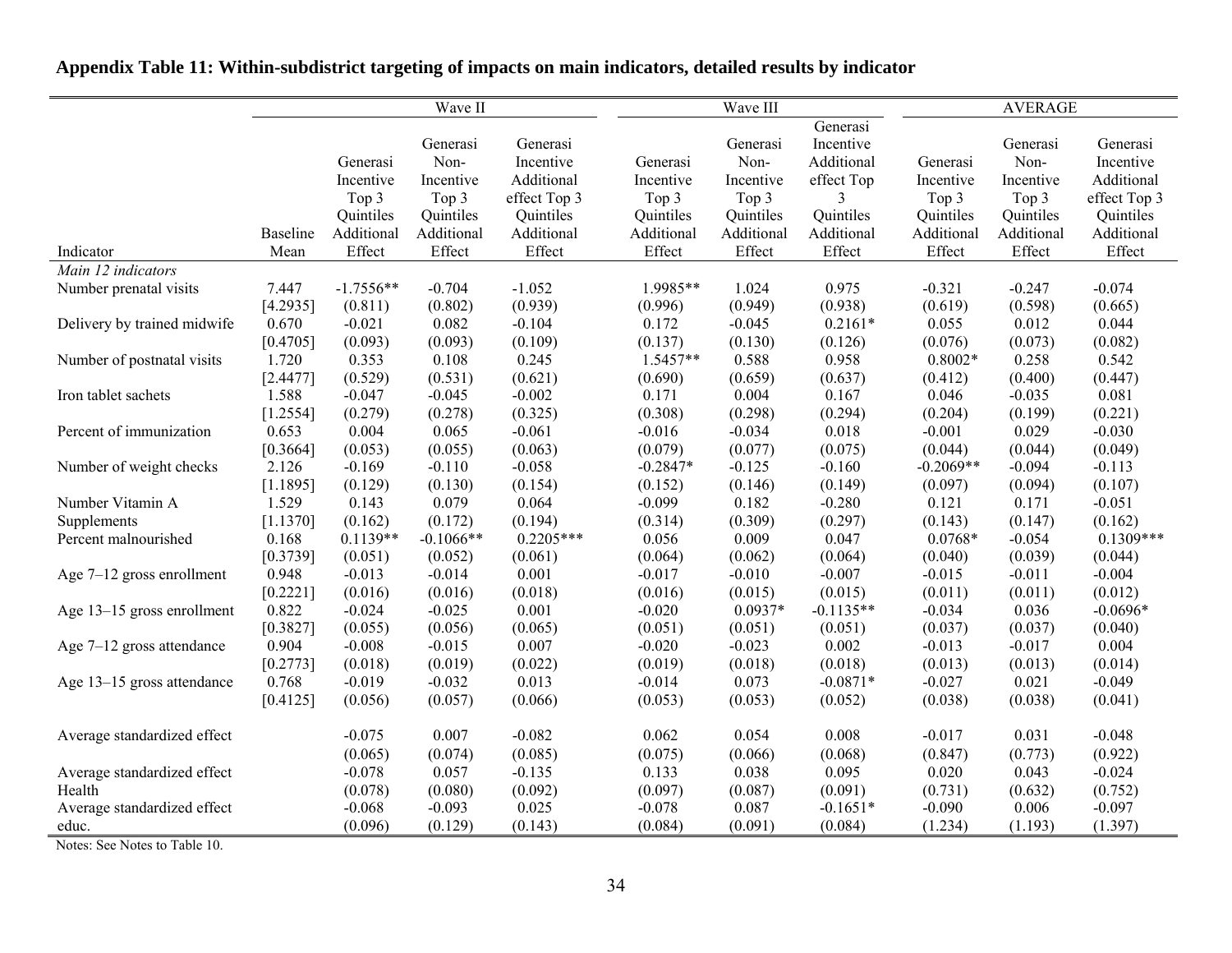## **Appendix Table 12: Cost-effectiveness Calculation**

|                            | Generasi<br>with<br>Incentives | Generasi<br>without<br>Incentives | Additional<br>effect of<br>incentives | Conditional<br>Cash<br>Transfer<br>(PKH)<br>(no<br>spillover) | Conditional<br>Cash<br>Transfer<br>(PKH)<br>(w.<br>spillover) | Generasi<br>with<br>Incentives | Generasi<br>without<br>Incentives | Additional<br>effect of<br>incentives | Conditional<br>Cash<br>Transfer<br>(PKH)<br>(no<br>spillover) | Conditional<br>Cash<br>Transfer<br>(PKH)<br>(w.<br>spillover) |
|----------------------------|--------------------------------|-----------------------------------|---------------------------------------|---------------------------------------------------------------|---------------------------------------------------------------|--------------------------------|-----------------------------------|---------------------------------------|---------------------------------------------------------------|---------------------------------------------------------------|
| Panel A: Social            |                                |                                   |                                       |                                                               |                                                               |                                |                                   |                                       |                                                               |                                                               |
| Cost Effectiveness         |                                |                                   | Entire program                        |                                                               |                                                               |                                |                                   |                                       |                                                               |                                                               |
| Transfers                  | 0.00                           | $0.00\,$                          | 0.00                                  | 0.00                                                          | 0.00                                                          |                                |                                   |                                       |                                                               |                                                               |
| Non-transfers              | 3.91                           | 3.68                              | 0.23                                  | $0.00\,$                                                      | 0.00                                                          |                                |                                   |                                       |                                                               |                                                               |
| Facilitation               | 2.54                           | 2.54                              | 0.00                                  | 18.40                                                         | 18.40                                                         |                                |                                   |                                       |                                                               |                                                               |
| Marginal cost public funds | 5.07                           | 5.07                              | $0.00\,$                              | 32.04                                                         | 32.04                                                         |                                |                                   |                                       |                                                               |                                                               |
| Total costs                | 11.51                          | 11.28                             | 0.23                                  | 50.44                                                         | 50.44                                                         |                                |                                   |                                       |                                                               |                                                               |
| (millions USD)             |                                |                                   |                                       |                                                               |                                                               |                                |                                   |                                       |                                                               |                                                               |
| Millions of points         | 1.42                           | 1.04                              | 0.373                                 | 2.24                                                          | 4.46                                                          |                                |                                   |                                       |                                                               |                                                               |
| Dollars per point          | 8.13                           | 10.81                             | 0.62                                  | 22.43                                                         | 11.30                                                         |                                |                                   |                                       |                                                               |                                                               |
| Panel B: Social Cost       |                                |                                   |                                       |                                                               |                                                               |                                |                                   |                                       |                                                               |                                                               |
| Effectiveness by Area      |                                |                                   | Health                                |                                                               |                                                               |                                |                                   | Education                             |                                                               |                                                               |
| Transfers                  | 0.00                           | $0.00\,$                          | 0.00                                  | 0.00                                                          | $0.00\,$                                                      | 0.00                           | $0.00\,$                          | 0.00                                  | 0.00                                                          | 0.00                                                          |
| Non-transfers              | 2.24                           | 1.97                              | 0.28                                  | $0.00\,$                                                      | $0.00\,$                                                      | 1.63                           | 1.68                              | $-0.05$                               | 0.00                                                          | 0.00                                                          |
| Facilitation               | 1.27                           | 1.27                              | 0.00                                  | 21.72                                                         | 21.72                                                         | 1.27                           | 1.27                              | 0.00                                  | 21.72                                                         | 21.72                                                         |
| Marginal cost public funds | 2.87                           | 2.77                              | 0.10                                  | 16.02                                                         | 16.02                                                         | 2.95                           | 3.05                              | $-0.10$                               | 16.02                                                         | 16.02                                                         |
| Total costs                | 6.39                           | 6.01                              | 0.38                                  | 37.74                                                         | 37.74                                                         | 5.85                           | 6.00                              | $-0.15$                               | 37.74                                                         | 37.74                                                         |
| (millions USD)             |                                |                                   |                                       |                                                               |                                                               |                                |                                   |                                       |                                                               |                                                               |
| Millions of points         | 0.96                           | 0.67                              | 0.291                                 | 2.25                                                          | 4.47                                                          | 0.46                           | 0.38                              | 0.081                                 | 0.00                                                          | 0.00                                                          |
| Dollars per point          | 6.66                           | 9.01                              | 1.30                                  | 16.78                                                         | 8.45                                                          | 12.78                          | 15.93                             | N/A                                   | N/A                                                           | N/A                                                           |

Notes: Note that the costs and points for Generasi have been divided by 2, so that in this calculation exactly half the benefits and costs have been allocated to the program with and without incentives. The estimated points are therefore 50% of the estimated numbers in Table 3 above. PKH calculations are authors' calculations based on the coefficients given in Alatas et. al (2010), as well as authors' calculations of the average number of beneficiaries of different age ranges per PKH household based on the PKH wave 3 survey. For health and education, we allocate the facilitation costs and PKH transfers 50-50 between health and education, and allocate actual Generasi expenditures based on the actual distribution of expenditures between health and education in the MIS data.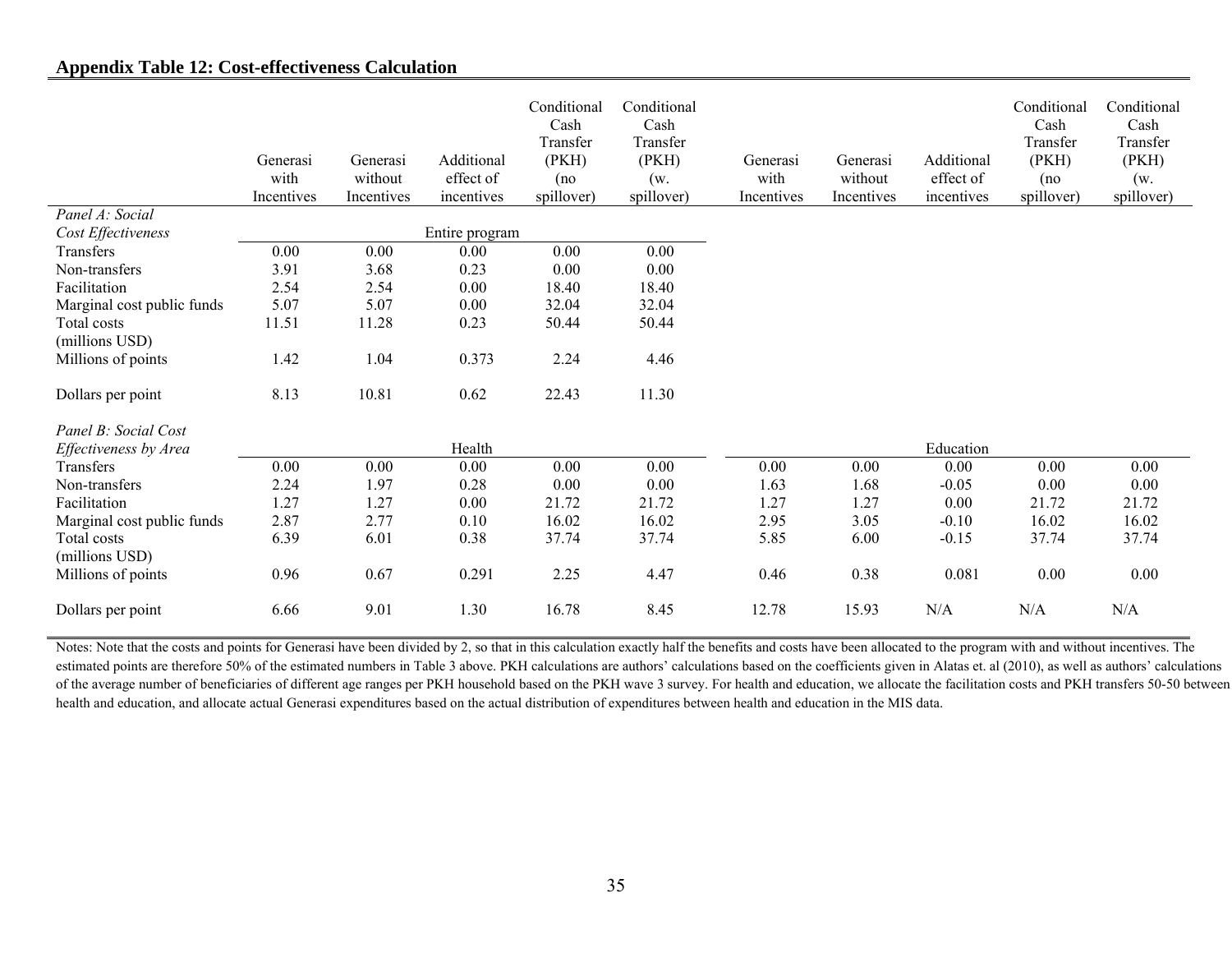# **Appendix Table 13: Cost-effectiveness Calculation Counting All Dollars Spent Equally**

|                            | Generasi<br>with<br>Incentives | Generasi<br>without<br>Incentives       | Additional<br>effect of<br>incentives | Conditional<br>Cash Transfer<br>(PKH)<br>(no spillover) | Conditional<br>Cash Transfer<br>(PKH)<br>(w. spillover) | Generasi<br>with<br>Incentives | Generasi<br>without<br>Incentives     | Additional<br>effect of<br>incentives | Conditional<br>Cash Transfer<br>(PKH)<br>(no spillover) | Conditional<br>Cash Transfer<br>(PKH)<br>(w. spillover) |  |
|----------------------------|--------------------------------|-----------------------------------------|---------------------------------------|---------------------------------------------------------|---------------------------------------------------------|--------------------------------|---------------------------------------|---------------------------------------|---------------------------------------------------------|---------------------------------------------------------|--|
|                            |                                | Entire program, not including transfers |                                       |                                                         |                                                         |                                | including transfers<br>Entire program |                                       |                                                         |                                                         |  |
|                            | 0.00                           | 0.00                                    | 0.00                                  | 0.00                                                    | 0.00                                                    | 10.46                          | 10.69                                 | $-0.23$                               | 88.40                                                   | 88.40                                                   |  |
| Non-transfers              | 3.91                           | 3.68                                    | 0.23                                  | 0.00                                                    | 0.00                                                    | 3.91                           | 3.68                                  | 0.23                                  | 0.00                                                    | 0.00                                                    |  |
| Facilitation               | 2.54                           | 2.54                                    | 0.00                                  | 18.40                                                   | 18.40                                                   | 2.54                           | 2.54                                  | 0.00                                  | 18.40                                                   | 18.40                                                   |  |
| Marginal cost of public    |                                |                                         | 0.00                                  |                                                         |                                                         |                                |                                       | 0.00                                  |                                                         |                                                         |  |
| funds                      | 0.00                           | 0.00                                    |                                       |                                                         |                                                         | 0.00                           | 0.00                                  |                                       |                                                         |                                                         |  |
| Total costs (millions USD) | 6.44                           | 6.21                                    | 0.23                                  | 106.80                                                  | 106.80                                                  | 16.90                          | 16.90                                 | 0.373                                 | 106.80                                                  | 106.80                                                  |  |
| Millions of points         | 1.42                           | 1.04                                    | 0.373                                 | 2.458                                                   | 4.466                                                   | 1.42                           | 1.04                                  | 0.00                                  | 2.458                                                   | 4.466                                                   |  |
| Dollars per point          | 4.55                           | 5.95                                    | 0.62                                  | 7.49                                                    | 4.12                                                    | 11.93                          | 16.20                                 | 0.00                                  | 43.45                                                   | 23.92                                                   |  |

Notes: See Notes to Table 10.